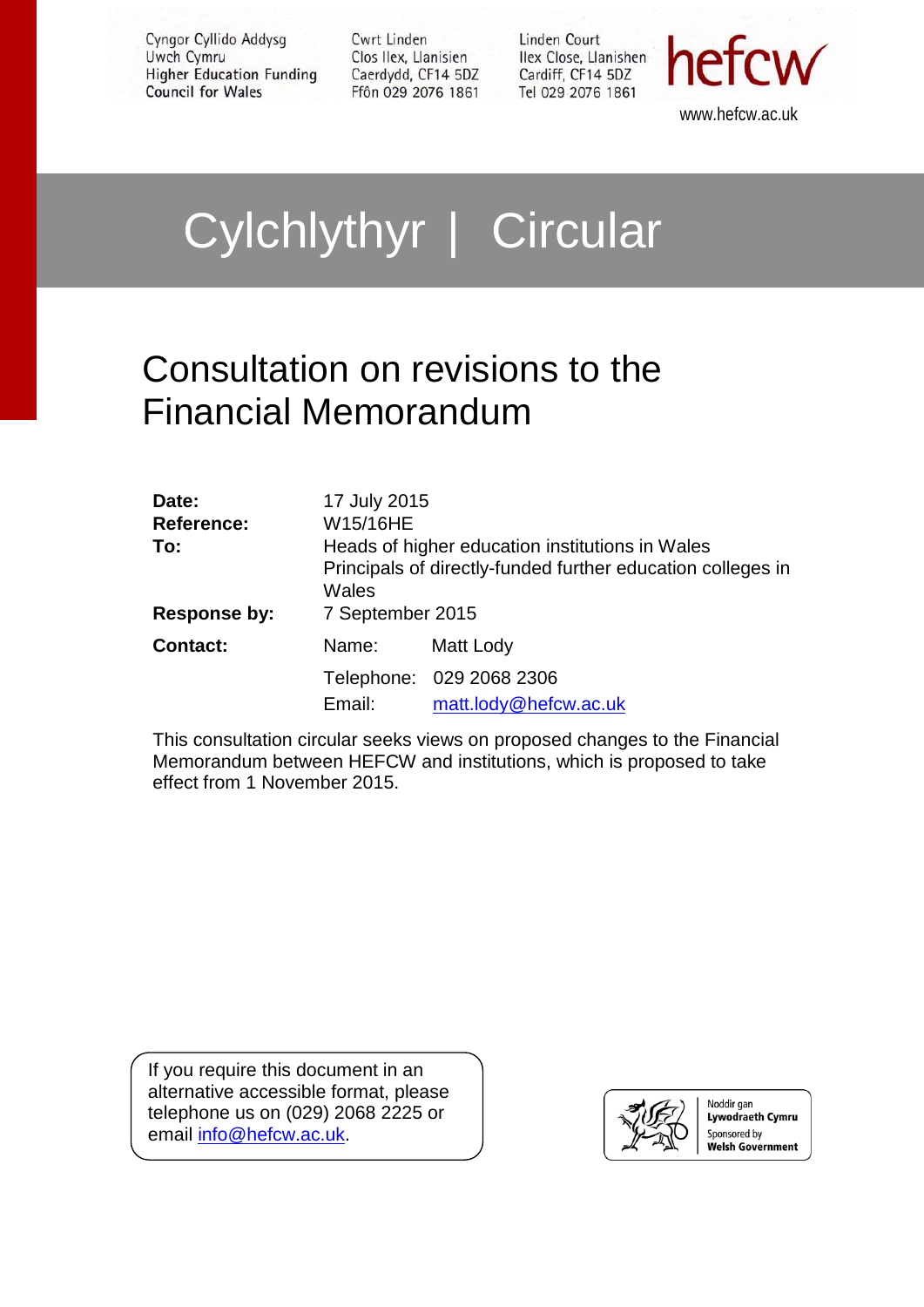#### **Purpose of this consultation**

- 1. This consultation document sets out proposed revisions to the Financial Memorandum between HEFCW and institutions and seeks views on those proposed changes.
- 2. The financial memorandum under consultation is attached as Annex B. This document constitutes Part 1 of the financial memorandum. We will be consulting separately on proposed changes to Part 2, the annual schedule of funds and conditions relating to each institution.

#### **Background**

#### *The need for a Financial Memorandum and Audit Code of Practice*

- 3. The Financial Memorandum sets out the terms and conditions for the payment by the Higher Education Funding Council for Wales (HEFCW) of funds to the governing body of an institution, out of funds made available by the Minister for Education and Skills. The Financial Memorandum is the formal mechanism by which HEFCW oversees the stewardship of funds distributed to institutions in support of activities specified in section 65(2) of the 1992 Further and Higher Education Act and the way in which accountability for use of those funds is laid down.
- 4. The Audit Code of Practice sets out HEFCW's audit and accountability requirements. Requirements which are specified as mandatory are conditions of funding under the Financial Memorandum.
- 5. HEFCW reviews the Financial Memorandum and Audit Code of Practice (hereon referred to as the 'FM') from time to time to ensure that it continues to remain fit for purpose and reflects the environment in which it is designed to operate. The last such review was conducted in 2008.

#### *Why we are proposing updates*

- 6. HEFCW's current FM was published in November 2008 and was designed for the prevailing funding environment at the time. Since that publication, the funding environment has changed, as has the way we engage with institutions.
- 7. Changes are needed to keep memorandum up to date with changes in the funding environment. The major changes include the changes to the receipt of teaching funding from HEFCW recurrent grant to student fees, the changes in borrowing options available and the potential greater use of revolving credit facilities and changes in the way that HEFCW engages on issues of risk.
- 8. Our current FM sets a borrowing consent threshold based on the annualised servicing costs (ASCs) of the debt – that is, an institution requires consent if the ASC of borrowing exceeds 4% of total income. The current borrowing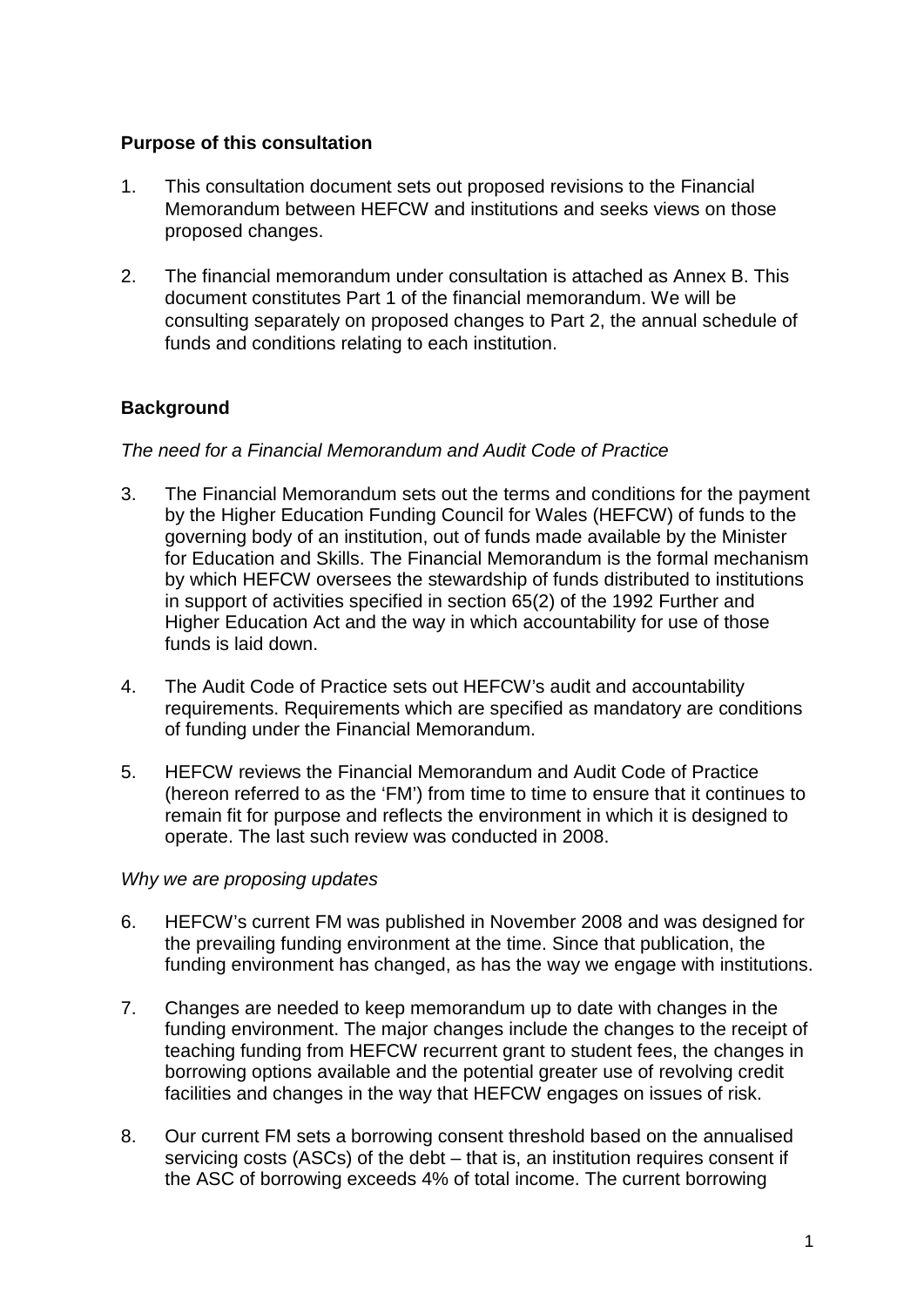consent approach based upon the ASC is no longer suitable because banks are now generally lending on shorter timescales, albeit the expectation is that such lending will be renewed. In addition there is greater use of revolving credit facilities, so the distinction between short-term and long-term borrowing is increasingly blurred.

- 9. The majority of teaching funding now derives from students in the form of tuition fees paid by the Student Loan Company rather than from HEFCW grants.
- 10. We have outlined more detailed rationale for each change under the 'rationale' section of each proposed update.

#### *Relationship of this FM to the Financial Management Code requirements of the HE (Wales) Act 2015*

- 11. In March 2015, the Higher Education (Wales) Bill received Royal Assent. The Act provides a legal basis for a revised framework to regulate higher education in Wales.
- 12. The Act has, accordingly, brought in a new regulatory system addressing three main aspects of higher education provision, one of which is a mechanism for regulating the financial affairs of regulated institutions via a Financial Management Code (FMC), binding on regulated institutions, to be published by HEFCW.
- 13. Since the FMC is designed to make provision over the financial affairs of institutions, the requirements of the FMC are therefore likely to be very similar to the requirements of the FM. We have taken a view of the potential requirements of the FMC in preparation of this revised financial memorandum and audit code of practice. However, preparation and consultation on the FMC will be conducted separately to this consultation.

#### *How we've approach the proposed revision*

- 14. We have been mindful of a number of guiding principles in the preparation of the FM. Primarily, these are:
	- a. Protecting the exchequer interest and accountability for exchequer funds;
	- b. The need to maintain stakeholder confidence in the Higher Education sector;
	- c. The protection of the student interest;
	- d. Minimising regulatory burden and removing duplication;
	- e. Recognising institutional autonomy;
	- f. Reasonable and proportionate accountability; and
	- g. Adopting a consistency of approach with other UK funding councils where possible, in order that the regulatory environment supports the ability of Welsh institutions to operate competitively.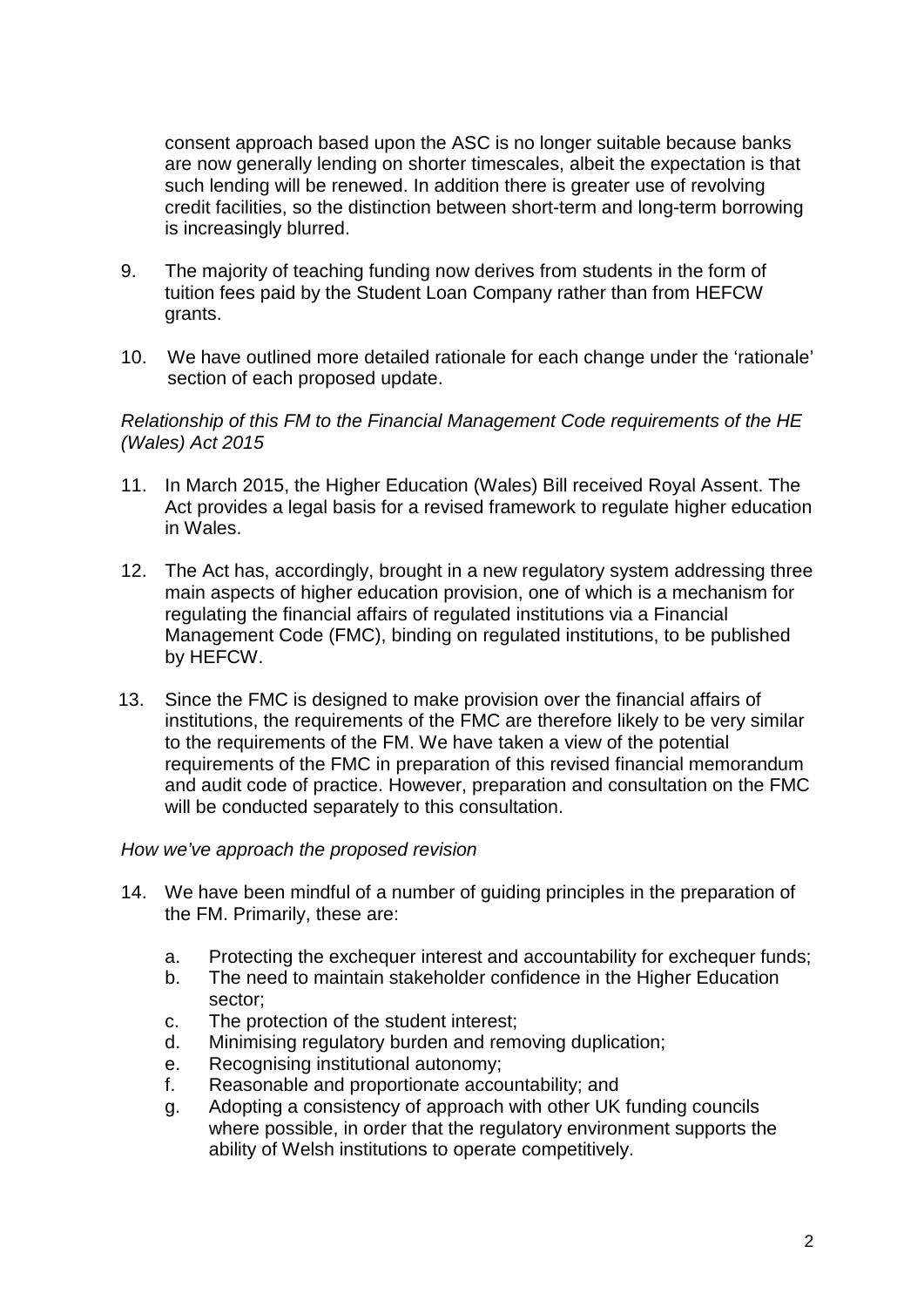15. We've taken the opportunity to reduce the length of the FM with this revision and have also taken the opportunity to integrate our risk approach so that the document is more comprehensive and coherent.

#### *Proposed effective date 1 November 2015*

16. We are proposing to introduce this memorandum with an effective date from 1 November 2015 or as soon as possible after that.

#### **Responding to the consultation**

#### *Respond via email*

17. Responses should be emailed to [assurance@hefcw.ac.uk.](mailto:assurance@hefcw.ac.uk) The consultation closes on **7 September 2015 at 17:00**.

#### *Our duties under the Freedom of Information Act 2000*

- 18. All responses may be disclosed on request, under the terms of the Freedom of Information Act 2000. The Act gives a public right of access to any information held by a public authority, in this case HEFCW. This includes information provided in response to a consultation. We have a responsibility to decide whether any responses, including information about your identity, should be made public or treated as confidential. We can refuse to disclose information only in exceptional circumstances. This means that responses to this consultation are unlikely to be treated as confidential except in very particular circumstances. Further information about the Act is available at [www.ico.org.uk](http://www.ico.org.uk/)
- 19. However, if you would like us to treat your personal details as confidential for those areas in which we have discretion (such as reporting) please indicate this within your response.

#### *Our approach to analysing responses*

20. We will commit to read, record, and analyse the views of every response to this consultation in a consistent manner. For reasons of practicality, usually a fair and balanced summary of responses rather than the individual responses themselves will inform any decision made. In most cases the merit of the arguments made is likely to be given more weight than the number of times the same point is made. Responses from organisations or representative bodies which have high relevance or interest in the area under consultation, or are likely to be impacted upon most by the proposals, are likely to carry more weight than those with little or none.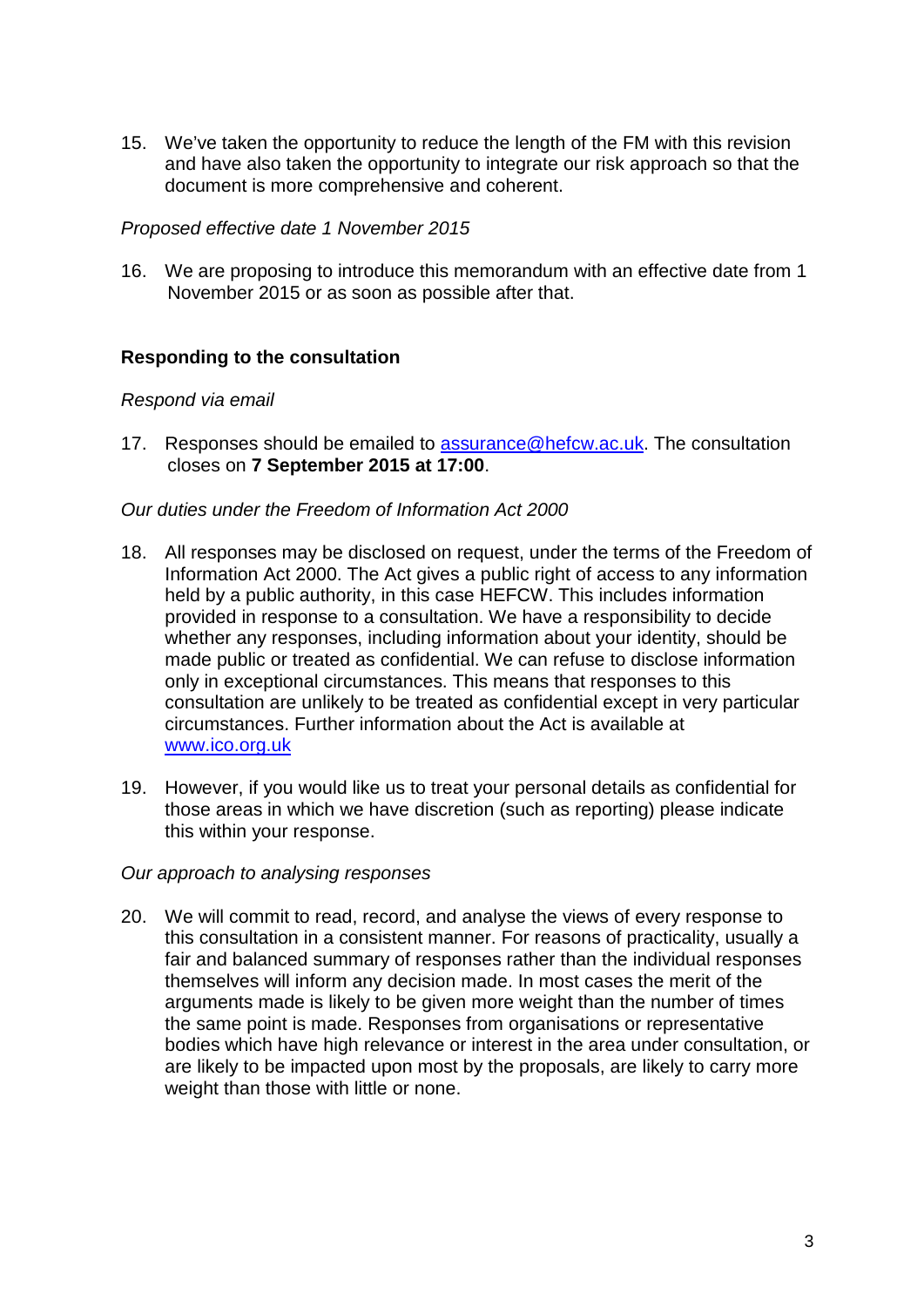#### *We will publish a summary of consultation responses*

21. We will publish an analysis of the consultation responses and an explanation of how the responses were considered in our subsequent decision. Where we have not been able to respond to a significant and material issue raised, we will usually explain the reasons for this.

#### **Finalising the new Financial Memorandum**

*Consideration of responses and ratification by HEFCW's Council*

22. The HEFCW Council will consider a summary of the responses to this consultation, and, subject to any changes they believe to be necessary following consultation, it is intended that they will approve the new version in late September 2015.

#### **Further information**

23. For further information, contact Matt Lody (tel 029 2068 2306; email [matt.lody@hefcw.ac.uk\)](mailto:matt.lody@hefcw.ac.uk).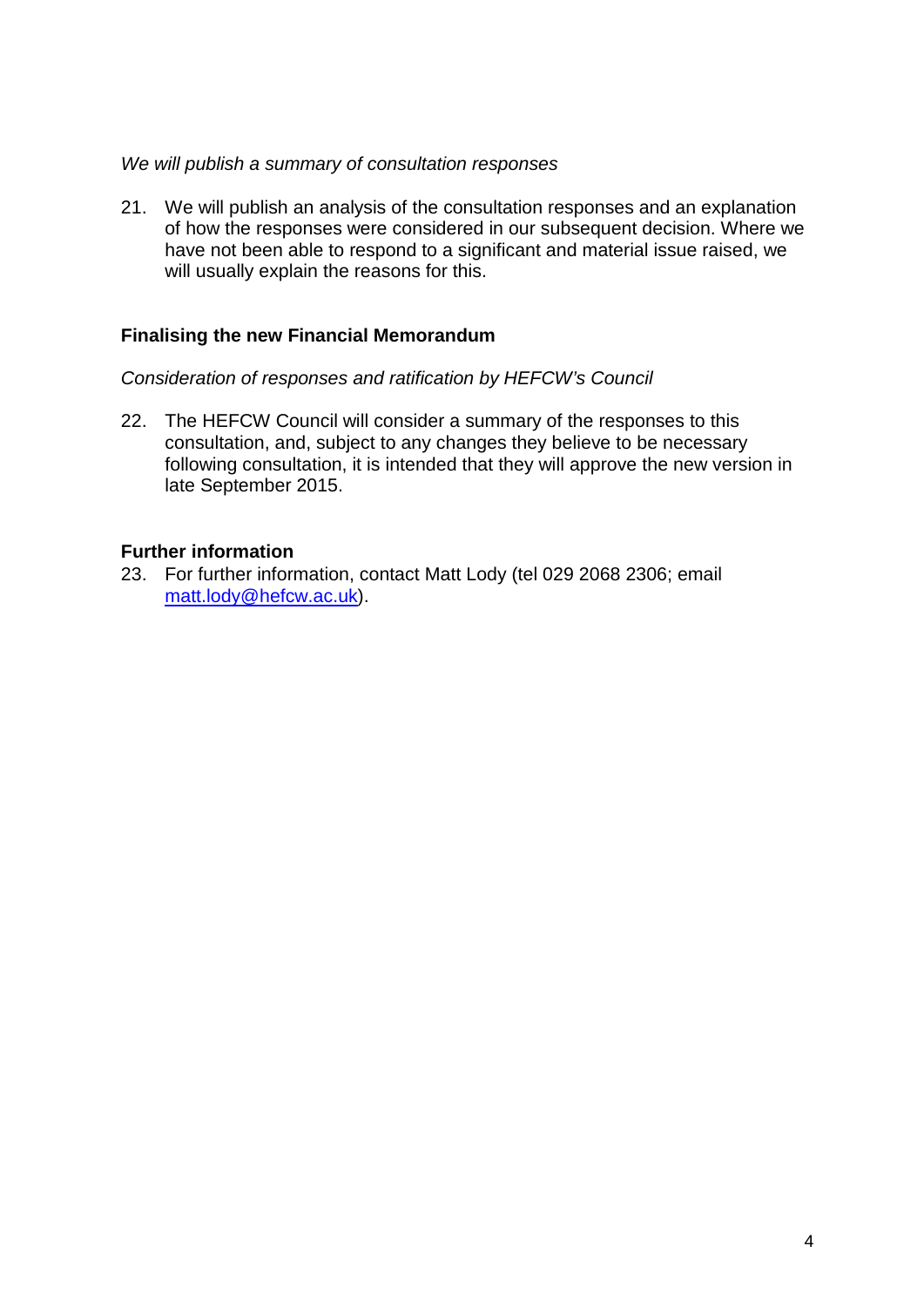#### **Overview of proposed changes**

24. The principal proposed changes to the financial memorandum and audit code of practice are as follows:

#### a. *Financial Commitments*

**Short summary of proposed change:** We're proposing changing the conditions where institutions must apply to HEFCW for consent to borrow. Our current FM sets a borrowing threshold based on annualised servicing costs (ASCs) of the debt – that is, an institution requires consent where the ASC of borrowing exceeds 4% of total income.

We're proposing replacing this with a threshold-based mechanism, which is instead based on total income. This will initially be set at five times (5x) EBITDA (Earnings Before Interest, Tax, Depreciation and Amortisation). This change will mirror the change made in the Higher Education Funding Council for England's (HEFCE) Memorandum of Assurance and Accountability, which was consulted on with the English HE sector and HE sector bodies including BUFDG and the CUC.

#### **Note:**

*The current definition of EBITDA will need revision in order to account for changes introduced to the reporting of the primary statements by the new Further and Higher Education Statement of Recommended Practice, based upon FRS 102. Principally, the new SORP will result in adjustments to the EBITDA calculation, as well as making it contingent upon accounting policy choices resulting in varying bases for threshold calculations between institutions. We will aim to consult on, and issue an update to the Financial Memorandum once this issue is resolved. The UK Funding Councils, with input from BUFDG, are currently developing potential approaches. Once an approach is determined we intend to consult again with the sector and introduce the change subject to the outcome of the consultation.*

**Rationale for change:** This change is intended to reflect the changes that have occurred in the way that HEIs have raised finance over recent years. HE institution's borrowing has evolved in recent years, from a long-term basis (25 to 30 years) to a shorter term basis, typically 5 years. The addition of short-term revolving credit facilities which are not tied to specific deadlines has also become more typical. Lenders typically amortise loans over 25 years but the underlying borrowing comprising that loan is made over shorter periods in the market. This results in the ASC approach giving an artificially high value, since it distributes the cost of borrowing to the HEI over the term of the loan.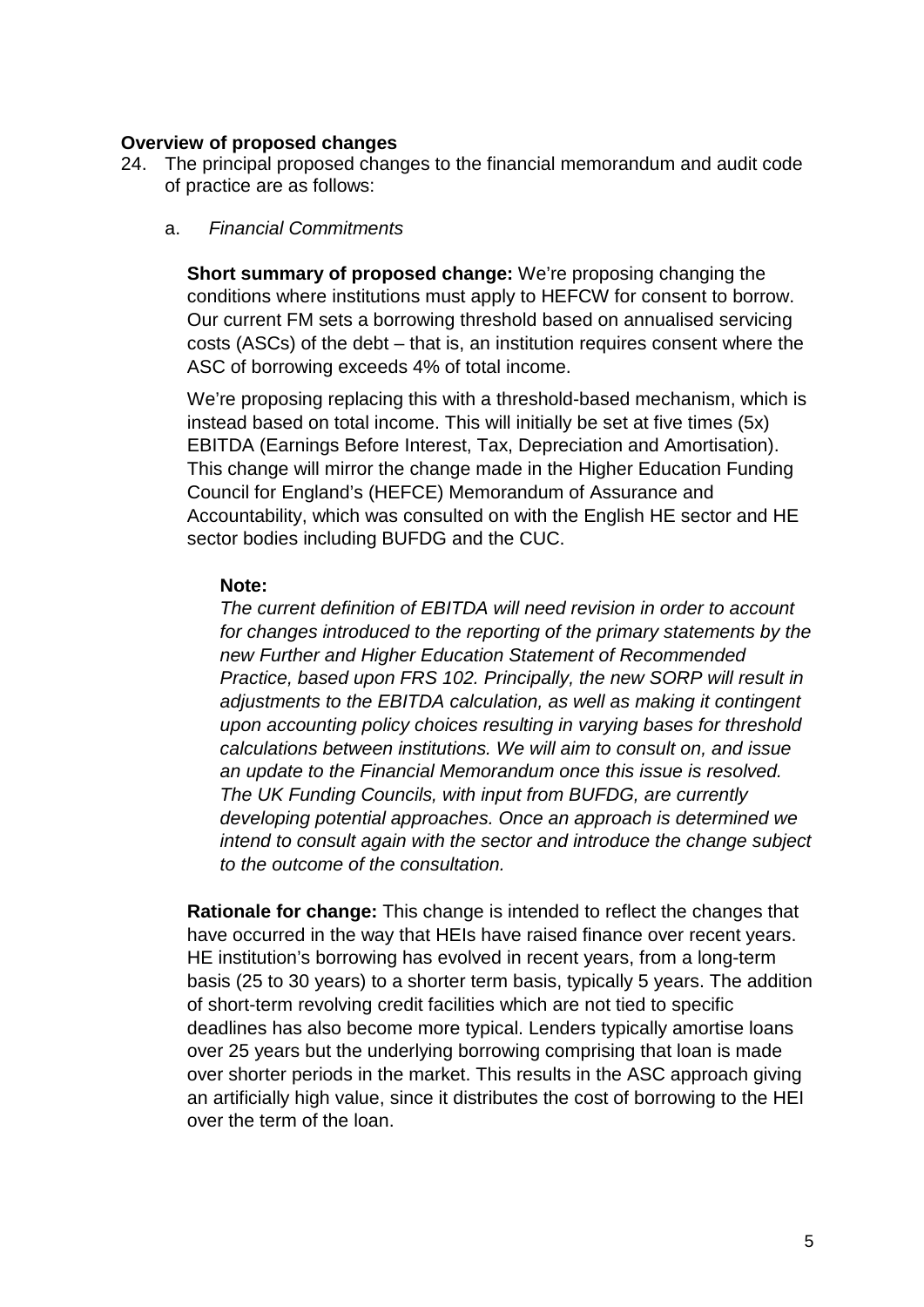In addition, the ASC-based thresholds apply only to borrowing that is on an HEI's balance sheet, so therefore excludes financial commitments that are accounted for as operating leases or other forms of off-balance sheet finance. This limits the effectiveness of the threshold approach in addressing risks.

Our general principle is that UK funding councils should, where possible, aim to standardise such requirements in order to provide parity of access to funding from lenders. The approach we have adopted therefore largely mirrors HEFCE's approach.

The principal risks that we are seeking to address are:

- that HEIs take on financial commitments that are unaffordable;
- that HEIs accept covenants that cannot be met, that then trigger repayments that cannot be met or which threaten the student experience;
- that HEIs accept financial commitments on terms that are not value for money; and
- that HEIs have a financial strategy that does not address the risk where asset or investment lives and financial commitment terms are not aligned.

If these risks are not properly managed by institutions there is a risk that HEFCW may be required to intervene, that there may be a call on public funding to support an institution, or that the student experience is threatened. It is therefore in stakeholders' interests to ensure that there is an appropriate mechanism in place to oversee borrowing levels of publically-funded institutions. The operation of the current ASC thresholds for approval by HEFCW has not necessarily led to requests to increase borrowing being rejected, but a number of proposals (and their associated risk profiles) have been shaped by the requirement to obtain such consent.

**Detail of proposed change:** We have outlined the methodology for calculating EBITDA at Annex C to the FM.

- **Question 1: Do you agree that HEFCW should, if possible, maintain parity with HEFCE in setting thresholds for borrowing consent?**
- **Question 2: Do you agree that the current distinction between shortterm and long-term borrowing is no longer appropriate, and should discontinue within future arrangements? Do you have any other comments?**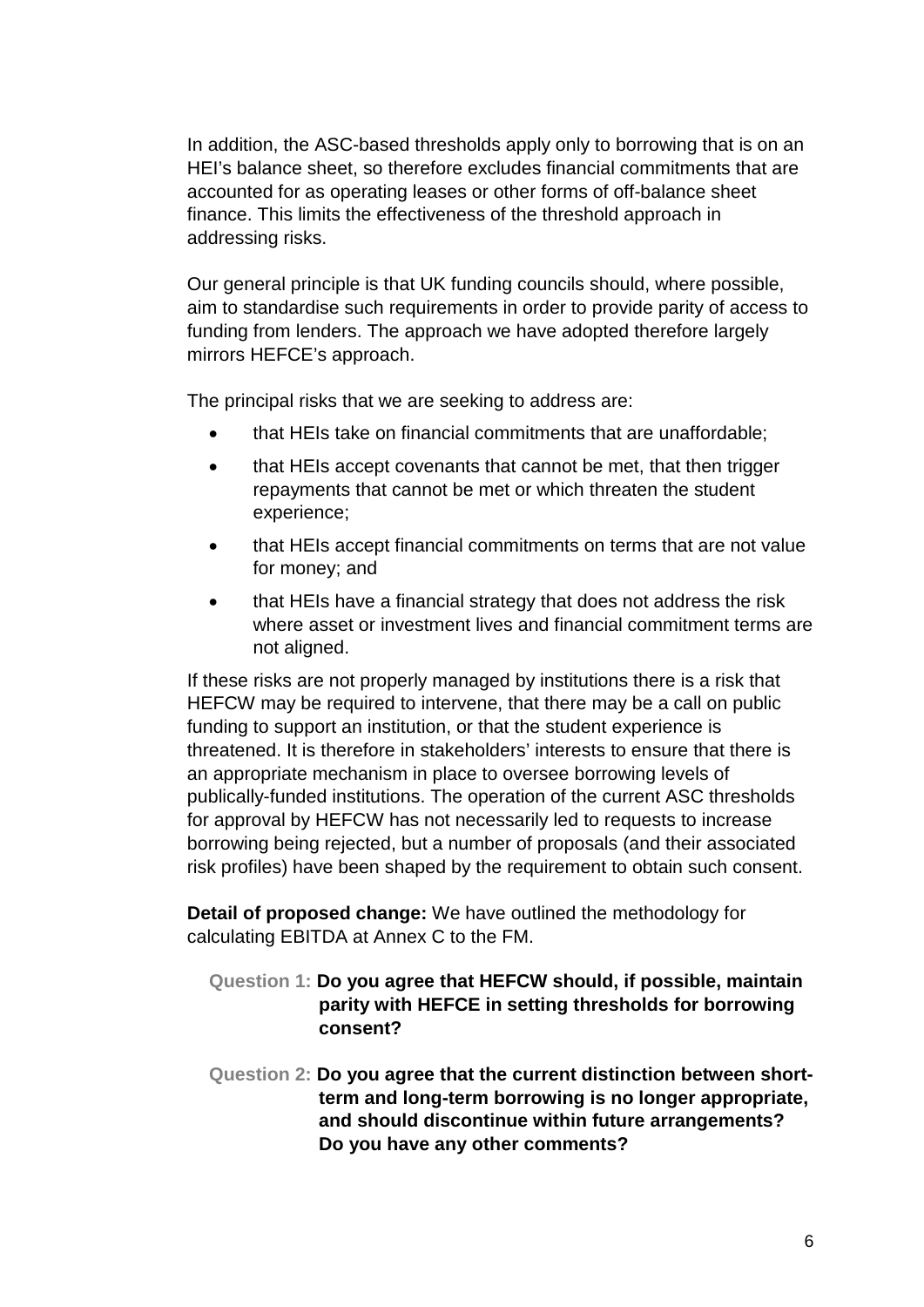#### *b. Increased focus on the student interest*

**Short summary of proposed change:** We have included a greater focus on the need to protect the student interest.

**Rationale for change:** The existing FM and its previous versions have focused on the public interest, given the level of grant funding that HEFCW has distributed. The shift from grant to tuition fees has now placed additional emphasis on the collective student interest at the heart of everything HEFCW does.

In many cases the collective student interest and the public interest coincide, such as in ensuring good quality provision and in the sustainability of institutions, and in ensuring prospective and current students have access to good quality information and a clear means for any complaint to be addressed.

**Detail of proposed change**: We have included particular further focus on the student interest in the following areas:

- Reframing the institution's responsibilities in terms of responsibilities to us and to students;
- Formally including the grounds of 'student interest' in the reasons for exceptionally disclosing an institution's risk assessment (para 19);
- Noting that the governing body has a duty to protect the student interest (para 26);
- Inclusion of HEFCW's monitoring of equality and diversity across the student body (para 69);
- The requirement for institutions to have in place a robust system for handling student complaints (para 74);
- Reframing the risk of financial commitments in terms of the potential risk to the collective student interest (para 102);
- Noting that we have a responsibility on behalf of students to respond appropriately in cases where an institution is designated 'high risk' (para 135 and throughout Annex B).

#### **Question 3: Does the draft revised financial memorandum adequately place the collective student interest alongside the public interest? Do you have any comments?**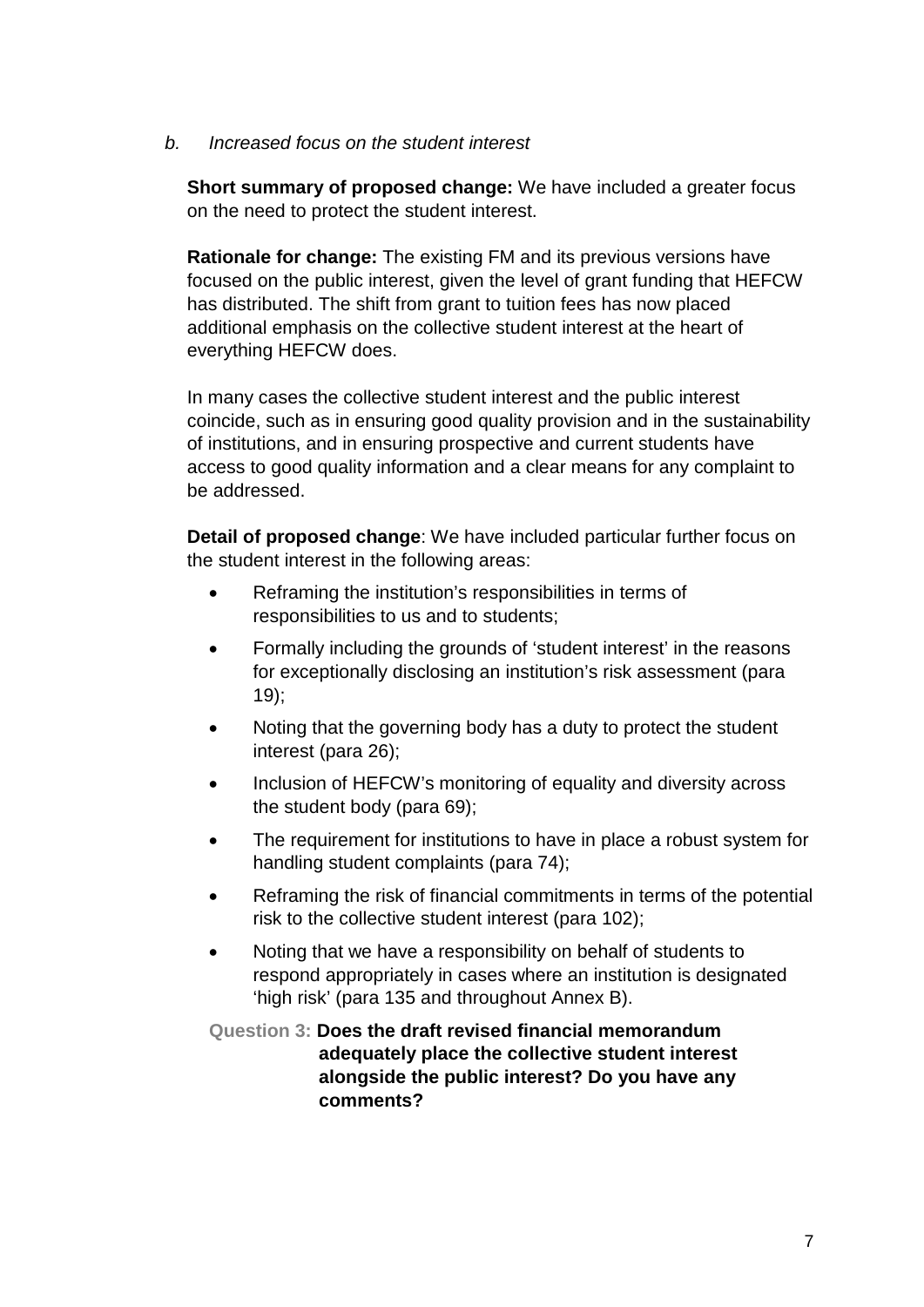#### *c. Audit Code of Practice*

**Short summary of proposed change:** Our proposed revision reduces the length of the Audit Code of Practice quite significantly. The Audit Code of Practice will continue to set out the requirement for HEIs to have audit committees and to have both internal and external audit, as we believe both are essential to achieve the necessary levels of assurance on the management of risk, internal control and governance, as well as on value for money.

**Rationale for change:** There is now guidance from a number of sources on good practice, including the CUC Audit Committee Handbook, and we would expect such guidance to be followed by HEIs in how they meet the requirements in the Code.

**Detail of proposed change:** The current Audit Code of Practice (ACOP) runs to 30 pages. We've reviewed the entire code to identify opportunities for making it more concise. We have also sought, where possible, to reduce the number of direct requirements made within the Code and have instead referenced external sources of good practice against which we expect an institution to measure itself.

The proposed Audit Code of Practice has reduced the length to eight pages. It specifies the requirements for universities to have appropriately composed audit committees as well as both internal and external audit, as we believe that all are necessary to achieve the necessary level of credibility in risk management, internal control, governance and value for money. There are now many sources of good practice (such as the Audit Committee Handbook issued by the Committee of University Chairs) that we would expect to be followed.

**Question 4: Do you agree that the revised Audit Code of Practice at Annex A to the draft financial memorandum is sufficient to set out HEFCW's requirements? If not, what changes would you suggest? Do you have any other comments?**

#### *d. Institutional engagement and support strategy*

**Short summary of proposed change:** We will integrate the engagement and support strategy (including risk assessment processes) into the Financial Memorandum and Code. We will set out more explicitly what actions we might take if circumstances warrant this.

**Rationale for change:** This is required given the need for complementarity between these processes.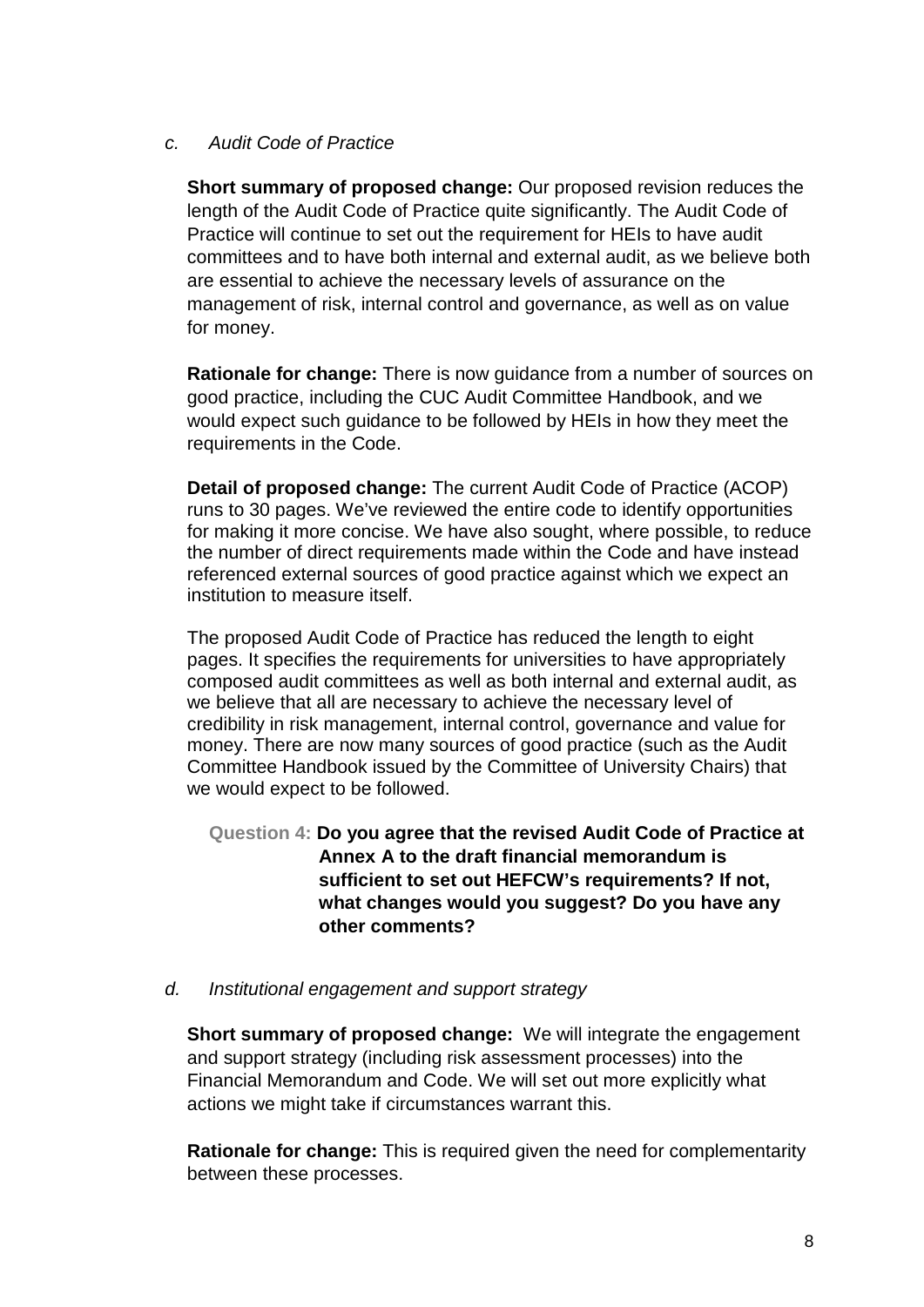**Question 5: Do you agree that the institutional engagement and support strategy strikes an appropriate balance between institutional autonomy and the protection of public funds, the student collective interest and the sector's financial reputation?**

#### *e. Reporting on the value of exchequer interests*

**Overview of proposed change:** We ask that an annual return is made to us (HEFCW will supply the template) to confirm the value of exchequer interests.

**Rationale for change:** In part, this change is aimed at simplifying the current Financial Memorandum's requirements in this area, and being more explicit about how exchequer interests are handled. In general, we aim to remove the regulatory burden from institutions where possible, and we recognise that this does facilitate an extra annual report (albeit it might be integrated to an existing process). However, the aggregate figure for the value of exchequer interests is already reported by most HEIs in their annual accounts so it is expected that it will be straightforward to confirm this figure within the reporting to us.

#### **Question 6: Do you agree that the requirement to report the exchequer interest is necessary for helping to ensure the appropriate use of exchequer assets?**

- *f. Other changes*
	- *i. Material adverse events*

Paragraph 26 of the current Audit Code of Practice contains a requirement for the governing body of an HEI to inform us of adverse material events or important developments.

We have not changed the substance of this requirement, but have updated the text.

#### *ii. Equality and diversity*

The Equality Act 2010 introduced nine protected characteristics on the grounds of which (in most cases) it is illegal to discriminate. We have updated the Financial Memorandum to account for this.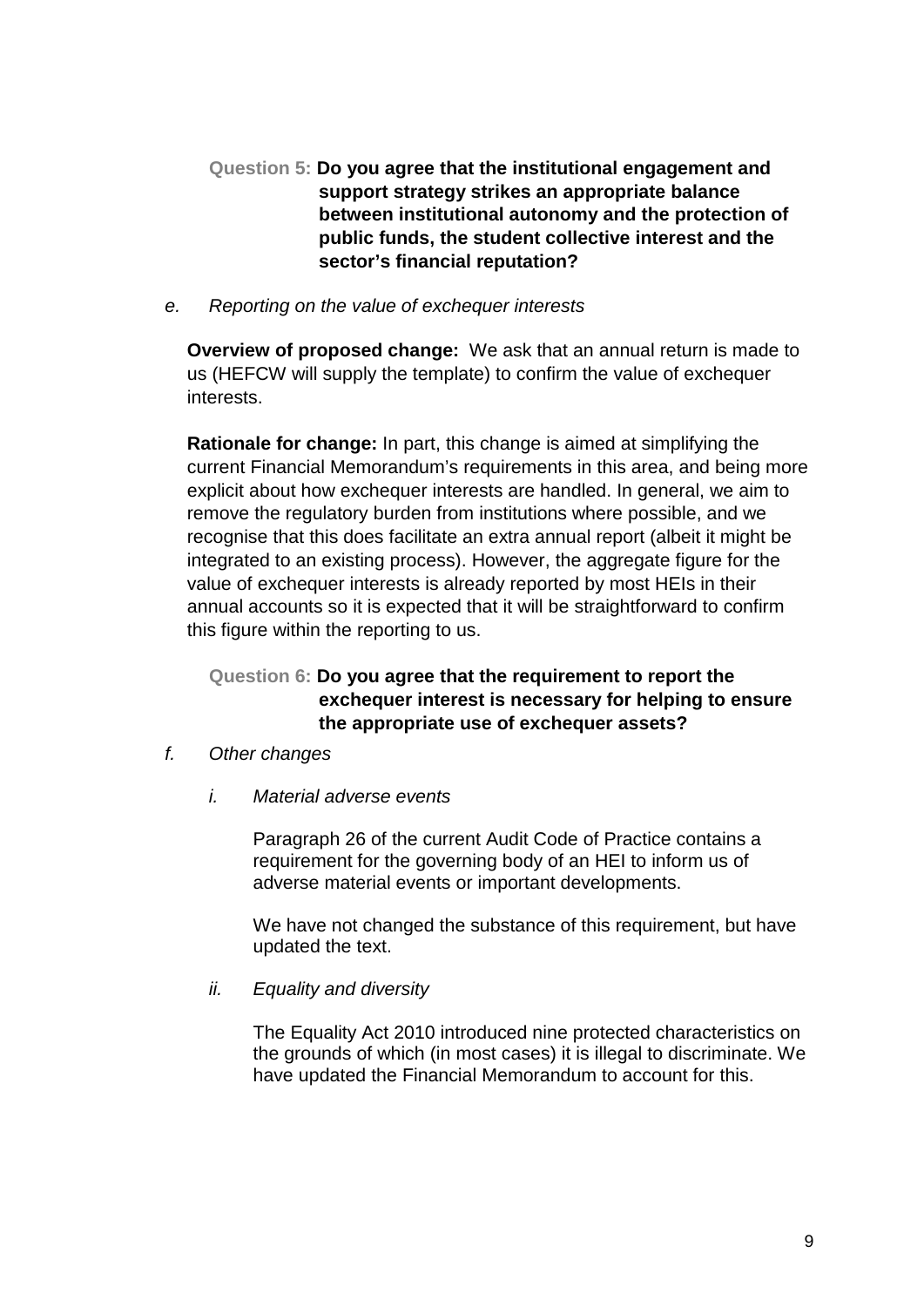#### *iii. Other items*

There are a number of other, smaller changes. We have included, amongst other changes, extra provisions in respect of:

- 1. aiming to improve the equality and diversity of governing bodies;
- 2. the requirement to notify us of changes to senior staff members, governance arrangements and strategy;
- 3. explicit linkages to the unsatisfactory quality policy; a clarification of the handling of exchequer interests (including the requirement to annually report the value of exchequer interest held by the institution):
- 4. the requirement to comply with state aid laws;
- 5. an explicit link to the research integrity concordat;
- 6. recommending (but not mandating) the preparation and appropriate review of an ASSUR statement.

We have also amended the order of some sections of the document and brought together some areas in order to enhance readability.

We set out in the preceding paragraphs all relevant changes we propose to make to the Financial Memorandum. We have also made a number of minor editorial revisions or clarifications and whilst we have not specifically highlighted these in this consultation, would invite you to comment on any other issues that you feel we have not addressed or properly addressed.

#### **Question 7: Do you have any other comments on the proposed revised financial memorandum that have not been covered in the preceding questions?**

25. The draft financial memorandum is attached to this consultation at Annex B.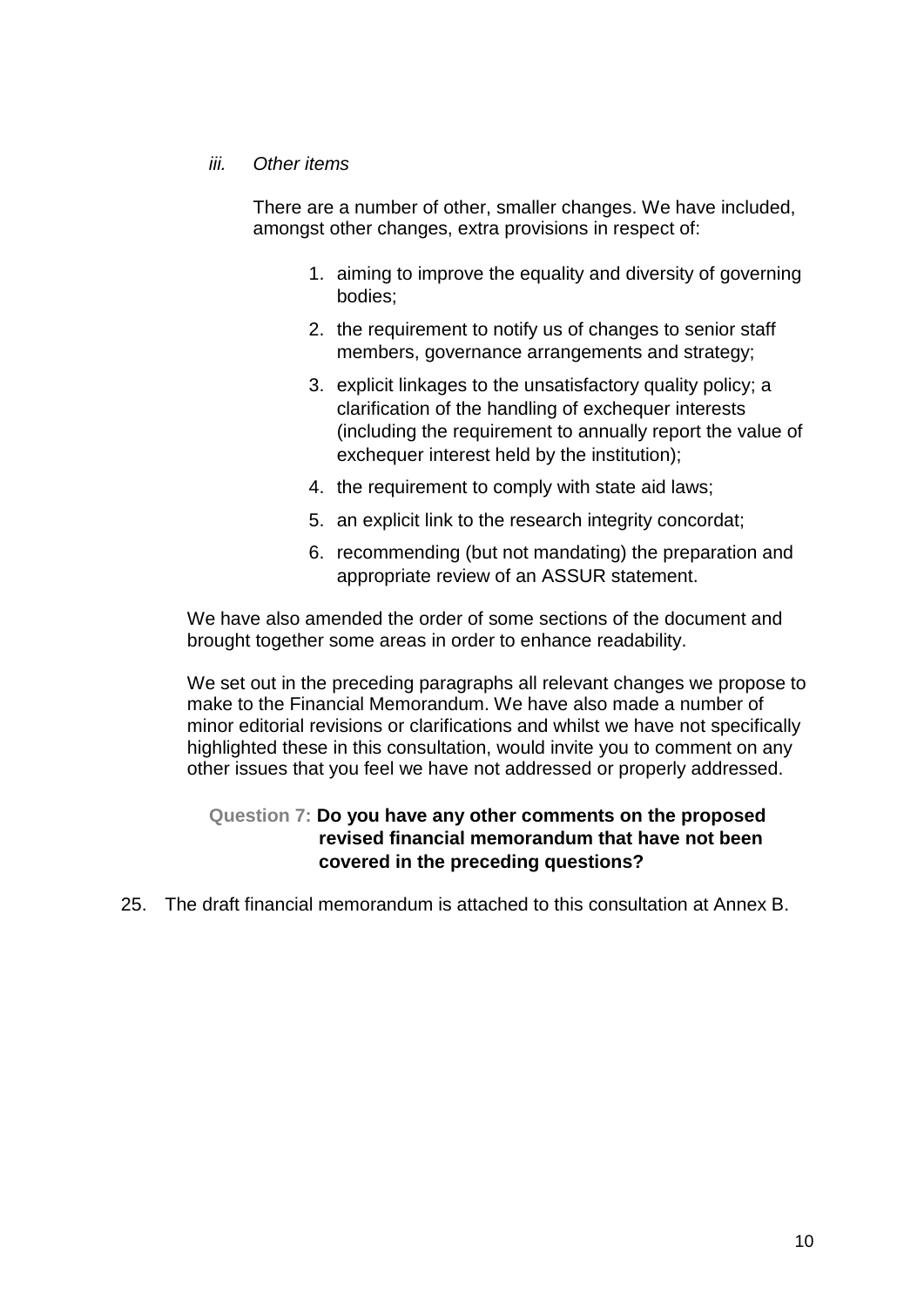#### **Annex A: Summary of consultation questions**

- **Question 1:** Do you agree that HEFCW should, if possible, maintain parity with HEFCE in setting thresholds for borrowing consent?
- **Question 2:** Do you agree that the current distinction between short-term and longterm borrowing is no longer appropriate, and should discontinue within future arrangements? Do you have any other comments?
- **Question 3:** Does the draft revised financial memorandum adequately place the collective student interest alongside the public interest? Do you have any comments?
- **Question 4:** Do you agree that the revised Audit Code of Practice at Annex A to the draft financial memorandum is sufficient to set out HEFCW's requirements? If not, what changes would you suggest? Do you have any other comments?
- **Question 5:** Do you agree that the institutional engagement and support strategy strikes an appropriate balance between institutional autonomy and the protection of public funds, the student collective interest and the sector's financial reputation?
- **Question 6:** Do you agree that the requirement to report the exchequer interest is necessary for helping to ensure the appropriate use of exchequer assets?
- **Question 7:** Do you have any other comments on the proposed revised financial memorandum that have not been covered in the preceding questions?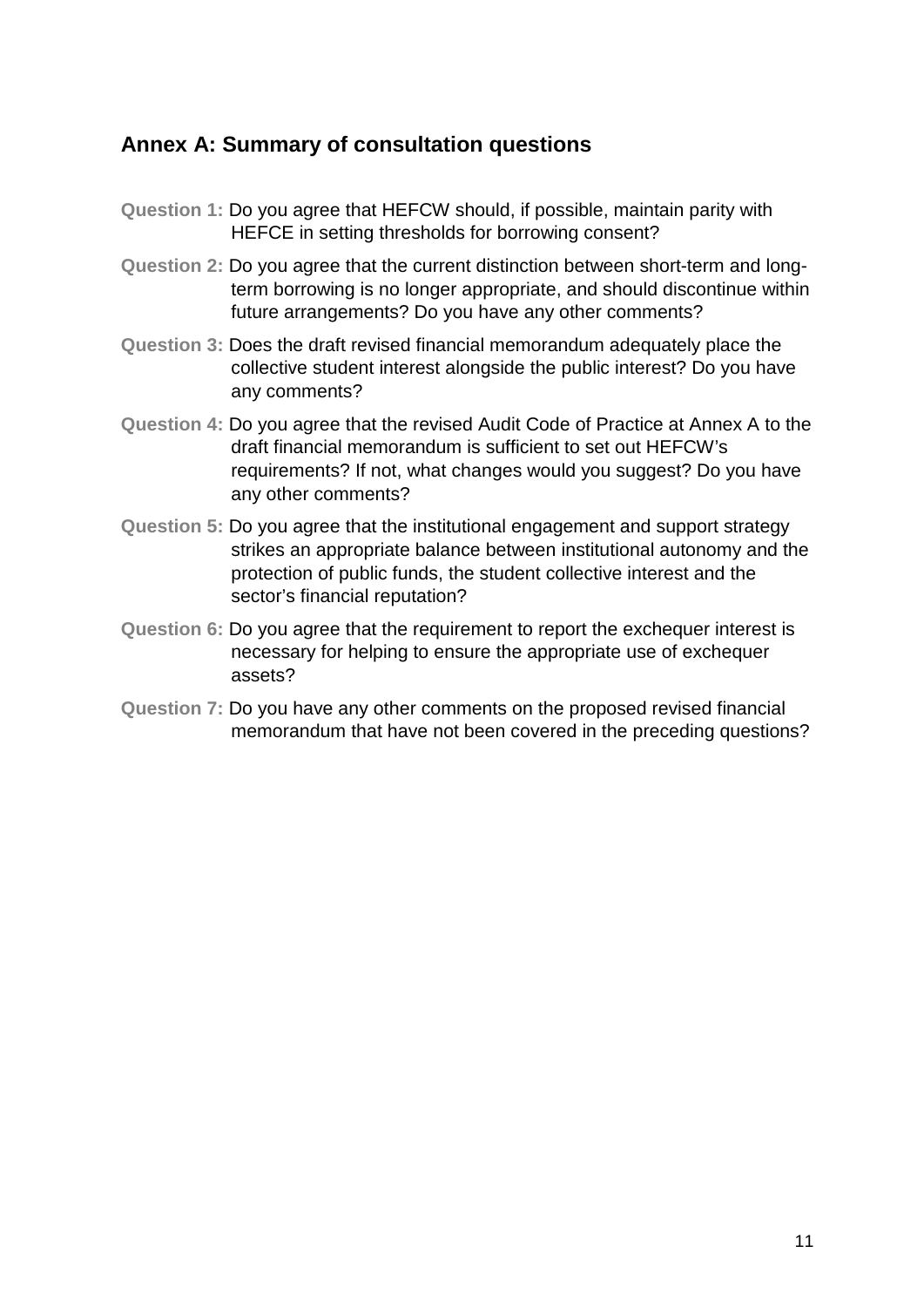Cyngor Cyllido Addysg Uwch Cymru **Higher Education Funding Council for Wales** 



**Circular W15/16HE: Annex B**

## Financial Memorandum 2015

## Draft version for consultation



Noddir gan Lywodraeth Cymru Sponsored by **Welsh Government**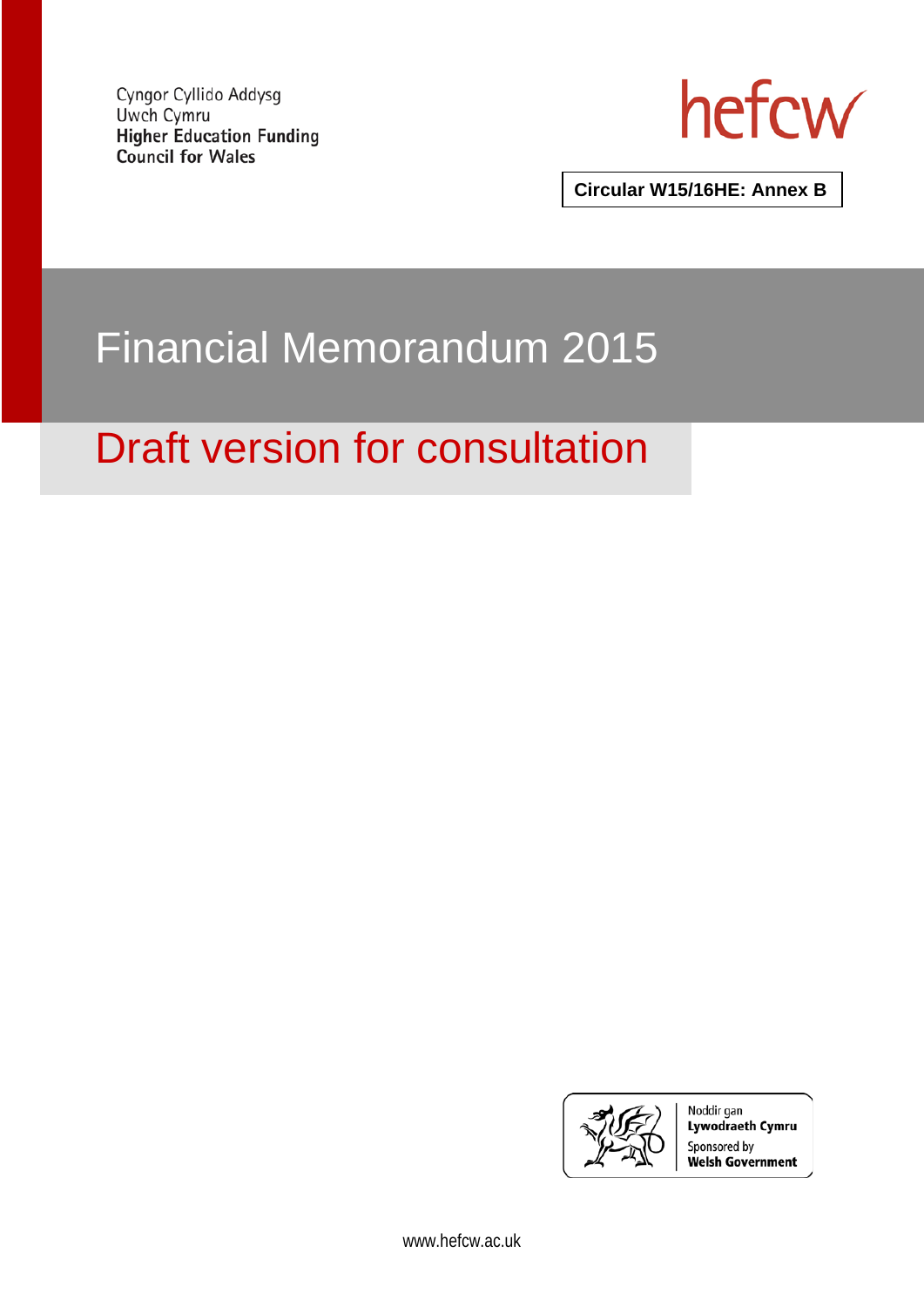### <span id="page-13-0"></span>**Contents**

| Governing Body responsibility for compliance with this document  5       |  |
|--------------------------------------------------------------------------|--|
|                                                                          |  |
| Robust, accountable and transparent governance structures  5             |  |
|                                                                          |  |
|                                                                          |  |
|                                                                          |  |
|                                                                          |  |
|                                                                          |  |
| Responsibility to provide HEFCW with accurate and timely information 9   |  |
|                                                                          |  |
|                                                                          |  |
|                                                                          |  |
|                                                                          |  |
|                                                                          |  |
|                                                                          |  |
|                                                                          |  |
|                                                                          |  |
| Circumstances in which public funds become repayable 12                  |  |
|                                                                          |  |
|                                                                          |  |
| Monitoring of the exchequer value held within the institution's assets13 |  |
| Disposal of assets in which there is an exchequer interest 14            |  |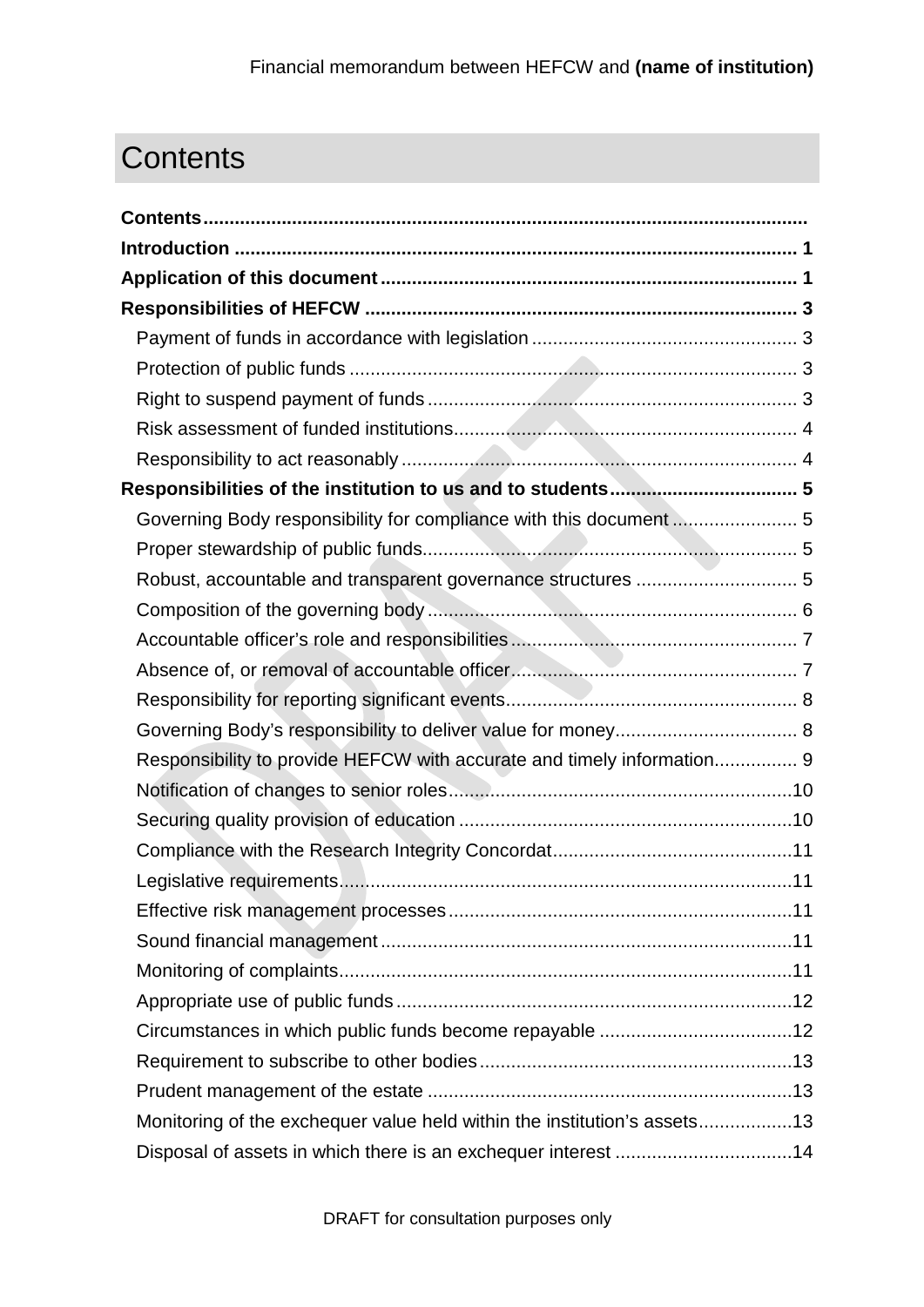| Institutional engagement, support and safeguarding actions 19           |  |
|-------------------------------------------------------------------------|--|
|                                                                         |  |
|                                                                         |  |
|                                                                         |  |
|                                                                         |  |
|                                                                         |  |
|                                                                         |  |
|                                                                         |  |
|                                                                         |  |
|                                                                         |  |
|                                                                         |  |
|                                                                         |  |
|                                                                         |  |
|                                                                         |  |
|                                                                         |  |
|                                                                         |  |
|                                                                         |  |
|                                                                         |  |
|                                                                         |  |
|                                                                         |  |
|                                                                         |  |
|                                                                         |  |
|                                                                         |  |
|                                                                         |  |
| Appointment, removal or resignation of internal and external auditors31 |  |
| Annex B: Institutional engagement, support and safeguarding actions32   |  |
|                                                                         |  |
|                                                                         |  |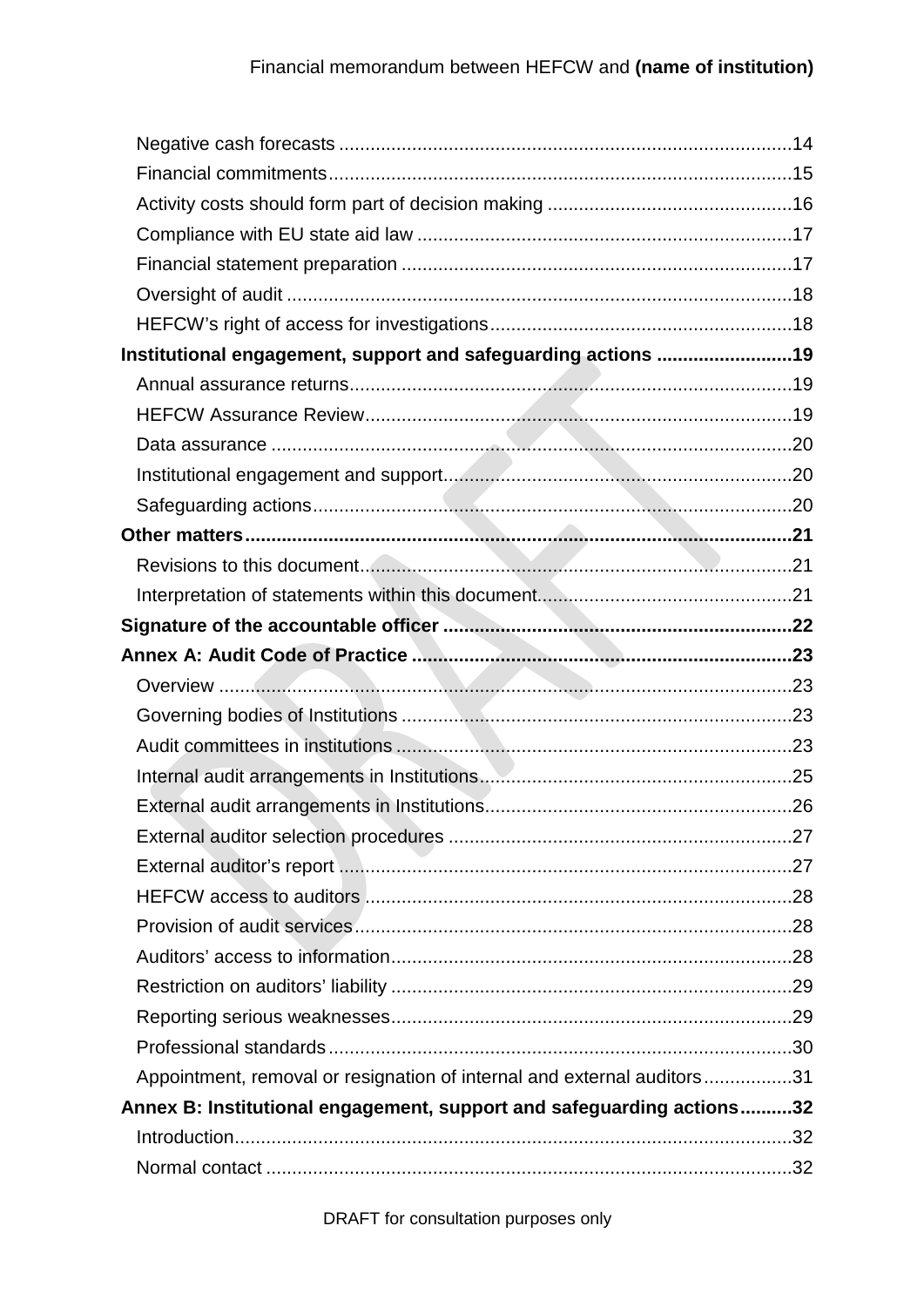|                                                                            | .33 |
|----------------------------------------------------------------------------|-----|
|                                                                            | .33 |
| Table 1: HEFCW support strategy for institutions at 'high risk'35          |     |
|                                                                            |     |
| Annex C: Approval of increases in a financial commitment threshold 40      |     |
|                                                                            |     |
|                                                                            |     |
|                                                                            |     |
|                                                                            |     |
|                                                                            |     |
|                                                                            |     |
| Table 3: Information required by HEFCW to consider a request to increase a |     |
|                                                                            |     |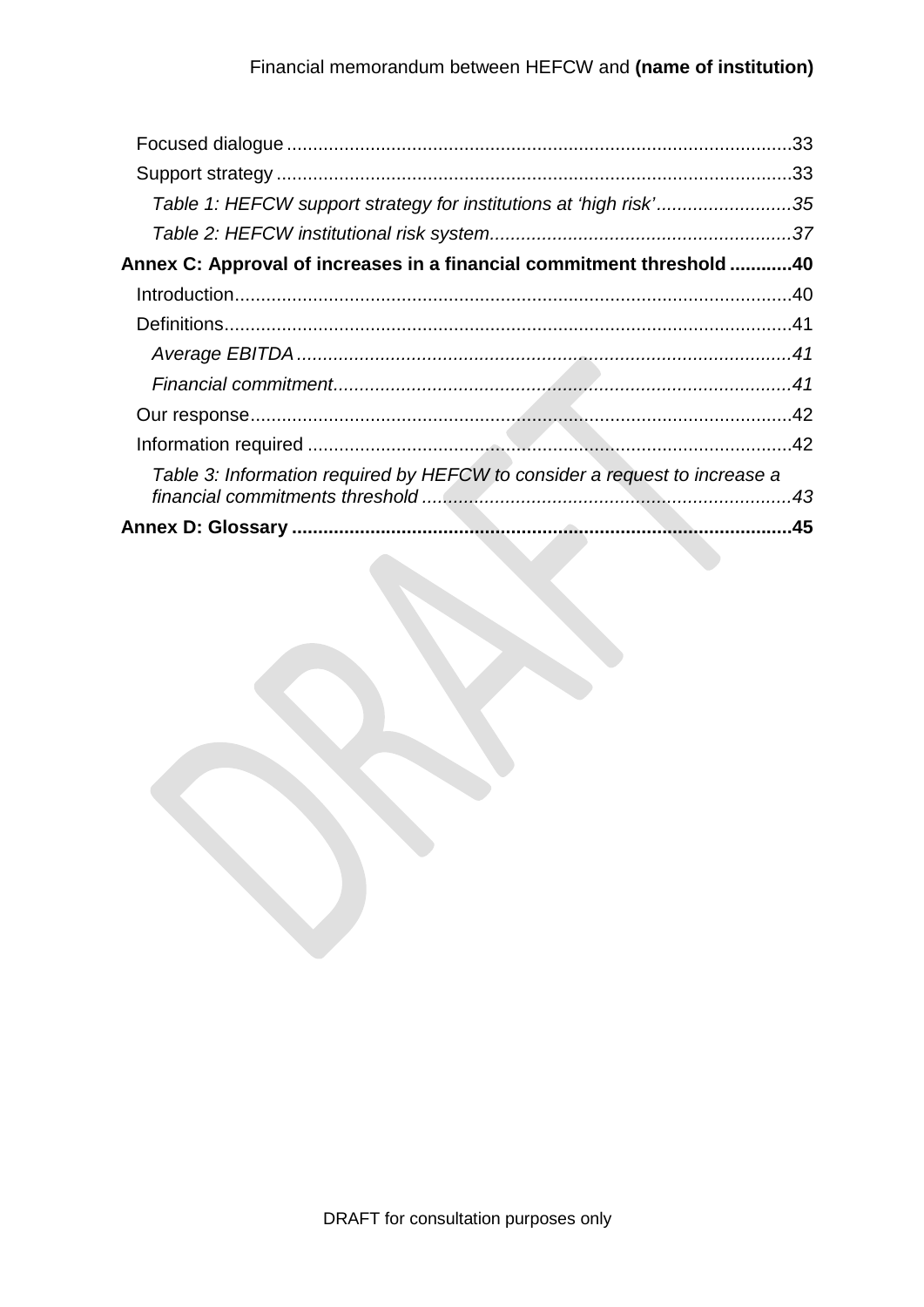#### <span id="page-16-0"></span>**Introduction**

- 1. This memorandum sets out the terms and conditions for the payment by the Higher Education Funding Council for Wales (HEFCW) of funds to the governing body of (**name of institution**), out of funds made available by the Minister for Education and Skills.
- 2. This memorandum supersedes the Revised Financial Memorandum and Audit Code of Practice 2008 (W08/36HE).
- 3. The definitions of terms used within this document are set out within '**[Annex](#page-60-0)  [D: Glossary](#page-60-0)**'.

#### <span id="page-16-1"></span>**Application of this document**

4. This memorandum is in two parts:

| Part 1          | Part 1 sets out the terms and conditions which apply in                                                                                                                                                                                                                       |
|-----------------|-------------------------------------------------------------------------------------------------------------------------------------------------------------------------------------------------------------------------------------------------------------------------------|
| (this document) | common to all institutions.                                                                                                                                                                                                                                                   |
| Part 2          | Part 2 is the schedule for each institution issued each<br>year, which gives conditions specific to that institution, a<br>schedule of funds available in the academic year and the<br>educational provision the institution has agreed to make<br>in return for those funds. |

5. References to this memorandum encompass both Part 1 and Part 2.

This document does not supersede the requirements of the institution's charter, statutes (or equivalent) and the law relating to the institution's charitable status but is intended to complement and reinforce them. Nothing in this memorandum shall require the institution to act in a manner which would cause it to lose its charitable status, or which would be inconsistent with its charter and statutes.

6. Where an institution receives funds from both HEFCW and the Welsh Assembly Government (for the provision of further education in accordance with the Learning and Skills Act 2000) the Memorandum which will apply will be that derived from the body providing the greater proportion of funds to the institution. In this Memorandum, references to funds received from HEFCW should also be taken to include any funds received from the Welsh Assembly Government for the provision of further education.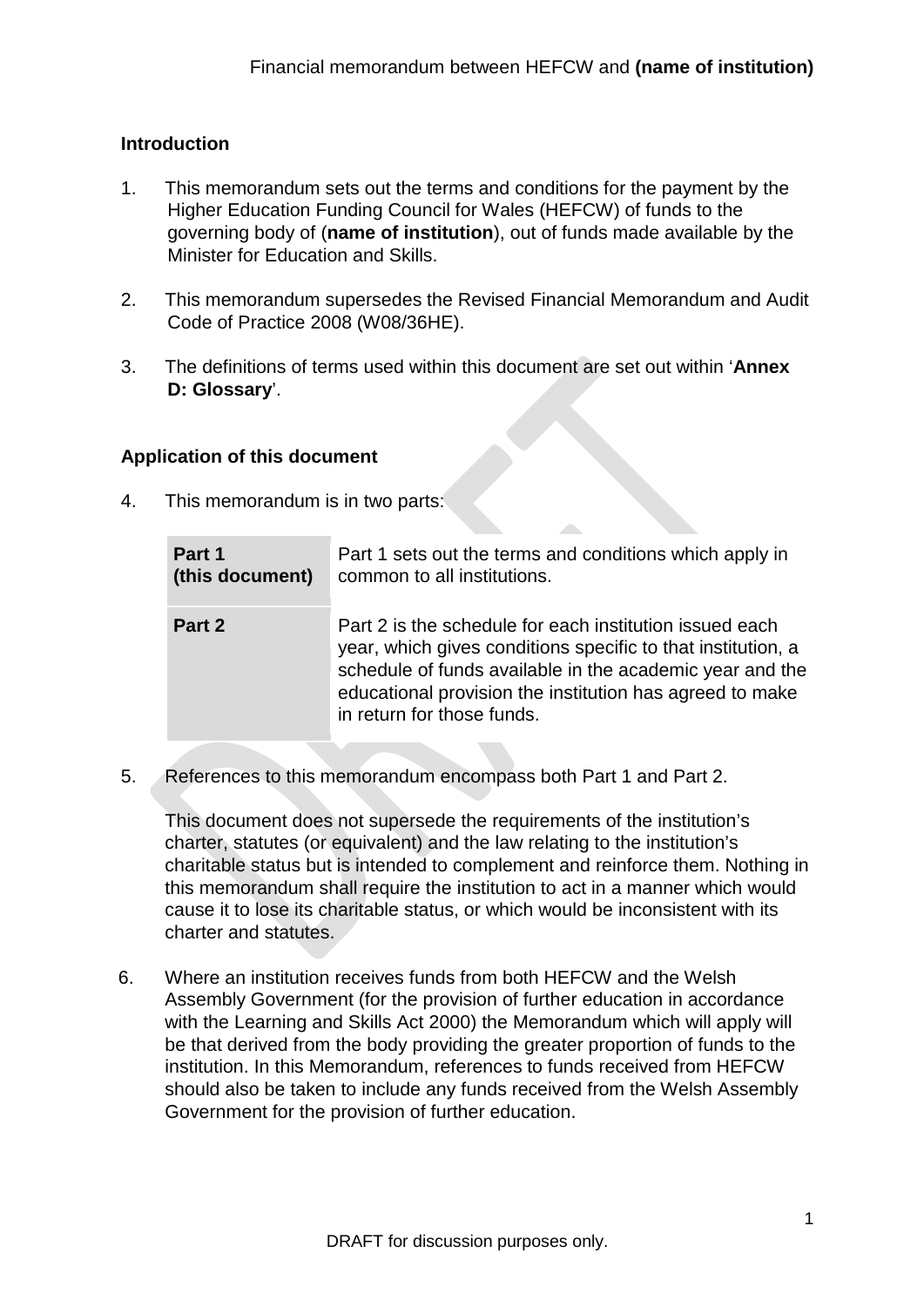- 7. Where we use the term 'must', we mean it is a specific legal or regulatory requirement. Institutions must comply with these requirements. We use 'should' for items we regard as minimum good practice, but for which there is no specific legislation or regulatory requirement. We will, however, consider the extent to which an institution has adopted the 'should' provisions (or alternative, equally robust arrangements) in our annual assessment of risk.
- 8. Any requirements mandatory under **[Annex A: Audit Code of Practice](#page-38-0)** shall be a condition of grant under this memorandum.
- 9. From time to time, we may, within subsequent guidance, attach extra mandatory requirements to the conditions of funding, following appropriate consultation with the sector.
- 10. This document, including **[Annex A: Audit Code of Practice](#page-38-0)** takes effect from 1 November 2015.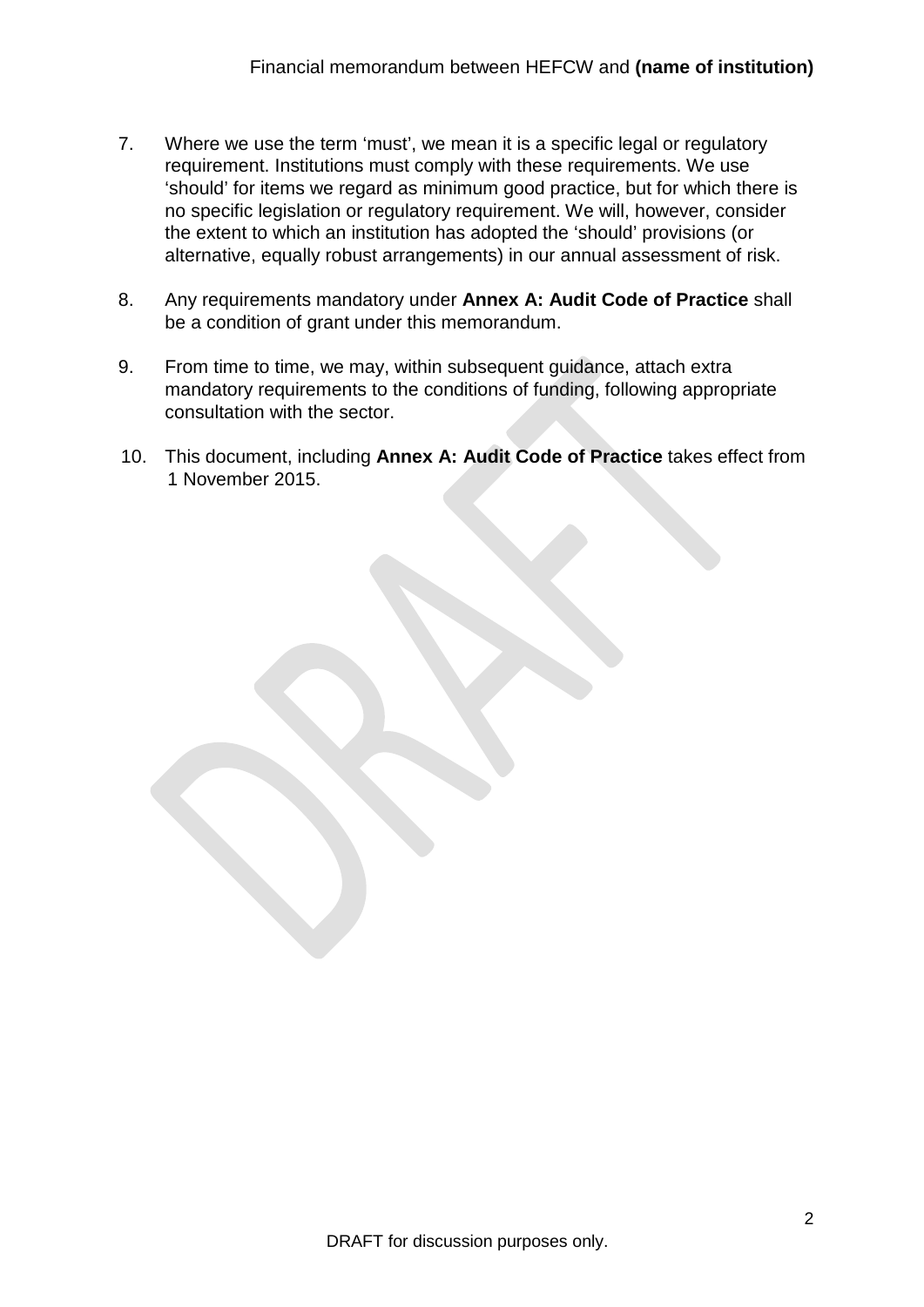#### <span id="page-18-0"></span>**Responsibilities of HEFCW**

#### <span id="page-18-1"></span>*Payment of funds in accordance with legislation*

- 11. Payments to the institution by HEFCW are made in support of activities specified in section 65(2) of the 1992 Act.
- 12. Payments will be subject to the provisions of the 1992 Act, the conditions set out in this memorandum, and such terms and conditions as HEFCW may from time to time prescribe in accordance with the 1992 Act, and after the consultation required under section 66(1) of the Act. In accordance with section 65(3) of the 1992 Act, the payment of funds will be subject to such terms and conditions as HEFCW may impose, including those set out in this memorandum. However, in accordance with section 65(4) of the 1992 Act, these terms and conditions will not relate to the application by the institution of any funds not derived from HEFCW. In accordance with section 66(2) of the 1992 Act, HEFCW does not wish to discourage the institution from maintaining or developing its funding from sources other than HEFCW.

#### <span id="page-18-2"></span>*Protection of public funds*

- 13. The Chief Executive of HEFCW has been appointed as its Accounting Officer. As such s(he) is responsible and accountable to Welsh Government for ensuring that the funds received from the Minister for Education and Skills or successor are used for the purposes for which they were given and in ways that comply with the conditions attached to them. The Chief Executive is also responsible for promoting good value for money through grants paid to institutions and associated guidance.
- 14. The Chief Executive must satisfy himself or herself that the governing body of the institution has appropriate arrangements for internal control (including financial management and accounting), and that HEFCW's funds are used for the purposes for which they were given.

#### <span id="page-18-3"></span>*Right to suspend payment of funds*

- 15. In their role as Accounting Officer, the Chief Executive of HEFCW may suspend the payment of grant, either in whole or in part and either permanently or temporarily, if in his or her opinion it is appropriate and reasonable to do so in order to safeguard public funds.
- 16. In their role as Accounting Officer, the Chief Executive of HEFCW shall inform the institution's governing body and/or its audit committee if (s)he has serious concerns about the institution's financial affairs or system of internal controls.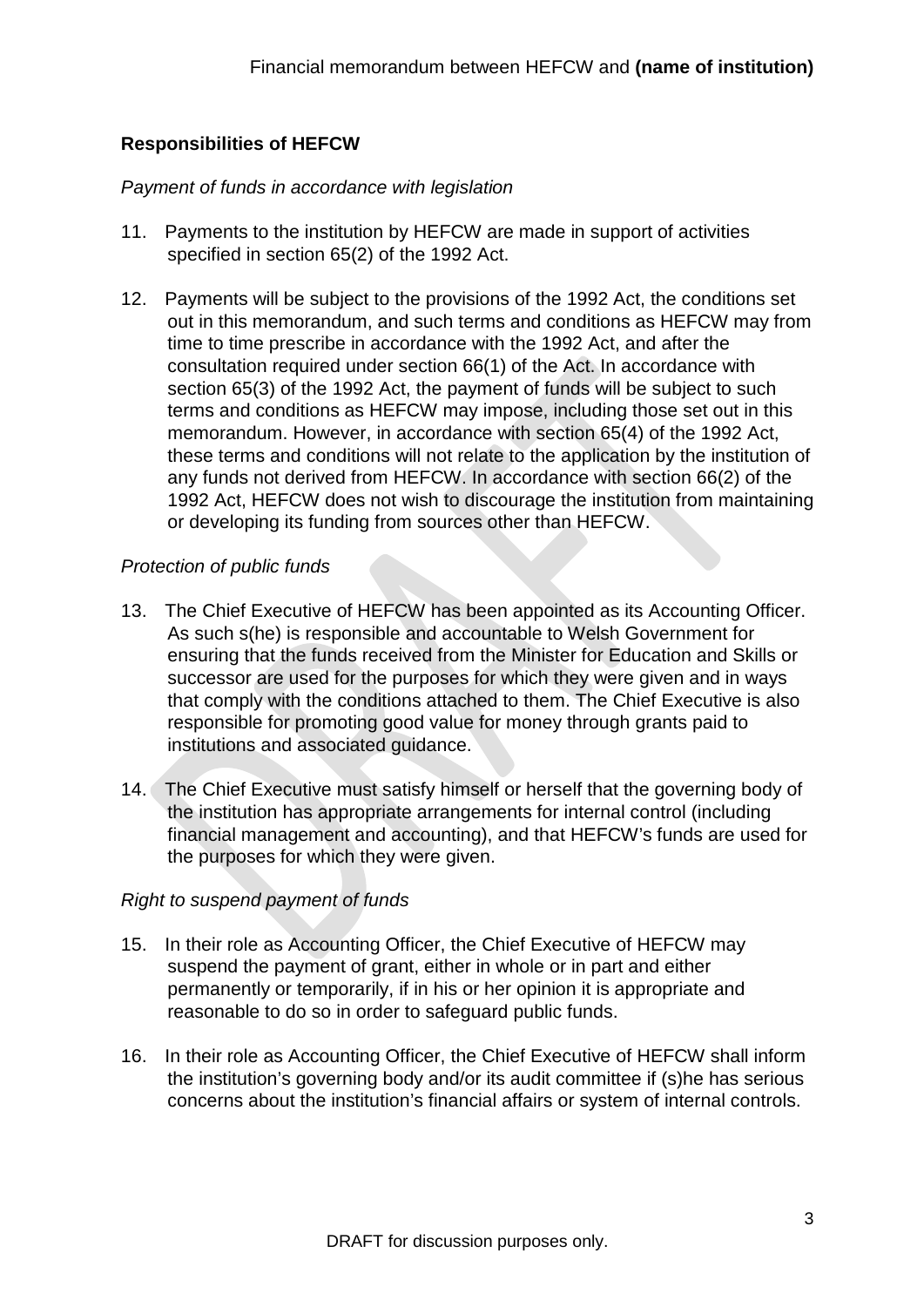#### <span id="page-19-0"></span>*Risk assessment of funded institutions*

- 17. HEFCW will provide a confidential risk assessment to the institution's accountable officer and governing body. We will not normally make our risk assessments public until at least three years have elapsed. This period, based on advice from the Information Commissioner, gives an institution that is designated 'high risk' time to ameliorate its risk rating.
- 18. We will make our risk assessments available within this three-year period, on an exceptional and confidential basis, to:
	- other public funders and other regulators to enable those bodies to make their own assessments of risk; and
	- the Wales Audit Office who may exceptionally need to discuss those assessments at the Public Accounts Committee or disclose them in a published report.

We must do this to minimise the risk to public funds distributed by those bodies or other regulatory remits they hold.

- <span id="page-19-2"></span>19. We will exceptionally make public a risk assessment at any stage if we have strong grounds for believing that it is in the collective student or the public interest to do so. We will only share or publish our risk assessments after having notified the accountable officer and governing body of the institution concerned. When we assess an institution to be at 'high risk', we will engage with it in line with our institutional engagement and support strategy (cf. '**[Institutional engagement, support and safeguarding actions](#page-34-0)**').
- 20. We define an institution as 'high risk' when in our judgement, on the basis of all available evidence, it:
	- faces threats to the sustainability of its operations, either now or in the medium term;
	- has serious problems relating to value for money, propriety or the use of funds for the purpose intended; or
	- has materially ineffective risk management, control or corporate governance.

#### <span id="page-19-1"></span>*Responsibility to act reasonably*

- 21. In exercising its powers under this memorandum, HEFCW will act reasonably at all times.
- 22. We will respect commercial confidentiality within the constraints of the Freedom of Information Act 2000 and our own obligations to Welsh Government under the framework document with our sponsor body.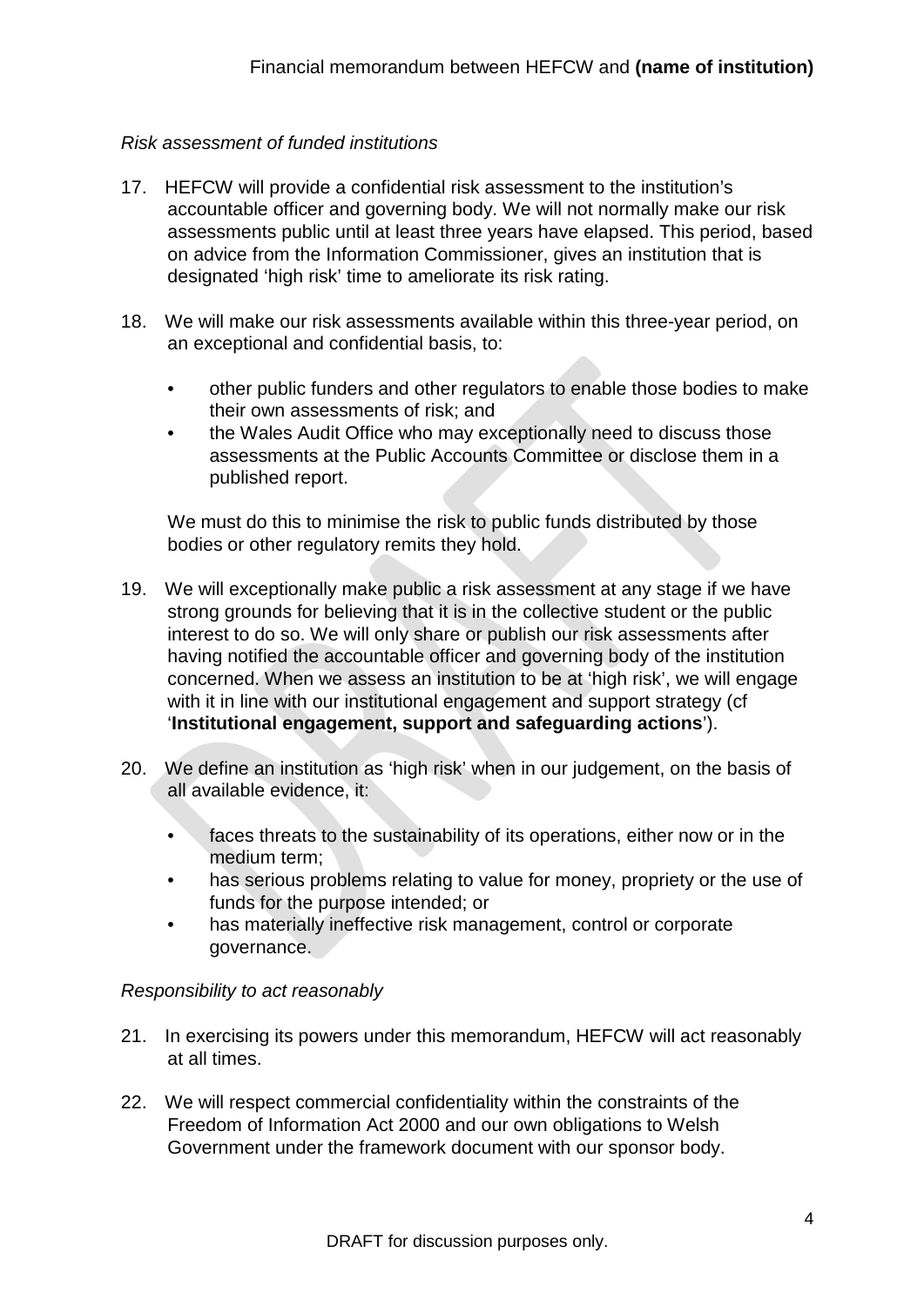#### <span id="page-20-0"></span>**Responsibilities of the institution to us and to students**

#### <span id="page-20-1"></span>*Governing Body responsibility for compliance with this document*

23. The responsibility for ensuring that the institution complies with this memorandum and related guidance rests with the governing body of the institution.

#### <span id="page-20-2"></span>*Proper stewardship of public funds*

- 24. The governing body of the institution is responsible for ensuring that funds from HEFCW are used only in accordance with the 1992 Act, this memorandum and any other conditions that HEFCW may from time to time prescribe.
- 25. The governing body must exercise its discretion reasonably in the use of public funds and take into account any relevant guidance on accountability or propriety issued from time to time by HEFCW, the WAO or the Audit Committee of the National Assembly for Wales.
- 26. The governing body of the institution has a responsibility to protect the collective student interest and the public interest and must ensure that consideration of these elements takes place within its key decision making processes.

#### <span id="page-20-3"></span>*Robust, accountable and transparent governance structures*

- 27. The governing body of an institution is collectively responsible and has ultimate responsibility that cannot be delegated for overseeing the institution's activities, for determining its future direction, and fostering an environment in which the institution's mission is achieved.
- 28. Institutions should adhere to recognised standards of good governance. We expect that institutions will adhere to the Higher Education Code of Governance issued by the Committee of University Chairs<sup>[1](#page-20-4)</sup> but where they have not done so an explanation should be given within the institution's annual report. This explanation should describe the alternative governance procedures adopted in lieu of those suggested by the Code of Governance.
- 29. Compliance with the Higher Education Code of Governance is not a specific condition of grant. We recognise that the code is voluntary and institutions may be able to apply alternative governance practices to achieve similar outcomes. However, we consider that the principles and intended outcomes (referred to as 'the Elements') of the Code are sound. Consequently, we will not regard non-compliance with the Code negatively, provided that the

<span id="page-20-4"></span> <sup>1</sup> Accessible at [www.universitychairs.ac.uk/publications/](http://www.universitychairs.ac.uk/publications/)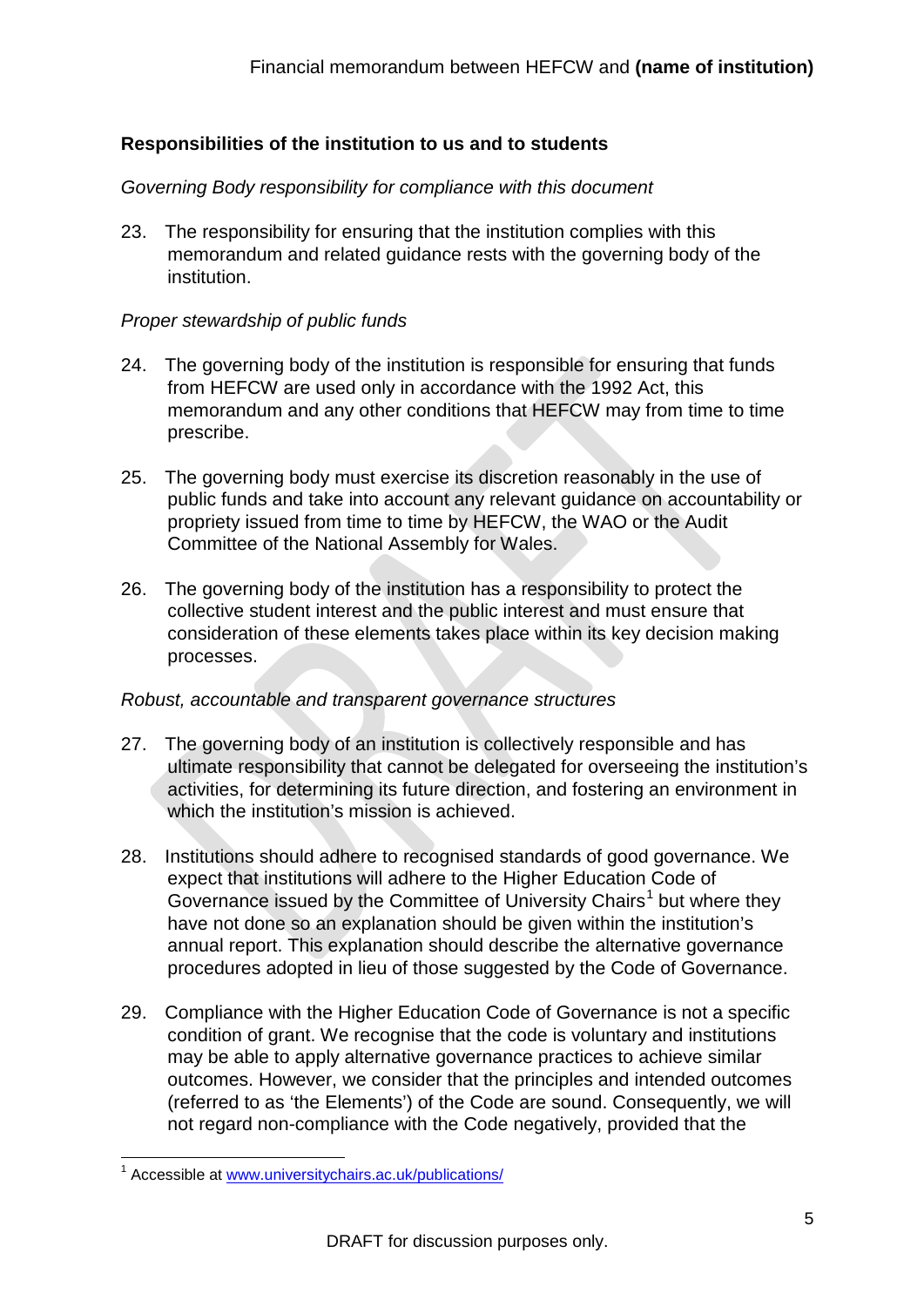explanation within the annual report describes equally robust alternative arrangements that are in place or indicates that there are appropriate and reasonable grounds for non-adherence.

- 30. We will assess the institution's compliance with good governance practices as part of our risk process. Inadequate and/or ineffective corporate governance arrangements may lead to us assessing an institution as 'high risk', at which point our support strategy will be implemented.
- 31. Members of governing bodies and accountable officers must comply with the seven principles set out by the Committee on Standards in Public Life. The governing body must inform HEFCW's Chief Executive immediately should it become aware that a member or accountable officer has violated one or more of these principles.
- 32. Governing bodies and accountable officers are accountable for their decisions and actions, and must submit themselves to whatever scrutiny is appropriate to their office. They must also be as open as possible about all the decisions and actions that they take that may affect funding provided by HEFCW.
- 33. HEFCW will write to the new chair of each governing body of an institution, on appointment, drawing attention to their own and their governing bodies' responsibilities under this memorandum and related guidance.

#### <span id="page-21-0"></span>*Composition of the governing body*

- 34. The composition of the governing body is first and foremost the responsibility of the governing body itself, acting within the bounds of its statutes and ordinances.
- 35. However, the governing body should consider the diversity of its composition, particularly in terms of protected characteristics. At each step of the recruitment exercise for new members, care should be taken that an applicant's ability is not conflated with their experience. Recruitment efforts for governing body memberships should be proactive and target underrepresented groups. We do not consider it sufficient to openly advertise a vacancy without taking proactive measures to bring the advert to the attention of under-represented groups.
- 36. The accountable officer must inform HEFCW's Chief Executive if neither an external search consultancy nor open advertising has been used in the appointment of a governing body member.
- 37. External members of the governing body should not normally serve for more than two terms of four years, or three terms of three years, except where subsequently undertaking the role of Chair. We expect institutions to notify us where it is decided to exercise an exception to this good practice.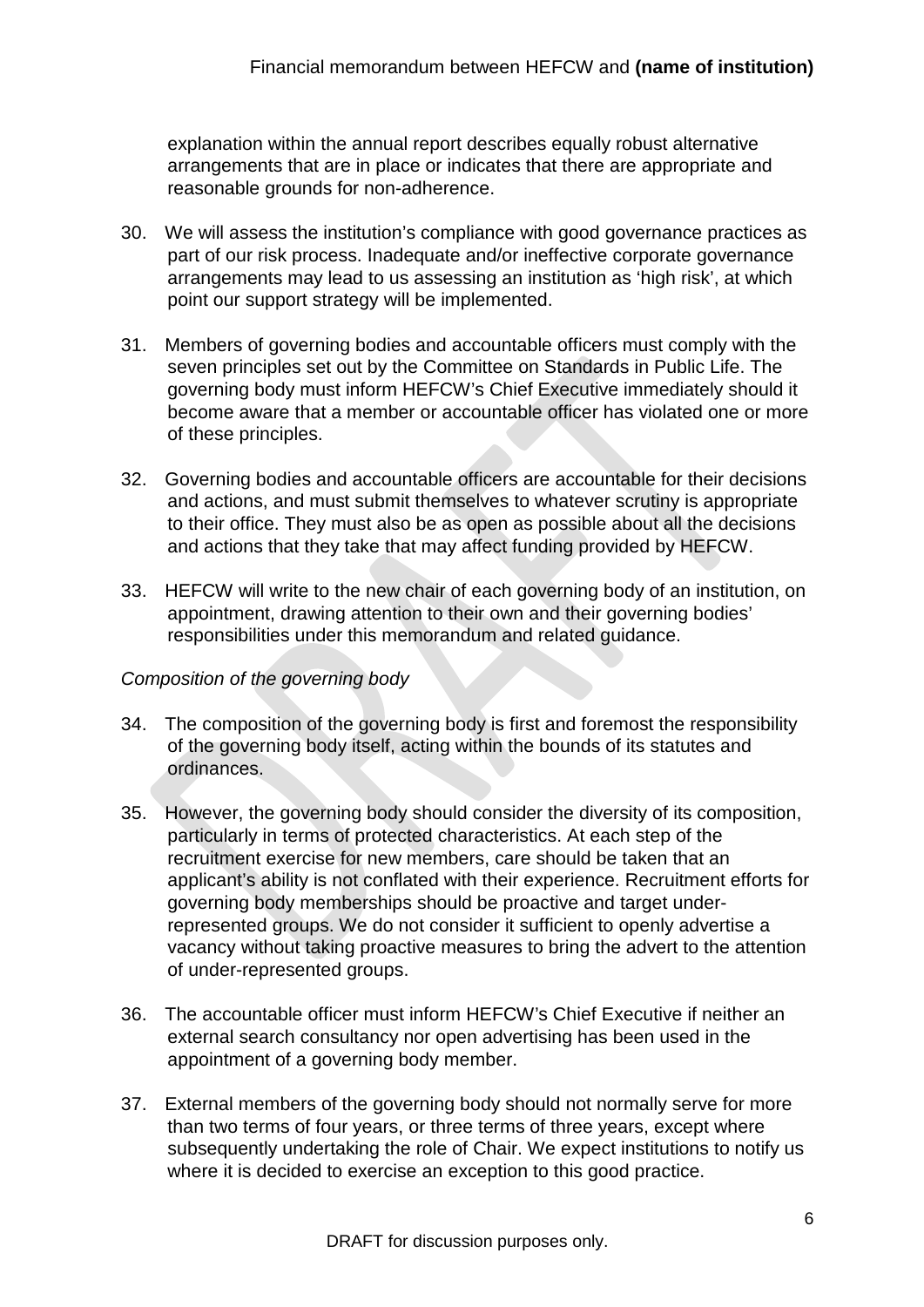38. HEFCW will consider the composition of the governing body and the institutions' report on its equality and diversity policies within its Institutional Risk Review process.

#### <span id="page-22-0"></span>*Accountable officer's role and responsibilities*

- 39. The head of an institution is first and foremost responsible for leadership of the academic affairs and executive management of the institution.
- 40. The governing body shall appoint a senior officer (normally the head of the institution) as the 'accountable officer' to be accountable for reporting to HEFCW on behalf of the institution. The institution shall notify HEFCW whenever it designates such an officer.
- 41. The accountable officer is personally responsible to the governing body for ensuring that the conditions in this memorandum are complied with and for providing HEFCW with clear assurances to this effect.
- 42. It is a condition of grant that HEFCW be able to meet the accountable officer within a reasonable timeframe following their appointment.
- 43. The accountable officer may be required to appear before the Public Accounts Committee of the National Assembly for Wales alongside the Chief Executive of HEFCW on matters relating to grants to the institution.
- 44. The accountable officer shall advise the governing body immediately if, at any time, any action or policy under consideration by the governing body appears to the accountable officer to be incompatible with the terms of this memorandum. If the governing body decides nevertheless to proceed, the accountable officer must immediately inform the Chief Executive of HEFCW in writing.

#### <span id="page-22-1"></span>*Absence of, or removal of accountable officer*

- 45. If, in the judgement of the HEFCW Chief Executive, there is evidence of serious failure in relation to the oversight and management of public funds, (s)he will raise this as appropriate with the accountable officer concerned, the chair of the governing body or both; provide the relevant evidence; and seek and consider a response.
- 46. In extremis, and after all due process has been exhausted, the HEFCW Chief Executive may conclude that the accountable officer is unable or unwilling to meet his or her responsibilities under this Financial Memorandum. HEFCW may then ask the governing body to appoint someone else to report to HEFCW on behalf of the institution. In taking this action HEFCW will not seek to influence the employment relationship between the governing body and the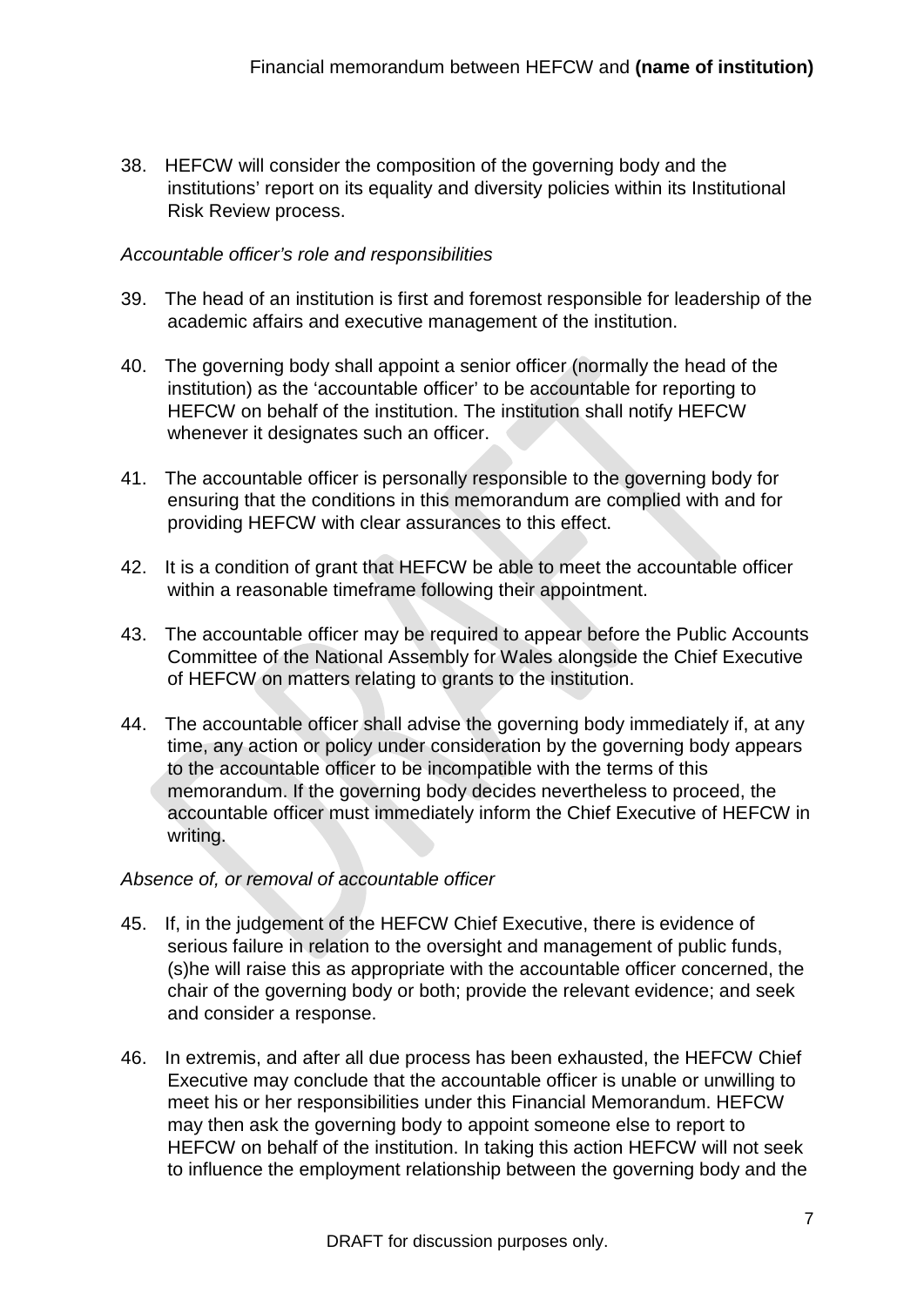head of the institution. The governing body is clearly entitled to maintain the head of the institution in post. However, the governing body would then have to appoint another senior officer as the accountable officer, and adjust the roles and responsibilities of the head of the institution accordingly.

47. In the event of a prolonged absence from work (or absence that is reasonably expected to be prolonged) or a sudden departure by the accountable officer, the clerk to the institution's governing body must ensure that HEFCW is made aware immediately of the identity of the interim accountable officer.

#### <span id="page-23-0"></span>*Responsibility for reporting significant events*

- 48. The institution's accountable officer must report any event (whether already arisen or forecast) that has, or is likely to have, a material adverse impact on the financial position of the institution, as soon as this becomes apparent, to:
	- a. The chair of the institution's audit committee;
	- b. The chair of the institution's governing body;
	- c. The institution's head of internal audit;
	- d. The external auditor; and
	- e. The HEFCW Chief Executive.
- 49. The institution's accountable officer must notify HEFCW of any serious weakness, such as a significant and immediate threat to the institution's financial position, significant fraud or major accounting breakdown. Should the accountable officer be implicated in wrongdoing, the responsibility for reporting this information lies with the governing body.
- 50. 'Serious weakness' is more fully defined within paragraph [A51](#page-44-2) and [A52](#page-44-3) of '**[Annex A: Audit Code of Practice](#page-38-0)**'.
- 51. The institution's accountable officer must inform HEFCW, without delay, about major changes in strategy, risk profile, plans for major restructuring or merger with another institution or organisation.
- 52. The governing body must inform HEFCW without delay of the removal or resignation of the external or internal auditors before the end of the term of their appointment.

#### <span id="page-23-1"></span>*Governing Body's responsibility to deliver value for money*

53. The governing body is responsible for delivering value for money from public funds. It must keep under review its arrangements for managing all the resources under its control, taking into account guidance on good practice issued from time to time by HEFCW, the Auditor General for Wales or the Public Accounts Committee of the National Assembly for Wales.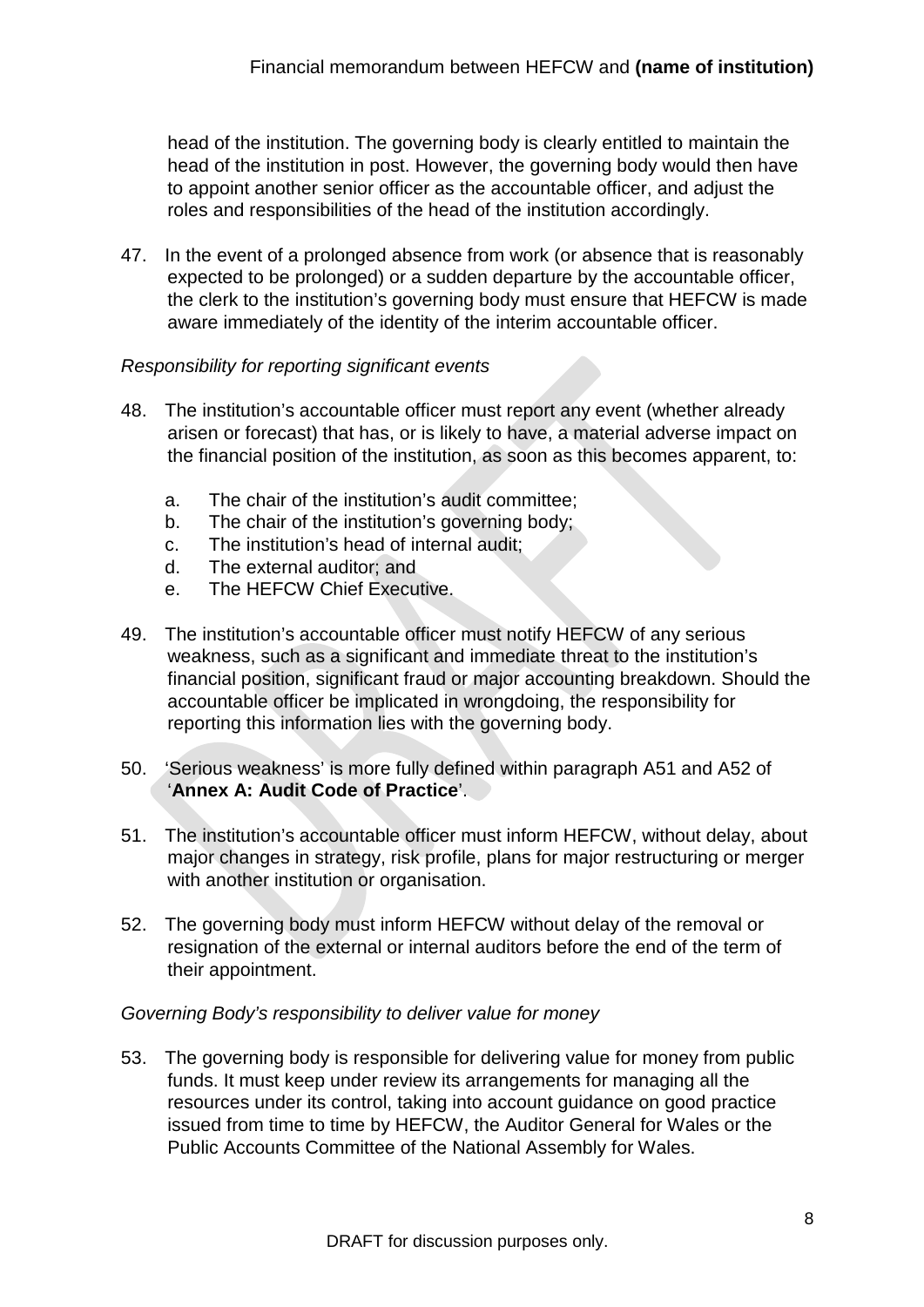#### <span id="page-24-0"></span>*Responsibility to provide HEFCW with accurate and timely information*

- 54. The institution must provide HEFCW, or agents acting on its behalf, with whatever information HEFCW requires to exercise its functions under the 1992 Act. This information shall be of a satisfactory quality and shall be provided at the times and in the formats specified by HEFCW or its agents.
- 55. HEFCW will act reasonably in its requests for information and will have regard to the costs of providing this information, and, where appropriate, to its confidentiality.
- 56. If the institution fails to return information required by HEFCW by the specified deadline, or that information is not of a satisfactory quality, HEFCW reserves the right to do either or both of the following:
	- a. To carry out whatever investigations it deems necessary to collect the data. All or part of the cost of such investigations may, where circumstances warrant it, be deducted from the institution's revenue grant;
	- b. To use its own reasonable estimates of data which it requires to exercise its functions under the Act.
- 57. The institution must provide HEFCW with access to all books, records, information and assets. HEFCW can require any officer to give any explanation which it considers necessary to fulfil its responsibilities. The books and records of the institution shall also be open to inspection by the Auditor General for Wales.
- <span id="page-24-1"></span>58. If the institution is overpaid grant as a result of HEFCW using estimated data, HEFCW reserves the right to recover any overpaid grant, plus interest, in accordance with paragraphs [82](#page-28-3) and [83](#page-28-4) below.
- 59. Institutions will, from time to time, be asked to provide data that they have collected to HEFCW or to other bodies acting on HEFCW's behalf. At present, HESA acts as an agent both for the institution and for HEFCW in collecting information required by HEFCW and passing that information to HEFCW and/or to Welsh Government on behalf of HEFCW. These data will often contain personal details for students and/or staff. To ensure that institutions and HEFCW can fulfil their duties under the Data Protection Act 1998, institutions must satisfy themselves when collecting data that students and/or staff are aware of these possible requirements and have given their consent. The institution will co-operate with HEFCW as reasonably necessary to ensure that HEFCW and HESA, or any other agents of HEFCW, are able to comply with the Data Protection Act 1998 in processing information supplied by the institution. It is for each institution to decide what they tell students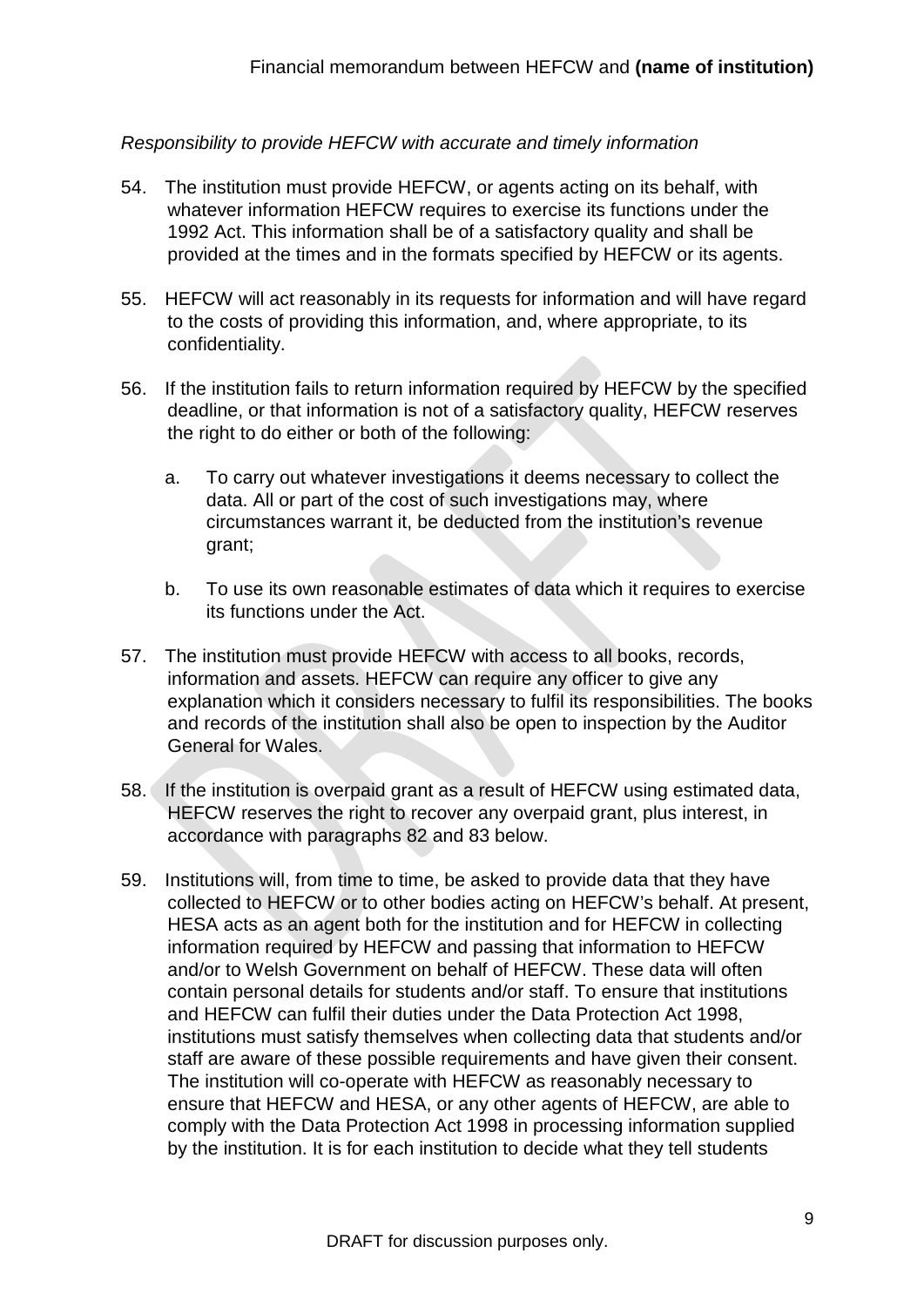and/or staff based on good practice and guidance, such as HESA model collection notices.

#### <span id="page-25-0"></span>*Notification of changes to senior roles*

- 60. The institution must notify us on the formal appointment of a new chair of the governing body, a new clerk to the governing body and the appointment of members of the senior executive team.
- 61. Where a member of the governing body, audit committee, finance committee, human resources committee or a clerk to one those bodies resigns from their post due to disagreement, the accountable officer must notify us immediately of the reasons for the resignation.
- 62. The accountable officer must also notify us immediately of the resignation or removal due to disagreement of a member of the senior executive team.

#### <span id="page-25-1"></span>*Securing quality provision of education*

- <span id="page-25-2"></span>63. HEFCW has a statutory responsibility to secure that assessment is made of the quality of provision it funds. We currently exercise this duty partly through contracting the Quality Assurance Agency (QAA) to review the quality of provision in institutions.
- 64. References to 'the quality inspectorate' mean the QAA or any successor body. Similarly, references to stated judgement levels are made with reference to QAA standards or the equivalent standards of any successor bodies.
- 65. If an institution receives a published judgement of 'does not meet UK standards or expectations' (or equivalent) in one or more area(s) of judgement by the quality inspectorate then HEFCW's policy for addressing unsatisfactory quality will apply (see HEFCW W12/16HE). This includes assessing the risk status of the institution; we may then implement our strategy for supporting institutions at 'high risk' (cf '**[Institutional engagement, support and](#page-34-0)  [safeguarding actions](#page-34-0)**').
- 66. If an institution with a 'does not meet' or 'requires improvement to meet UK standards or expectations' judgment fails to make the necessary improvements through the quality inspectorate's follow-up process, then HEFCW will take the lead, arranging regular meetings with the institution. HEFCW steps in at this point because it has a clear regulatory interest to ensure that Institutions in receipt of public funds provide value for money and are responsible in their use of these funds, as described in this Financial Memorandum. Improvements will be expected and, in exceptional circumstances, sanctions may be applied. Our ultimate sanction is the withdrawal of some or all HEFCW funding.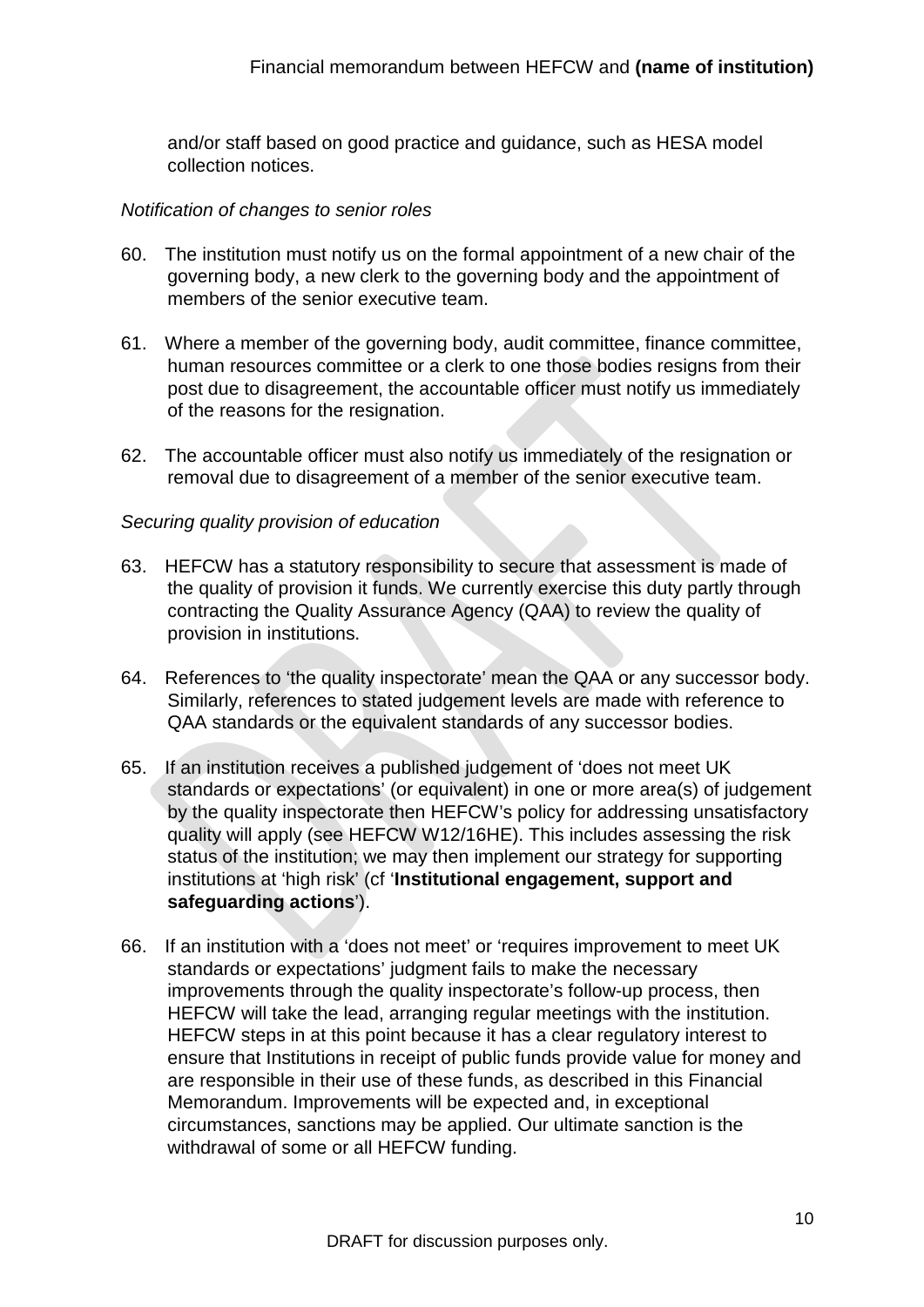#### <span id="page-26-0"></span>*Compliance with the Research Integrity Concordat*

67. HEFCW is one of the signatories to the [Concordat to Support Research](http://www.universitiesuk.ac.uk/highereducation/Documents/2012/TheConcordatToSupportResearchIntegrity.pdf)  [Integrity](http://www.universitiesuk.ac.uk/highereducation/Documents/2012/TheConcordatToSupportResearchIntegrity.pdf)<sup>[2](#page-26-5)</sup>, together with Universities UK, the other three UK higher education funding bodies, Research Councils UK, the Wellcome Trust and other Government departments. It is our firm expectation that all universities in Wales should comply with the terms of the Concordat. All institutions are asked to provide confirmation annually that they are compliant with the Concordat.

#### <span id="page-26-1"></span>*Legislative requirements*

- 68. Institutions must have due regard for all legislative requirements placed upon them and their governing bodies.
- 69. HEFCW will monitor institution's progress with regard to equality and diversity across the student body, executive and governance structures within the Institutional Risk Review process (cf. [Table 2: HEFCW institutional risk system](#page-51-0) within Annex B).

#### <span id="page-26-2"></span>*Effective risk management processes*

70. The institution must ensure that it has an effective policy of risk management.

#### <span id="page-26-3"></span>*Sound financial management*

- 71. The governing body of the institution must ensure that it has a sound system of internal management and control.
- 72. The governing body of the institution must plan and conduct its financial and academic affairs to ensure that it remains solvent.
- 7[3](#page-26-6). In accordance with FSSG<sup>3</sup>'s recommended good practice, institutions should prepare an ASSUR statement on an annual basis. This statement should be reviewed by the Governing Body.

#### <span id="page-26-4"></span>*Monitoring of complaints*

74. Institutions must have a robust process in place for the handling of complaints made by students, staff and third parties. Governing bodies must be provided with a complaints report at least annually, which provides the Governing Body with assurance that complaints are being handled appropriately.

 $\frac{1}{2}$ 

<span id="page-26-5"></span>[www.universitiesuk.ac.uk/highereducation/Documents/2012/TheConcordatToSupportResearchIntegr](http://www.universitiesuk.ac.uk/highereducation/Documents/2012/TheConcordatToSupportResearchIntegrity.pdf) [ity.pdf](http://www.universitiesuk.ac.uk/highereducation/Documents/2012/TheConcordatToSupportResearchIntegrity.pdf)

<span id="page-26-6"></span><sup>&</sup>lt;sup>3</sup> Financial Sustainability Strategy Group [\(www.hefce.ac.uk/whatwedo/lgm/finsustain/fssg/\)](http://www.hefce.ac.uk/whatwedo/lgm/finsustain/fssg/)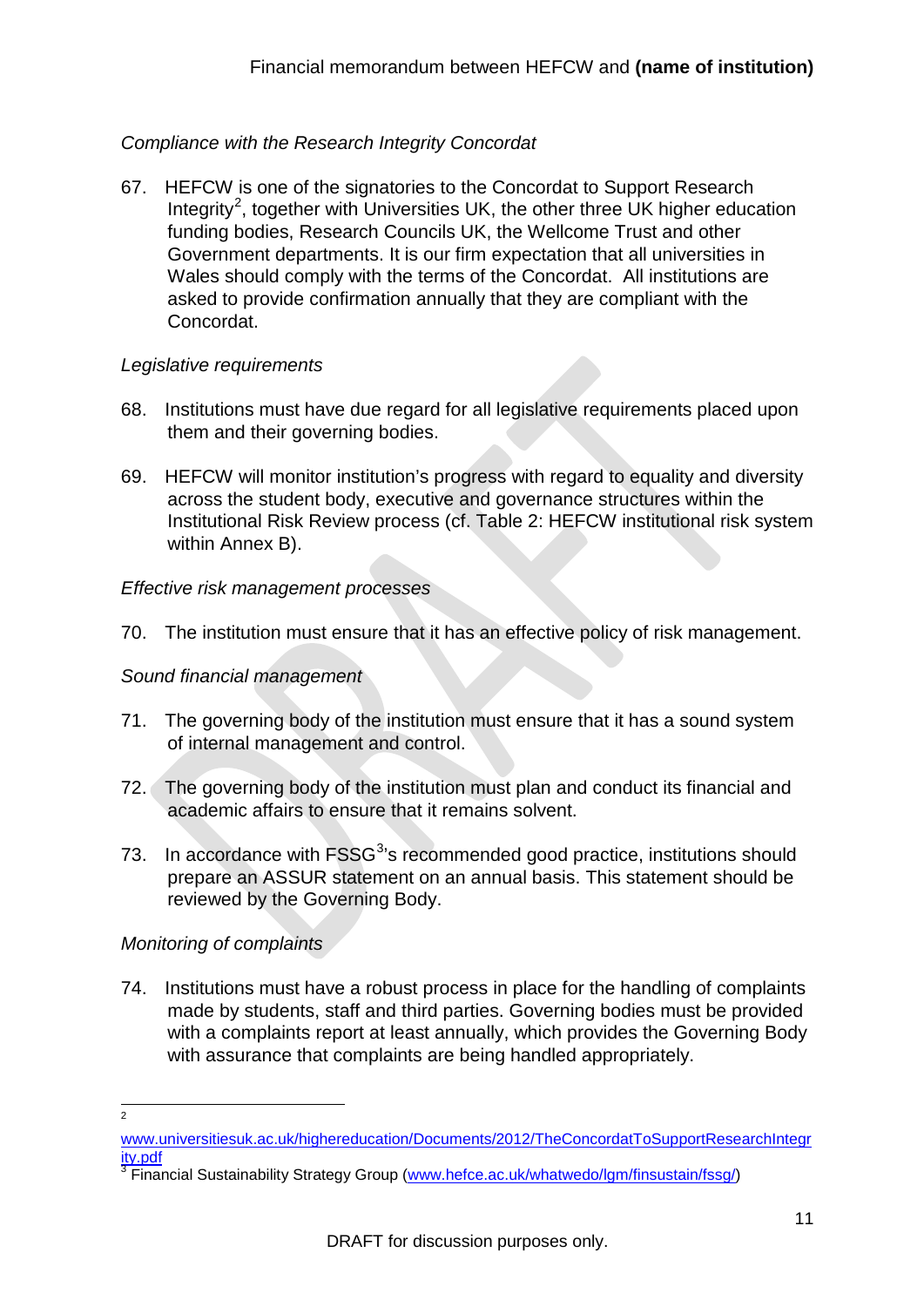#### <span id="page-27-0"></span>*Appropriate use of public funds*

- 75. HEFCW funds must not be used to subsidise non-public activities.
- 76. The institution must only use Council funds for the activities eligible for funding as specified in sub-sections 65(2)(a), (b) and (c) of the 1992 Act. This condition also applies where the institution passes on a part of its HEFCW grant to another legally distinct entity for provision of an activity which is eligible for funding. That includes passing on grant to colleges in the further education sector.
- 77. If passing on HEFCW-provided funds to another legally distinct entity:
	- a. The institution remains accountable for the funds and must retain sufficient oversight such that it can ensure that the funds are used for qualifying purposes under the Act. This oversight must cover, among other areas, both financial accountability and quality assurance. A written statement of the arrangements must be agreed by both parties. This statement must ensure that the chain of accountability for the use of HEFCW funds is not broken, and that the relevant parts of the financial memorandum apply to the eventual user of the funding.
	- b. This applies except in cases where the body to which the institution passes funds is also an institution funded in Wales. In such cases, as set down in Section 65(3A) of the Further and Higher Education Act 1992, the institution must obtain our consent before passing HEFCW funds to the connected institution. If HEFCW consents to the passing of funds, HEFCW will give notice to all parties stating which party will be held accountable for the funds.
- 78. The institution must use any funds which HEFCW has earmarked or provided for specific revenue or capital purposes, solely for those purposes.
- 79. If any Council funds which were earmarked or provided for specific purposes are used for other purposes, the institution must report such use to HEFCW as soon as it becomes aware of it.

#### <span id="page-27-1"></span>*Circumstances in which public funds become repayable*

- 80. Under section 65(4) of the 1992 Act HEFCW may require repayment by the institution, in whole or in part, of funds received from HEFCW if the institution fails to comply with any terms and conditions attached by HEFCW to the payment of funds
- 81. As outlined in paragraph [58,](#page-24-1) we may require an institution to repay funds if it has been incorrectly over-funded.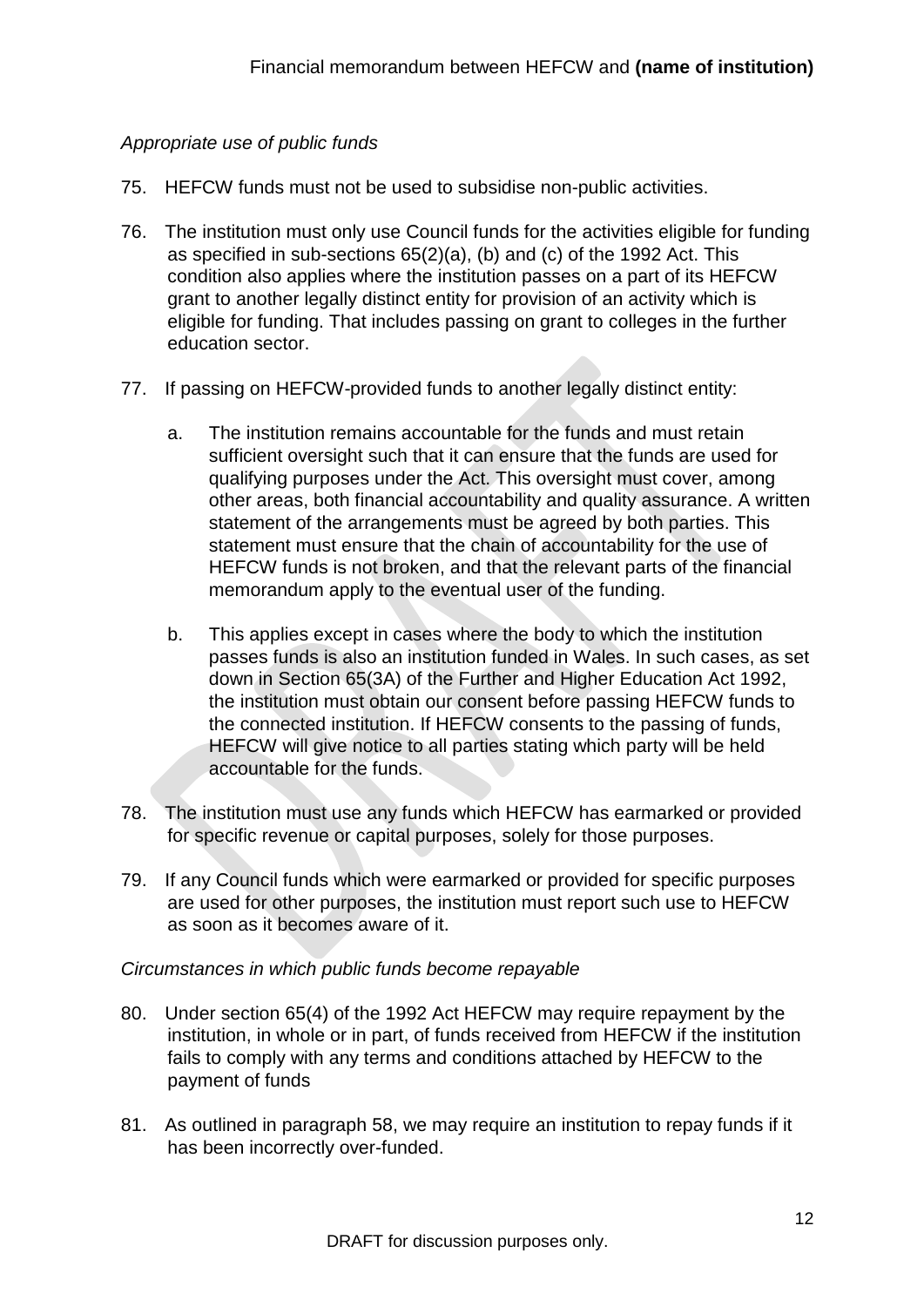- <span id="page-28-3"></span>82. As described in paragraph [63,](#page-25-2) HEFCW has a statutory responsibility to secure that assessment is made of the quality of provision it funds and reserves the right to impose financial sanctions and/or withdraw funding from an institution where HEFCW considers the quality of provision to be unsatisfactory.
- <span id="page-28-4"></span>83. HEFCW also reserves the right to require the institution to pay interest at 2 per cent over the Bank of England base rate, in respect of any period during which a sum due to HEFCW under this or any other condition remains unpaid.
- 84. The value of the Exchequer interest in the institution (cf paragraph [91](#page-28-5) to [99\)](#page-29-2) becomes immediately repayable if the institution becomes insolvent, including going into liquidation or administration, or if it dissolves or transfers its undertaking to some other body, or if it experiences any analogous event.

#### <span id="page-28-0"></span>*Requirement to subscribe to other bodies*

85. Under the Higher Education Act 2004 institutions are required to subscribe to the Office of the Independent Adjudicator.

#### <span id="page-28-1"></span>*Prudent management of the estate*

- 86. The institution should give due regard to the guidance issued from time to time by HEFCW on estate procedures.
- 87. Institutions must manage their estate in a sustainable way, in line with an estates strategy and a maintenance plan, covering its long-term and routine maintenance requirements.
- 88. Institutions must put in place and regularly review a carbon management plan.
- 89. S(6), Annex 4 of the WGSB Framework Document: Higher Education Funding Council for Wales) obliges HEFCW to require institutions to keep their holdings of land and buildings under review, with the objective of rationalising and disposing of those which institutions consider to be no longer needed.
- 90. Consequently, we recommend that institutions should prepare and regularly review space plans. The metrics for measuring the success of such plans should be pre-agreed by the Governing Body.

#### <span id="page-28-2"></span>*Monitoring of the exchequer value held within the institution's assets*

<span id="page-28-5"></span>91. Institutions must make an annual return to HEFCW detailing the gross and depreciated value of exchequer interest in the assets of the institution. The institution must also detail the depreciation charge to the assets made within the year as well as the value and nature of any additions or impairments. HEFCW will issue a schedule to the institution to be returned annually in order that these elements can be identified.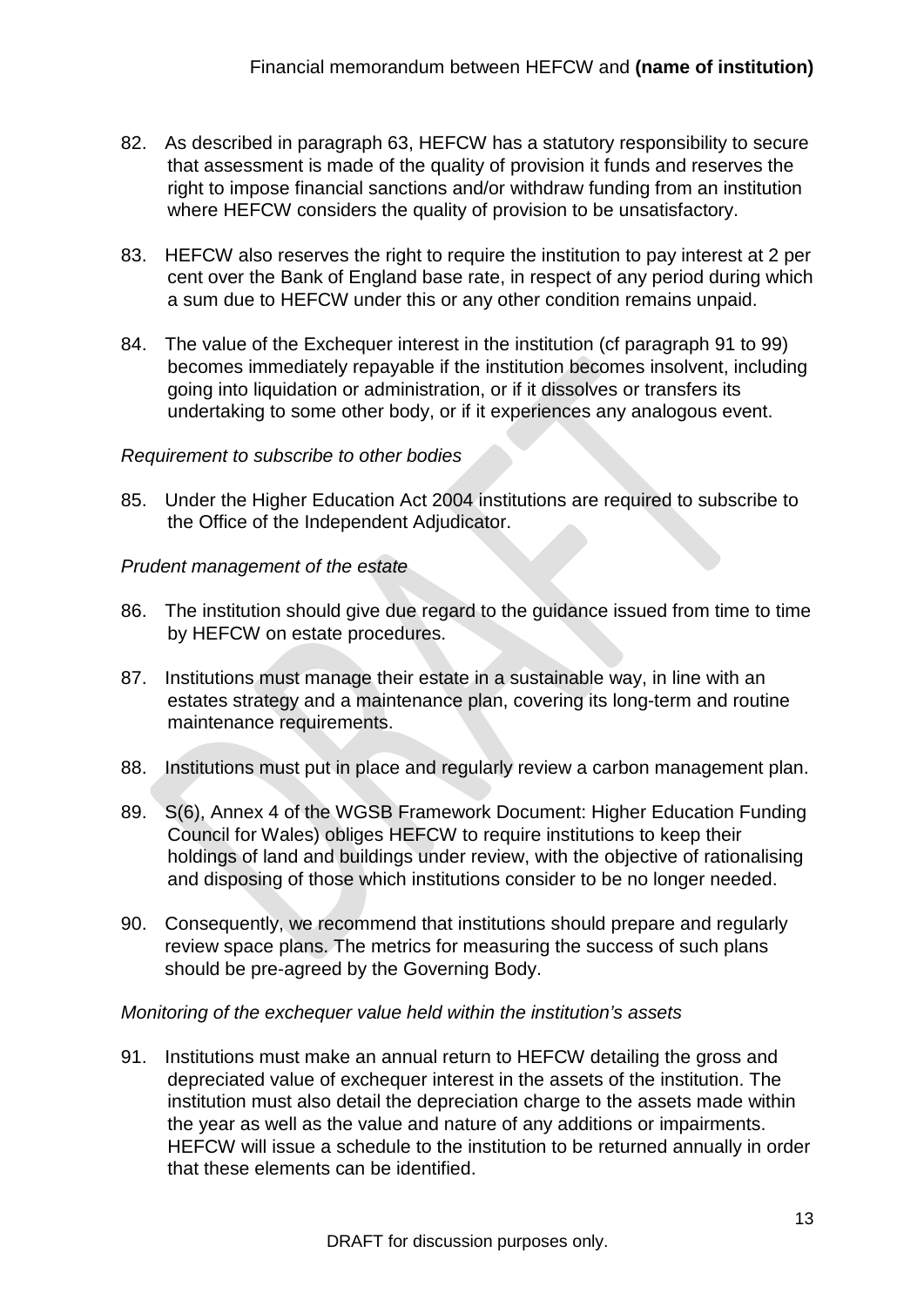- 92. Institutions must abide by the Charity Commission's requirements over the disposal of charity land and buildings, which include requirements over the disposal price in relation to the market value of the asset.
- 93. Since repayment of the Exchequer interest only occurs at the discretion of HEFCW on the disposal of an asset (which would be considered atypical) or in the exceptional circumstances of insolvency, it does not need to be disclosed as a contingent liability in the institution's accounts.

#### <span id="page-29-0"></span>*Disposal of assets in which there is an exchequer interest*

- 94. HEFCW is required (cf S(6), Annex 4 of WGSB Framework Document: Higher Education Funding Council for Wales) to safeguard the exchequer interest in institutions.
- 95. Institutions must request consent in advance from HEFCW before disposing (in full, or in part) of assets in which there is an exchequer interest and whose valuation exceeds a market value of £25,000.
- 96. Institutions must also apply for consent from HEFCW where they intend to cease using an asset containing an exchequer interest for its intended purpose.
- 97. In providing consent, HEFCW will determine the extent to which the public investment is repayable.
- 98. If a property comprising an exchequer interest is leased for use for activities other than vacation lettings or those eligible for funding by HEFCW under section 65(2) of the 1992 Act, then rent or an appropriate proportion thereof (after deduction of any ground rent or other charges, administration costs and any expenditure necessary to keep the property in a state to command that rent) must be paid to HEFCW.
- <span id="page-29-2"></span>99. Proceeds from the sale of Exchequer assets remain the property of the Exchequer and therefore remain subject to the provisions of this memorandum.

#### <span id="page-29-1"></span>*Negative cash forecasts*

- 100. The institution should prepare cashflow forecasts on a regular basis.
- 101. The institution must inform HEFCW immediately if, at any point in the following 12 months, negative net cash (as defined within FRS 102 S(7), to include cash and cash equivalents) is forecast for more than 30 consecutive days.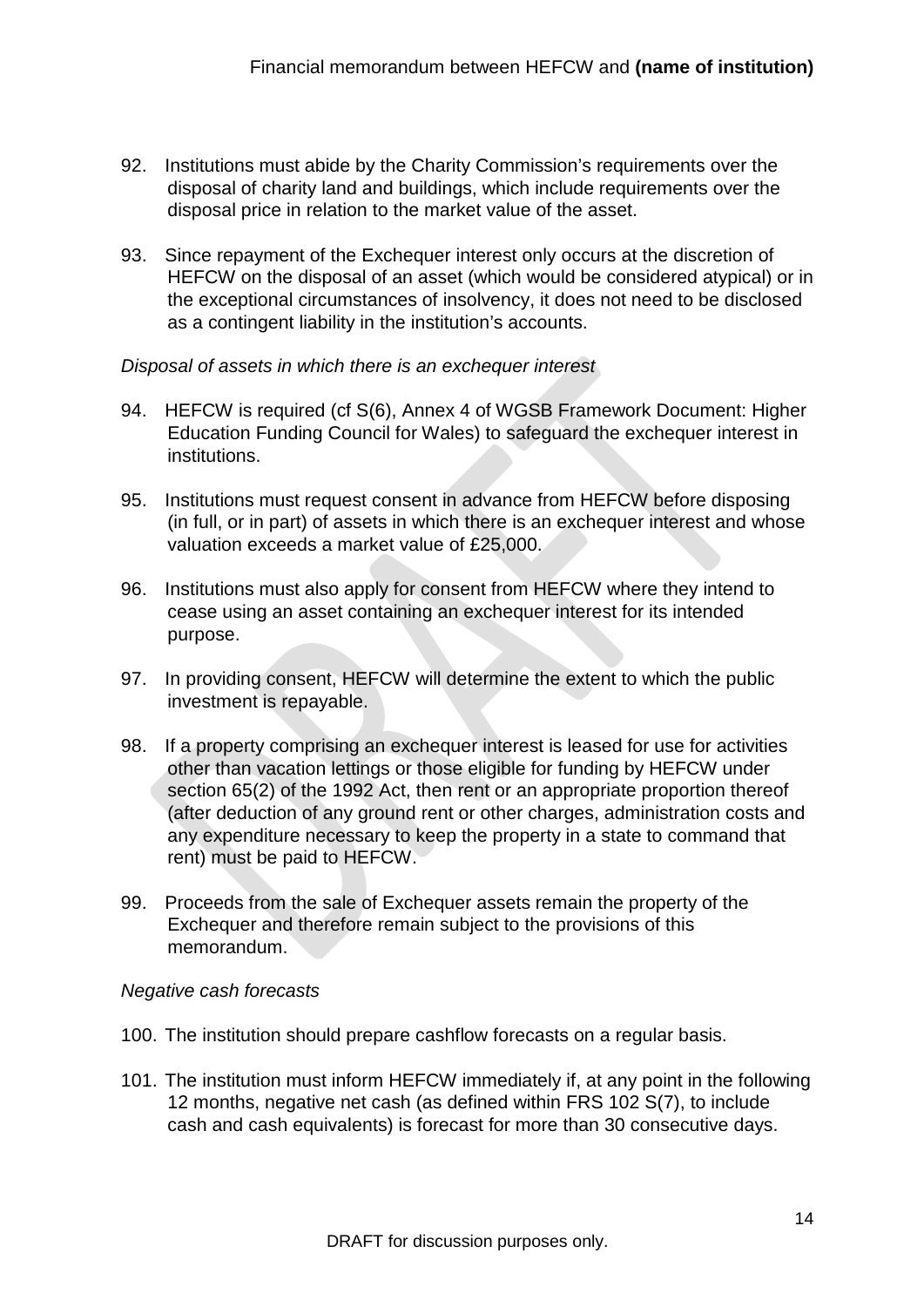#### <span id="page-30-0"></span>*Financial commitments*

- 102. The primary responsibility for assessing the affordability of, and risks around, financial commitments rests with Institutions' governing bodies. HEFCW's role is to assess whether any financial commitments entered into by an institution present challenges to the institution's sustainability that could impact adversely on the past and continuing public investment in an institution, become a call on public funds, or adversely affect the collective student interest.
- <span id="page-30-1"></span>103. Institutions must apply the following principles prior to entering into any financial commitments:
	- a. The risks and affordability of any new on- and off-balance sheet financial commitments must be properly considered, including through the use of prudent, sensitised downside forecasts;
	- b. Financial commitments must be consistent with the institution's strategic plan, financial strategy and treasury management policy;
	- c. The source of any repayment of a financial commitment must be clearly identified and agreed by the governing body at the point of entering that commitment;
	- d. Planned financial commitments must represent value for money;
	- e. The risk of triggering immediate default through failure to meet a condition of a financial commitment must be monitored and actively managed;
	- f. The institution must ensure that it retains sufficient liquid cash or equivalents to service working capital requirements as well as a prudent level of reserve to be called upon in the case of extraordinary events; and
	- g. The institution must be able to meet its financial commitments without recourse to additional grant from HEFCW and its ability to maintain financial and academic viability must not be impaired as a result of its financial commitments.
- 104. Institutions are able to make financial commitments up to a predefined threshold. This threshold is calculated based on earnings before interest tax depreciation and amortisation (EBITDA) and initially is set at five times the institution's average EBITDA-based surplus (cf '**[Annex C: Approval of](#page-55-0)  [increases in a financial commitment threshold](#page-55-0)**').
- 105. An institution must obtain written permission from us to increase its EBITDAbased threshold, before it agrees to any new financial commitments where its total financial commitments would breach this level.
- 106. Annex C sets out how the EBITDA-based financial commitments threshold is calculated, as well as the information we need to assess requests to increase the threshold. When we designate an institution as 'high risk' any increase in its financial commitments or any increase in the securities placed over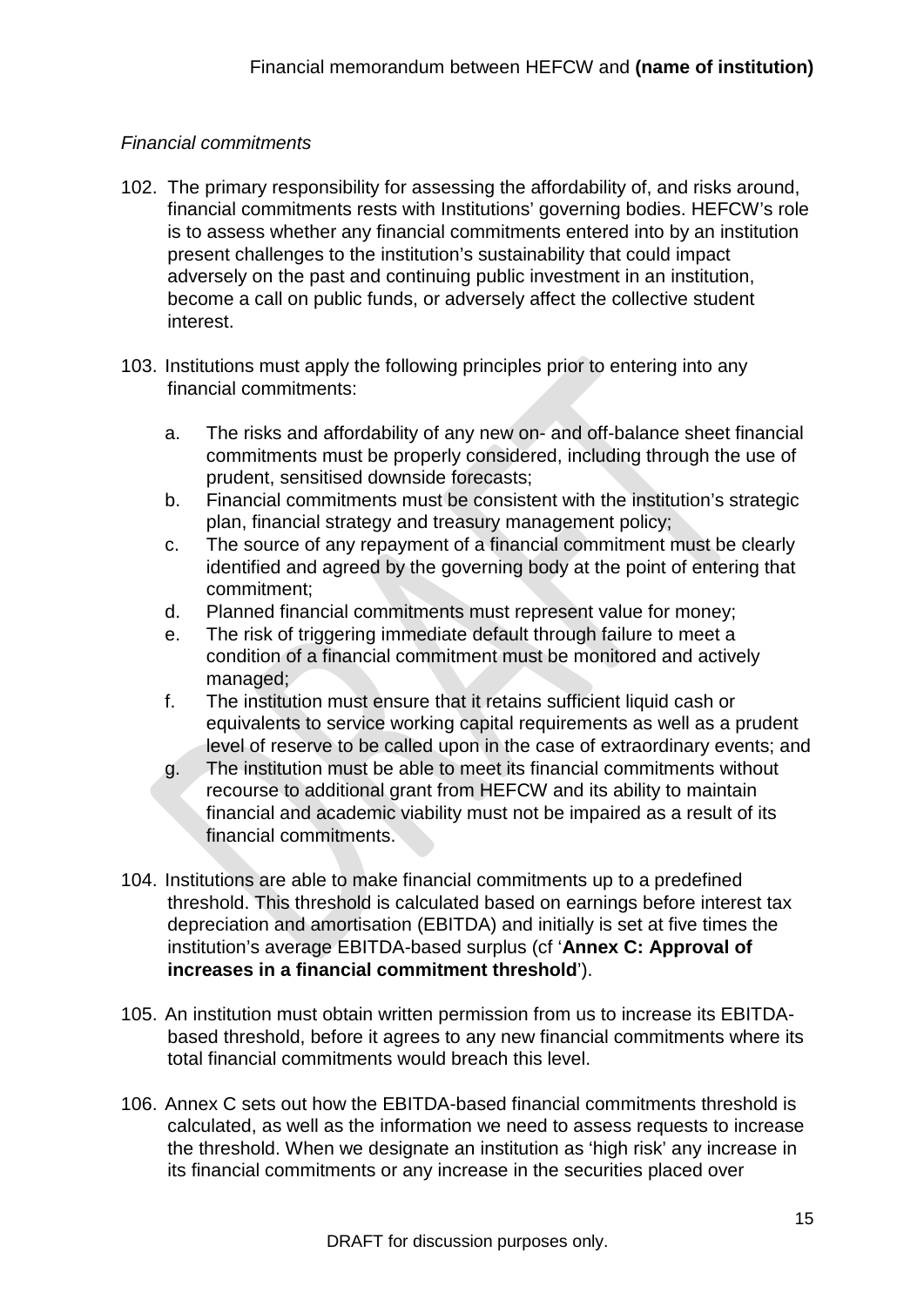exchequer interests (regardless of the threshold) will require written permission in advance. In such cases, the institution must seek written permission in advance.

- 107. The threshold is not a limit, and should not deter an institution from increasing its financial commitments where appropriate. An institution must determine the level of its financial commitments that are both affordable and consistent with its financial strategy.
- <span id="page-31-1"></span>108. In any case presented to us we ask the institution to demonstrate that the proposal represents good value, and to confirm that:
	- a. No key information or opinions relating to the proposed commitment or financial circumstances have been withheld from the governing body and the governing body has been supplied with all necessary information required to allow reasonable individuals to come to a reasonable, balanced conclusion;
	- b. The governing body confirms that paragraph [103](#page-30-1) above has been complied with;
	- c. That, following receipt of this information, the governing body has approved the borrowing as presented to us.
- 109. In responding to requests for consent we aim to be helpful and pragmatic, taking into account the circumstances of each proposal.
- 110. Under Section 69(4) of the 1992 Act, HEFCW has a duty to protect the exchequer interest in the development of any land, building or other asset which was:
	- a. acquired by the institution using public funds; with
	- b. the public funds having a condition attached requiring the institution to obtain the Minister's consent before raising capital finance on the security of those assets.
- 111. This duty requires that the institution must obtain prior written consent from HEFCW where the institution wishes to grant security over such an asset. In seeking such approval from HEFCW the institution must demonstrate in writing its compliance with the conditions set out in paragraph [108.](#page-31-1)

#### <span id="page-31-0"></span>*Activity costs should form part of decision making*

112. An institution should know the full cost of its activities and use this information in making decisions. If it does not seek to recover the full cost, this should be the result of a clear policy set by the governing body and included in the financial strategy, and must not risk putting the institution in financial difficulty.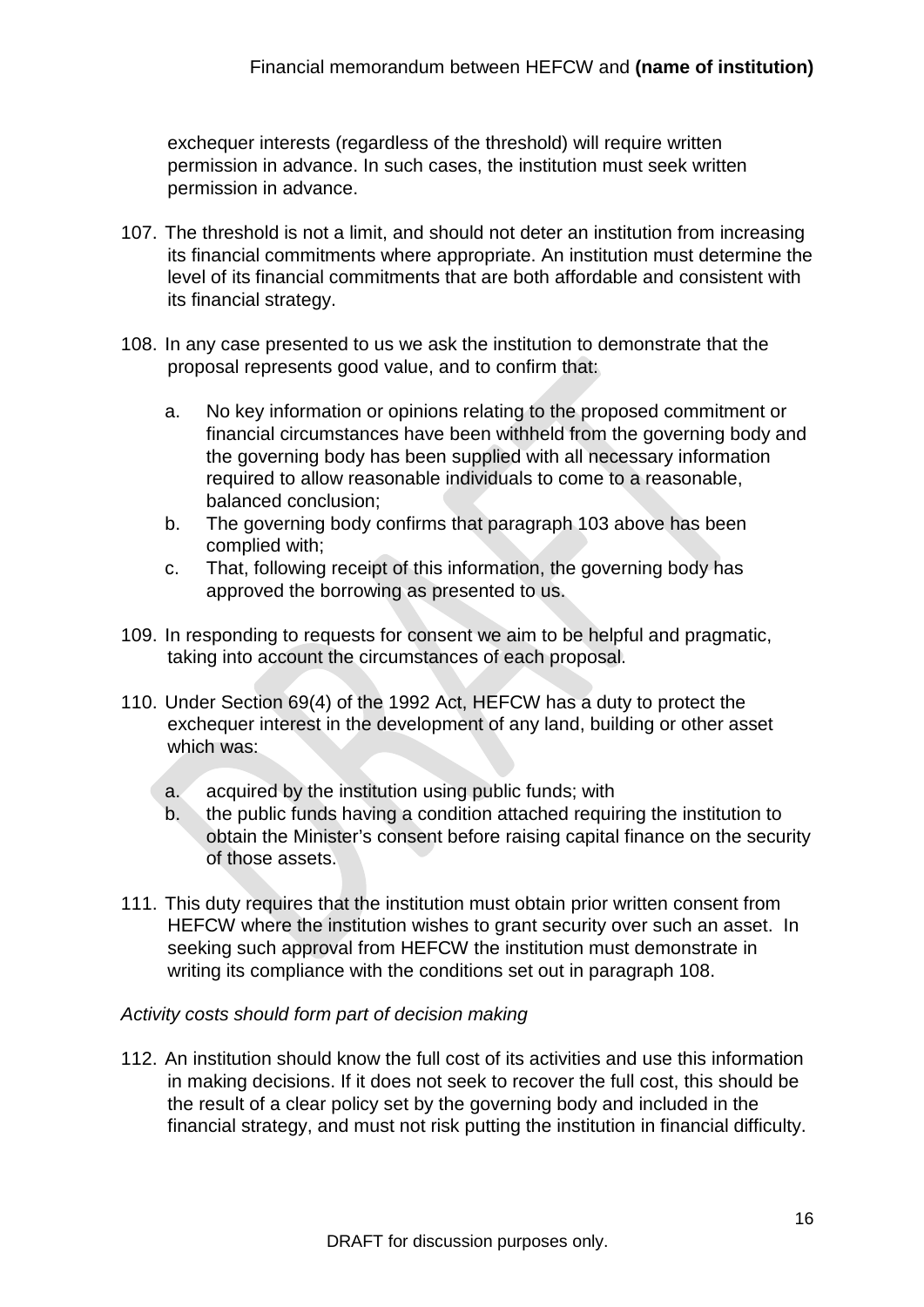#### <span id="page-32-0"></span>*Compliance with EU state aid law*

113. Institutions must ensure compliance with European Union state aid law in their own uses of HEFCW funding. In the case of any breach of state aid law we may be required to recover all or some funding, together with interest. HEFCW may also be required to withhold funding or aspects of funding to any institution which is subject to a state aid enquiry or which has an outstanding recovery notice against it.

#### <span id="page-32-1"></span>*Financial statement preparation*

- 114. The institution must keep proper accounting records and must prepare financial statements in respect of each accounting period.
- 115. Financial statements for the institution (or consolidated group accounts where the institution is a parent entity) must be prepared in accordance with the SORP ('Statement of recommended practice: accounting for further and higher education 2015<sup>'[4](#page-32-2)</sup>) or its successor document.
- 116. The institution must provide HEFCW with a copy of its audited consolidated financial statements for the accounting period by 31 December following the end of the accounting period.
- 117. The institution must also send the audited accounts of its subsidiaries to HEFCW annually, no later than 31 January following the end of the accounting period.
- 118. The institution must make copies of the consolidated financial statements publicly available in a timely manner.
- 119. Institutions and their external auditors must comply with the prevailing Accounts Direction issued by HEFCW.
- 120. The financial statements must be signed by the accountable officer and by the chair or one other member of the governing body as appointed by the governing body. If the institution is a company, the requirements of the Companies Act 1985 (as revised by the Companies Act 1989) for signatories to the financial statements shall apply.
- 121. The following information must be included in the institution's audited financial statements and related reports:
	- a. The members must confirm in the annual report that they have carried out a robust assessment of the principal risks and material uncertainties facing the institution, including those that would threaten its business

<span id="page-32-2"></span> <sup>4</sup> [www.fehesorp.ac.uk/sorp2015/](http://www.fehesorp.ac.uk/sorp2015/)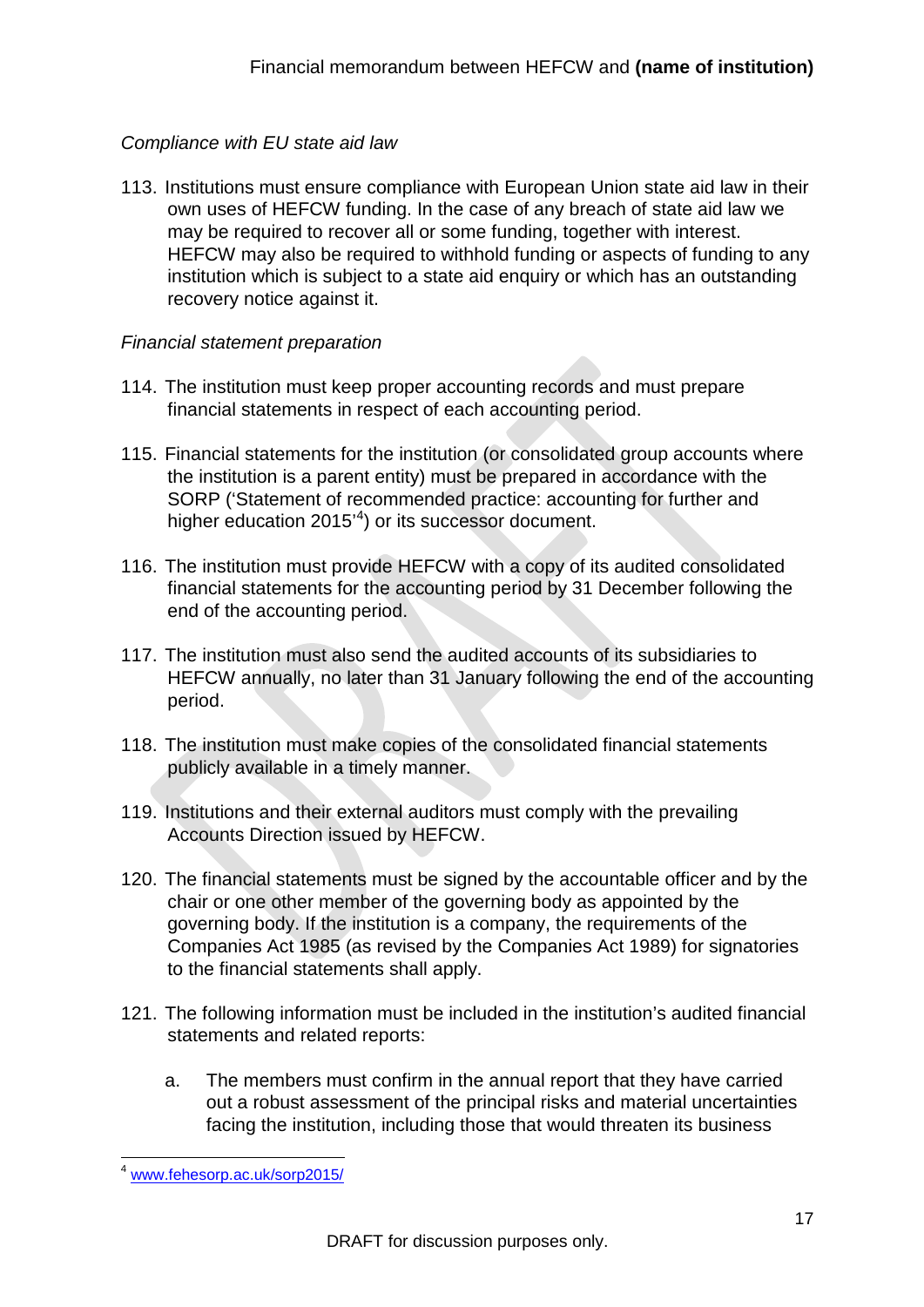model, future performance, solvency or liquidity. The report must describe those risks and explain how they are being managed or mitigated;

- b. A statement from the members as to whether they consider it appropriate to adopt the going concern basis of accounting in preparing the financial statements, having considered the principal risks and material uncertainties existing over a period of at least twelve months from the date of approval of the financial statements; and
- c. A description of the governing body's policy on diversity and membership, including gender, any measurable objectives that it has set for implementing the policy, and progress on achieving the objectives.
- 122. We may provide more detail about some of the above in the HEFCW accounts direction to institutions, which is published in an annual circular letter.

#### <span id="page-33-0"></span>*Oversight of audit*

123. The governing body of the institution must appoint an audit committee and arrange to provide for internal and external audit, in accordance with the Audit Code of Practice (cf **[Annex A: Audit Code of Practice](#page-38-0)**)and any other directions drawn up and published by HEFCW in consultation with institutions.

#### <span id="page-33-1"></span>*HEFCW's right of access for investigations*

- 124. HEFCW may carry out any investigations that it considers necessary. All or part of the cost of such additional investigations may, where circumstances warrant it, be deducted from the institution's revenue grant.
- 125. HEFCW may carry out reviews designed to improve economy, efficiency and effectiveness in the management or operation of the institution, including value for money studies. The Auditor General for Wales may also carry out value for money studies of the institution's use of resources.
- 126. Welsh Government's internal auditors and/or the WAO may accompany HEFCW on institutional visits to the institution. On such visits Welsh Government's and/or WAO's auditors will be concerned only with the way HEFCW is carrying out tasks, and will not themselves audit arrangements within the institution.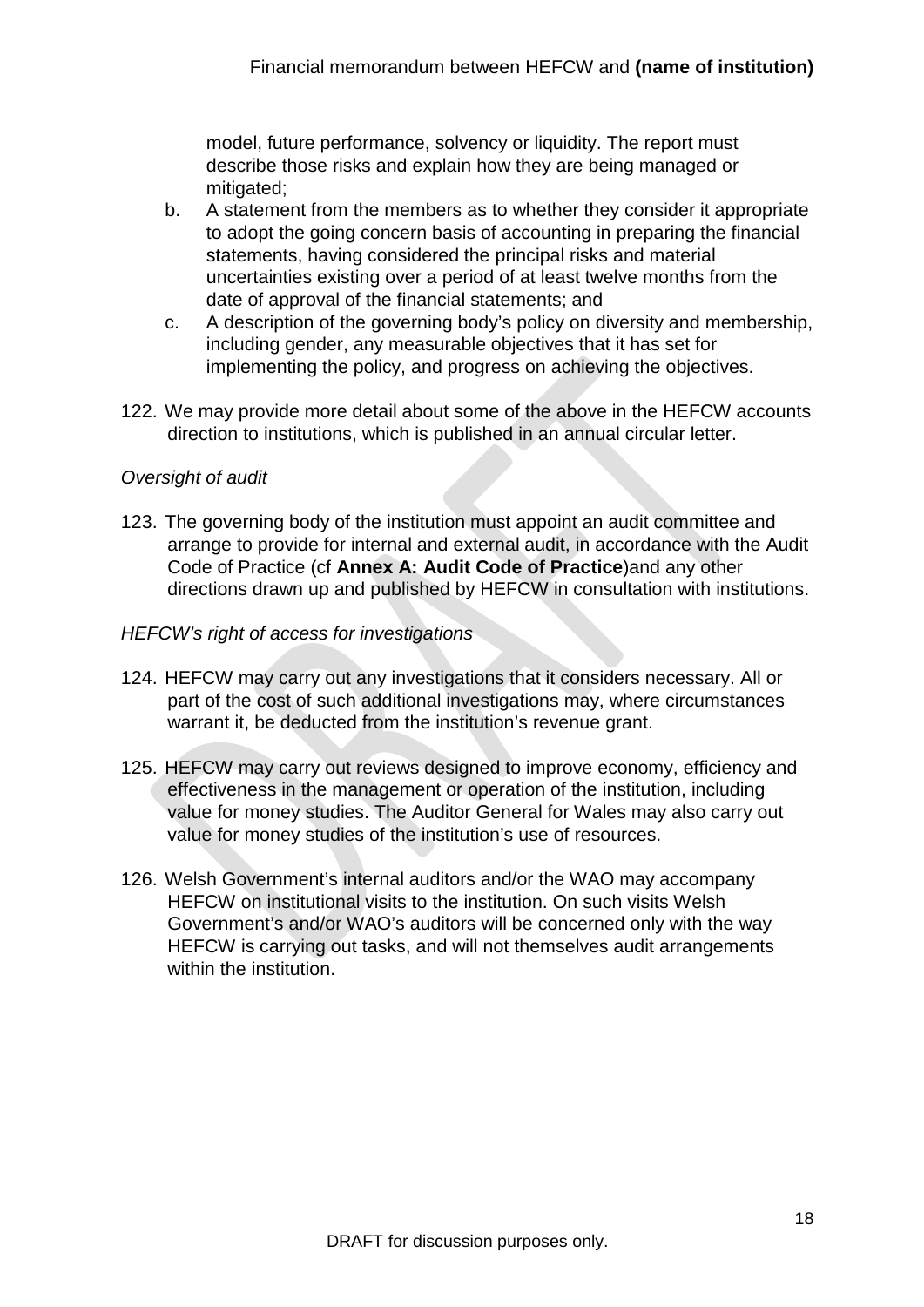#### <span id="page-34-0"></span>**Institutional engagement, support and safeguarding actions**

- <span id="page-34-3"></span>127. As a public sector funding body HEFCW must be confident that the bodies it funds have adequate and effective risk management, control and governance arrangements to protect the investment of public funding; and arrangements for delivering value for money (VFM) from public funds.
- 128. HEFCW operates a number of processes designed to provide HEFCW with the necessary assurance while minimising burden on the sector. The strands are:
	- a. annual assurance returns;
	- b. HEFCW Assurance Reviews;
	- c. Institutional Risk Reviews;
	- d. Strategic Planning and Engagement documents; and
	- e. data audits and assurance.
- 129. As far as possible the assurance process between HEFCW and institutions is concentrated into an exchange of documents and dialogue during a specific period following the end of the financial year. Our aim is to minimise our demands on Institutions, and as far as possible to rely on data and information that they have produced to meet their own needs.

#### <span id="page-34-1"></span>*Annual assurance returns*

- 130. HEFCW takes assurance from a suite of assurance returns, including audited financial statements, financial forecasts and independent audit reports, which must be submitted to HEFCW by a specified date or dates. They provide HEFCW with a view of each institution's risk management, control and governance, financial sustainability, arrangements for promoting VFM and managing and quality assuring data. By using information and assurances, much of which is needed for internal management and assurance purposes by the institution, HEFCW is able to minimise its audit requirements and reduce burden. See paragraphs [135](#page-35-3) and [136](#page-35-4) below on institutional engagement and support.
- 131. The annual assurance returns are analysed by HEFCW as part of the annual Institutional Risk Review process, which results in a risk assessment of each institution. The risk assessment is reported to the governing body and accountable officer. Sometimes we will ask for more information to clarify uncertainties.

#### <span id="page-34-2"></span>*HEFCW Assurance Review*

132. The HEFCW Assurance Review is a short site visit to Institutions to ensure that there are suitable accountability processes within each institution to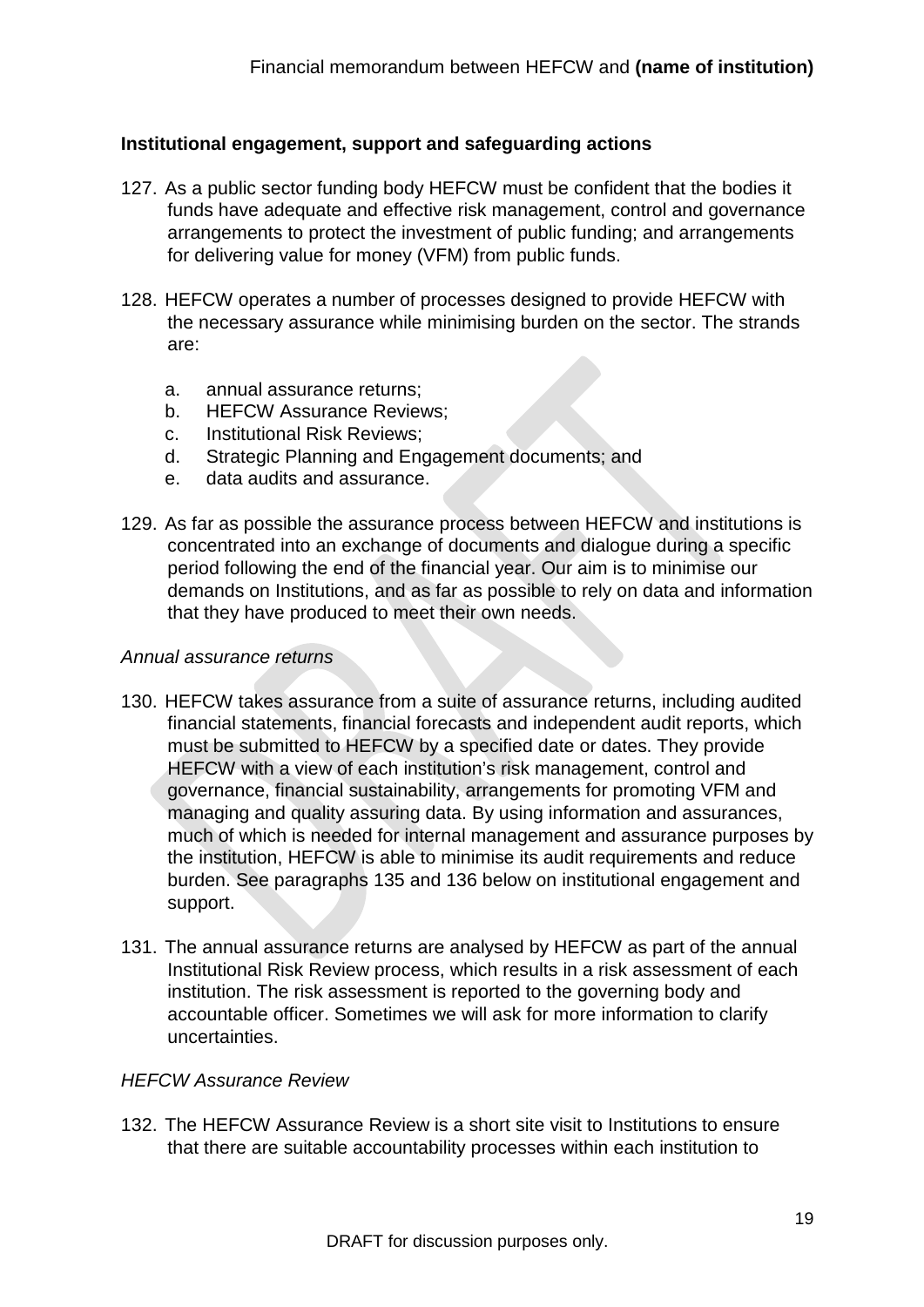assure the validity of its annual assurance returns. This helps us to validate the systems of self-regulation on which we rely.

#### <span id="page-35-0"></span>*Data assurance*

- 133. Institutions must supply HEFCW with data to inform allocations of funding and for other purposes. The responsibility for the quality and accuracy of that data rests with the institution. HEFCW relies on the institution's own data assurance processes where possible.
- 134. HEFCW monitors the reasonableness of data and undertakes verification, validation and reconciliation work between HESA data and other datasets. HEFCW undertakes audits at institutions on a five-year cyclical basis. Data audits assess the strength of institutional systems and controls as well as assessing the accuracy of the data submissions.

#### <span id="page-35-1"></span>*Institutional engagement and support*

- <span id="page-35-3"></span>135. When we assess an institution as being 'high risk' we must respond appropriately to protect the public and the collective student interest. Our institutional engagement and support strategy (see Annex B) describes the range of ways in which we might respond to help Institutions resolve difficulties and manage risks. We will always discuss our concerns with the institution's accountable officer, and take his or her views and actions into account, before we formally make an at 'high risk' designation. We will also try to reach agreement on what needs to be done. When we consider the institution to be no longer at high risk, we will write to its accountable officer and its governing body to confirm this.
- <span id="page-35-4"></span>136. Beyond the exchange of assurance information each year, we welcome the opportunity for regular and informal discussions with Institutions about their plans and developments. We believe this will help us to work together and reduce the risk of misunderstanding.

#### <span id="page-35-2"></span>*Safeguarding actions*

- 137. Our institutional engagement and support strategy, and risk assessment process, has been described in paragraphs [127](#page-34-3) to [136](#page-35-4) above and is set out in detail at Annex B.
- 138. If an institution fails to take any agreed action HEFCW will seek explanations and, if appropriate and justified, issue warnings to improve.
- 139. If the institution still fails to address the risks and issues then the institution will be informed that one or more of the safeguarding actions will be applied. This is very much a last resort and an action that we would not expect to take often.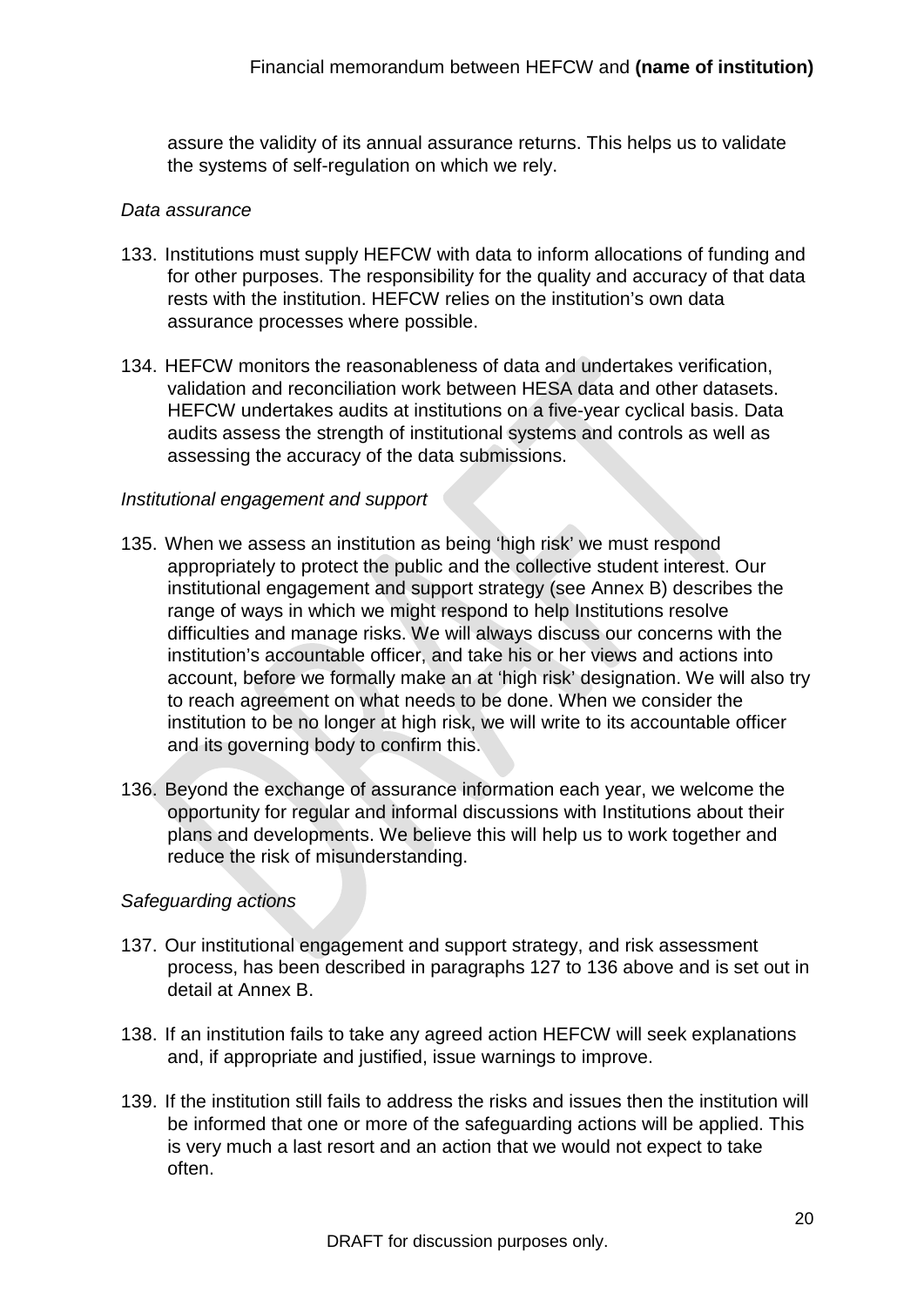- 140. The two safeguarding actions at HEFCW's disposal, which could be deployed if other routes to secure compliance are not successful, are:
	- a. **Financial** through the recovery of grant funding or the denial of access to future grant funding, including access to specific grants or to discretionary funding. Ultimately HEFCW can withdraw funding entirely, should circumstances warrant such action.
	- b. **Information** through making public our concerns about an institution where there are strong grounds to do so and where this is in the public or collective student interest (both current and prospective students, and past students where relevant).
- 141. In addition HEFCW may:
	- a. provide advice to the Charity Commission where an institution may have breached its charitable obligations; and/or
	- b. provide advice to the Equality and Human Rights Commission where discrimination may have occurred.

#### <span id="page-36-0"></span>**Other matters**

#### <span id="page-36-1"></span>*Revisions to this document*

142. After consultation with the institution and such bodies representing the institution as HEFCW considers appropriate, HEFCW may from time to time revise, revoke or add to any of the conditions in Part 1 of this memorandum. The institution may itself make proposals to HEFCW for such changes.

#### <span id="page-36-2"></span>*Interpretation of statements within this document*

143. Questions on the interpretation of any statement in this memorandum shall be resolved by HEFCW after consultation with the institution and such bodies representing the institution as HEFCW considers appropriate.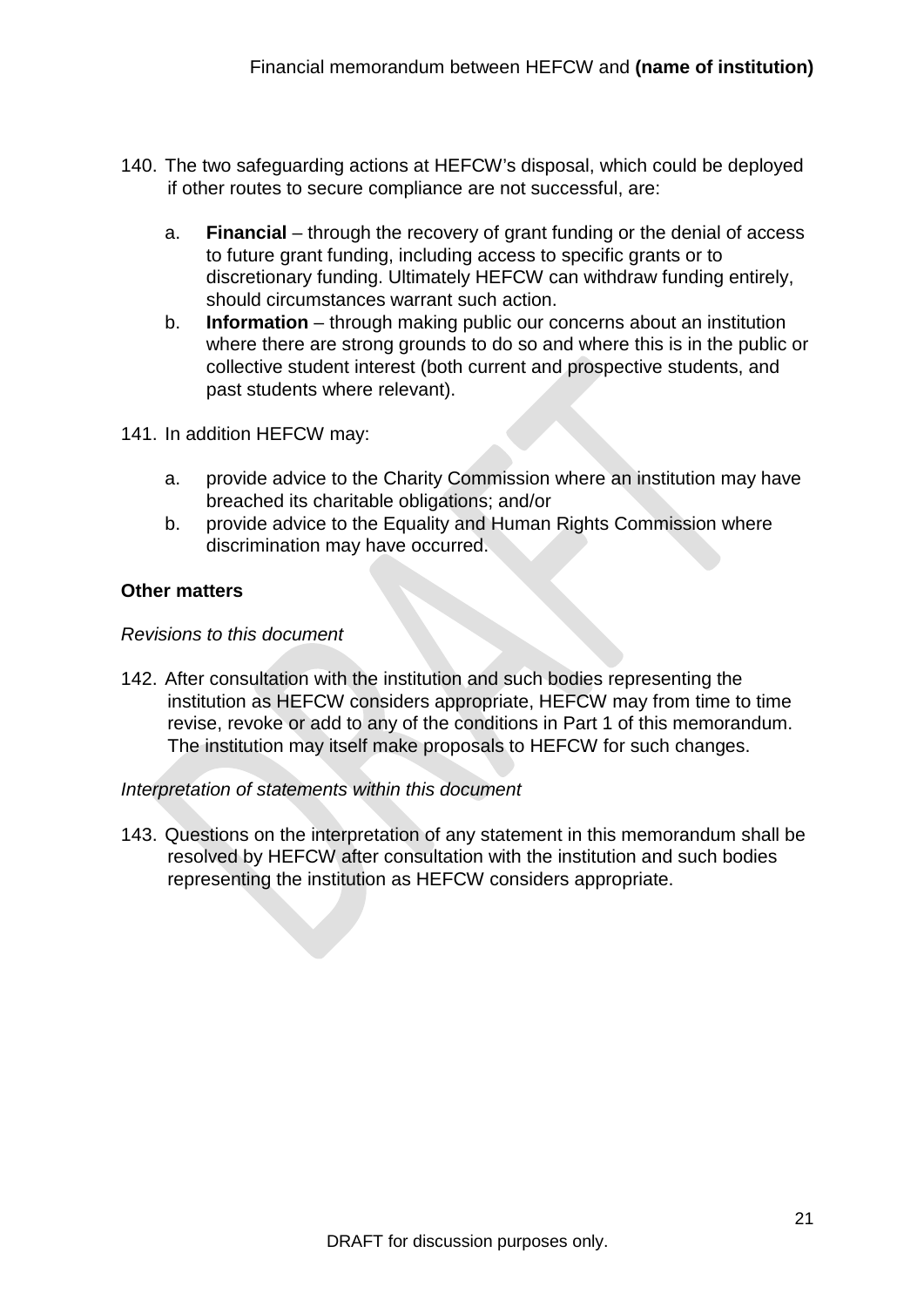#### <span id="page-37-0"></span>**Signature of the accountable officer**

144. The accountable officer of (**name of institution**) must signify below that they have received the Financial Memorandum and Audit Code of Practice, which sets out the terms and conditions for payment by the Higher Education Funding Council for Wales of funds to the governing body of **(name of institution**) out of funds made available by the Minster for Education and Skills.

|       | Signed |
|-------|--------|
| Dated |        |
|       |        |
|       |        |
|       |        |
|       |        |
|       |        |
|       |        |
|       |        |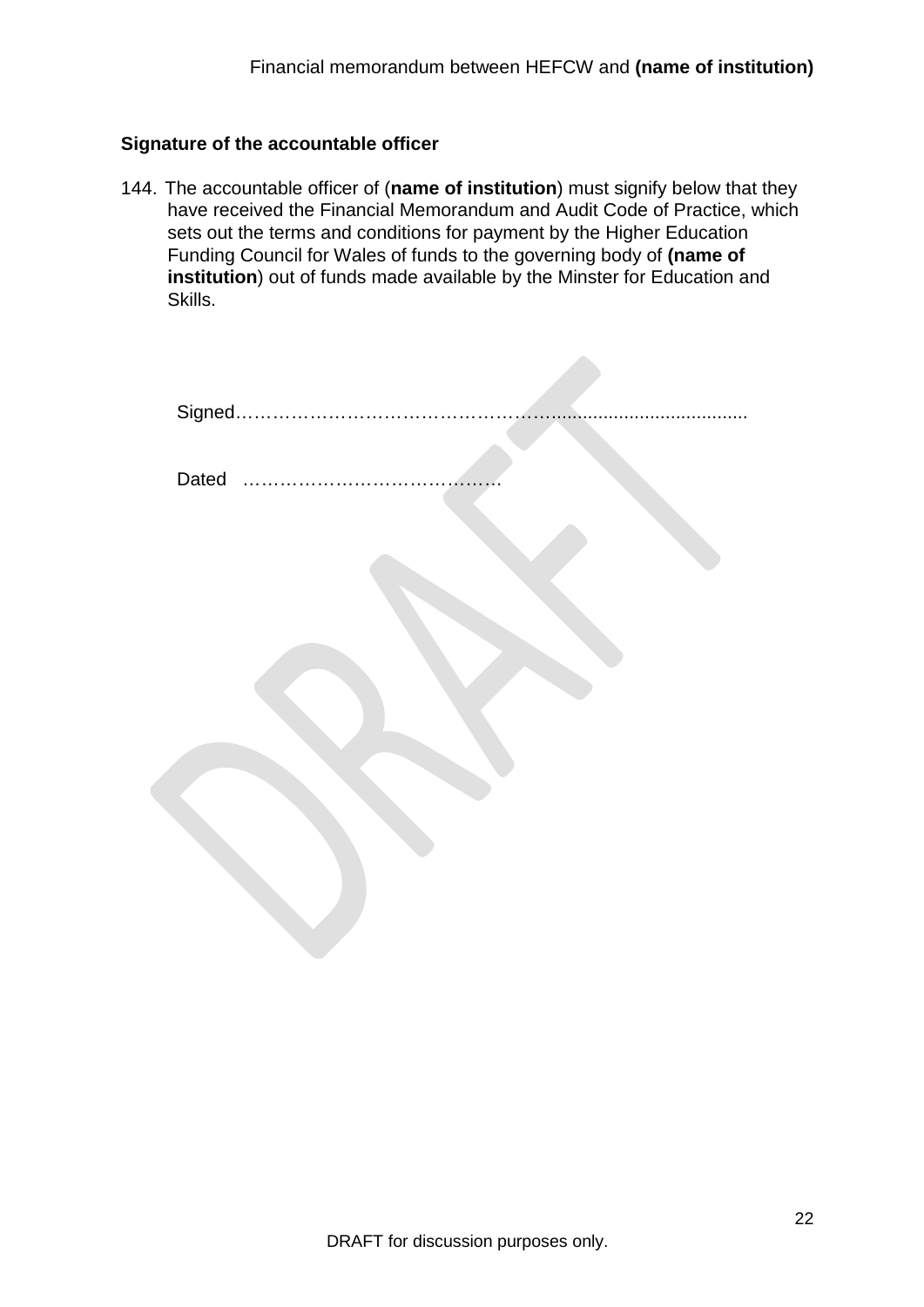#### <span id="page-38-0"></span>**Annex A: Audit Code of Practice**

#### <span id="page-38-1"></span>*Overview*

- A1. In this Audit Code of Practice (the Code) the word 'must' denotes a mandatory requirement, whereas 'should' denotes our view of good practice.
- A2. The Code sets out what we require institutions to have in place to provide themselves and us with adequate assurance on good governance, internal controls, the management of risk and achieving value for money (VFM).

#### <span id="page-38-2"></span>*Governing bodies of Institutions*

- A3. The responsibilities of governing bodies are set out within the financial memorandum.
- A4. Governing bodies are responsible for the appointment and removal of external and internal auditors. Governing bodies are also responsible for appointing outsourced internal audit providers (on the advice of the Audit Committee) and for choosing to move between outsourced and insourced internal audit provision, also after taking advice from the Audit Committee. Staff appointments and terminations for insourced internal audit staff are a matter for management, with the Audit Committee advising on the appointment and termination of the Head of Internal Audit.
- A5. The governing body must satisfy itself that where the institution has departed from the provisions in this document that are denoted with 'should' (i.e. our view of good practice) there are reasonable grounds for doing so and these reasons are not detrimental to the control environment within the institution. HEFCW may, from time to time, request the governing body to supply such confirmation.
- A6. Where the clerk to the governing body has significant responsibilities at senior management level within the institution, the governing body must consider whether the independence of the clerk's position is at risk of being compromised; whether the role should be transferred to someone else or whether sufficient safeguards can be built into existing arrangements. This should be reviewed by the whole governing body on an annual basis in open discussion.

#### <span id="page-38-3"></span>*Audit committees in institutions*

- A7. Each institution must have an audit committee which follows good practice in Higher Education corporate governance. The audit committee is responsible for assuring the governing body about the adequacy and effectiveness of:
	- a. risk management, internal controls and governance effectiveness;
	- b. VFM; and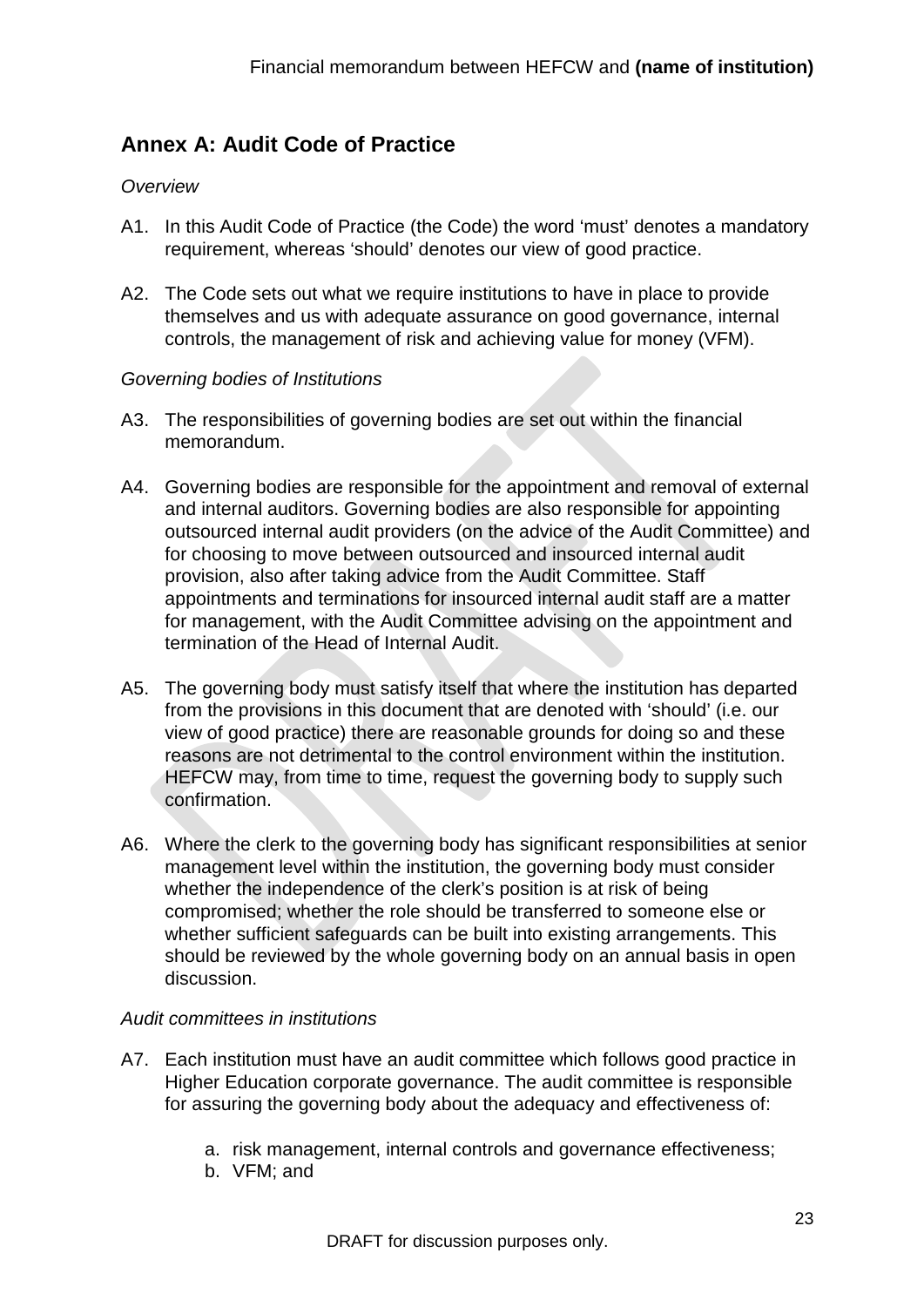- c. the management and quality assurance of data.
- A8. The Committee of University Chairs has published detailed guidance about audit committees<sup>[5](#page-39-0)</sup>. This reflects good governance practice, and HEFCW expects Institutions to take account of such guidance in meeting the required standards or explain why the guidance is not being applied and good practice is not being followed.
- A9. An audit committee can undertake whatever work it considers necessary to fulfil its role. This should include assuring itself about the effectiveness of the internal audit function and the external auditors. Audit committees will only be able to provide the necessary assurances if they are supported by suitably resourced internal audit and external audit functions, operating to recognised professional standards. They should also consider evidence-based assurances from management.
- A10. Members of the audit committee must not have executive authority. Audit committees must include a minimum of three lay members of the governing body. The chair of the governing body should not be a member of the audit committee.
- A11. Audit committee members should not be members of an institution's finance committee or its equivalent. This is because it would create a potential conflict of interest when the audit committee is considering issues involving the finance committee. If an institution's governing body determines that crossrepresentation involving one member is essential, this should be the subject of an explicit, recorded resolution, which sets out the rationale for such a decision – but it should not be an option for the chair of either committee or the chair of the governing body.
- A12. Where internal audit undertake advisory work, the audit committee should satisfy itself that the objectivity of future audit work over the same areas is not compromised.
- A13. The committee must produce an annual report for the governing body and the accountable officer. The report must cover the financial year and include any significant issues up to the date of signing the report and its consideration of the financial statements for the year. The report must be presented to and reviewed by the governing body before the audited financial statements are signed.
- A14. The report should record the work of the committee and consider the following:

<span id="page-39-0"></span> <sup>5</sup> [www.universitychairs.ac.uk/wp-content/uploads/2014/09/Handbook-for-members-of-Audit-](http://www.universitychairs.ac.uk/wp-content/uploads/2014/09/Handbook-for-members-of-Audit-Committees.pdf)[Committees.pdf](http://www.universitychairs.ac.uk/wp-content/uploads/2014/09/Handbook-for-members-of-Audit-Committees.pdf)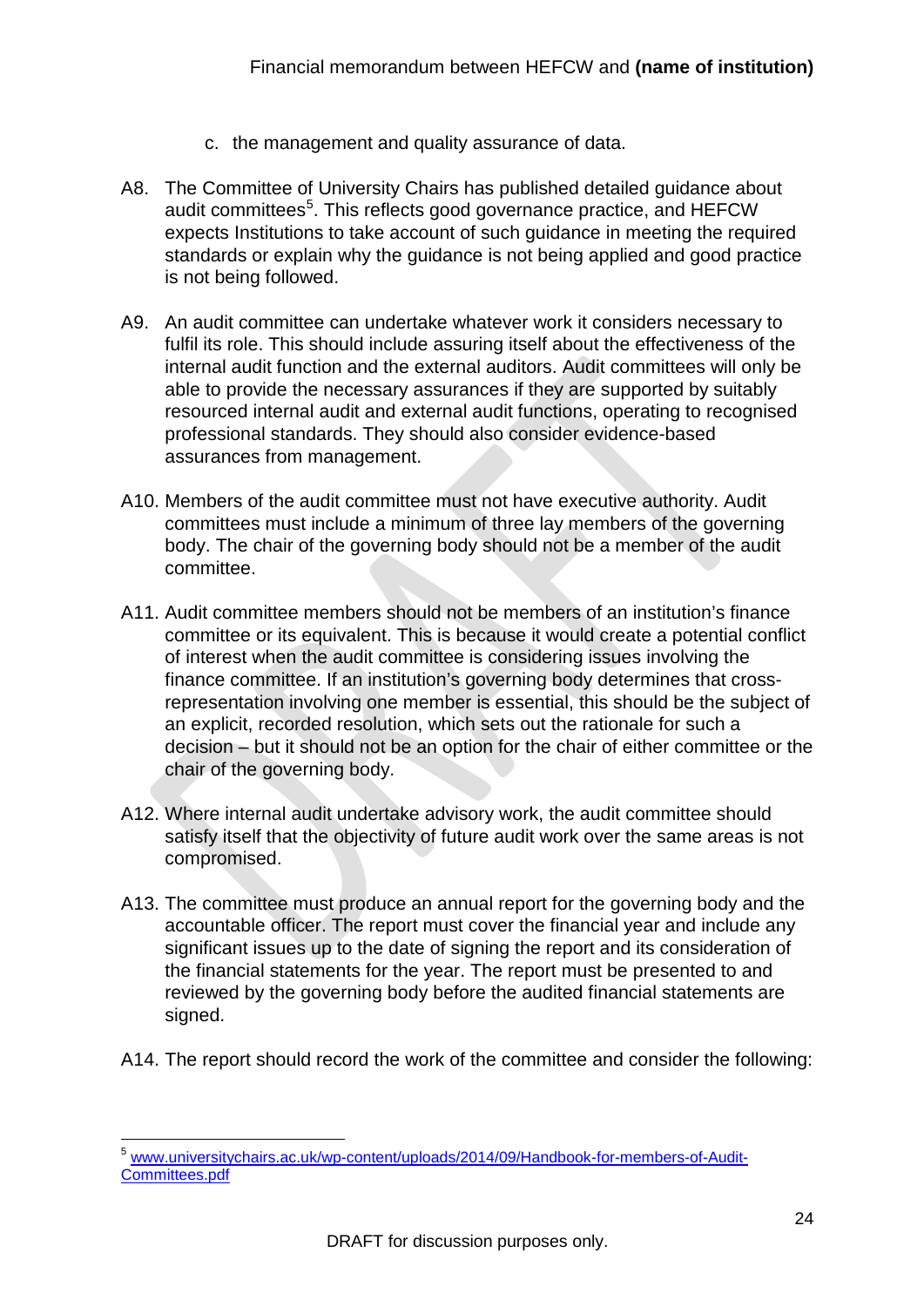- a. The external auditors' communication with those charged with governance and the management letter;
- b. The internal auditor's annual report;
- c. Audit reports and assurances received during the year in respect of the controls in place to manage the quality of data returns made by the institution for funding purposes;
- d. Value for money work;
- e. Any relevant HEFCW correspondence, such as the Institutional Risk Review letter.
- A15. The report must formally record the committee's opinion on the adequacy and effectiveness of the institution's arrangements for:
	- a. risk management, control and governance
	- b. economy, efficiency and effectiveness (VFM)
	- c. management and quality assurance of data submitted to the Higher Education Statistics Agency, the Student Loans Company, HEFCW and other bodies.
- A16. The final annual report to the governing body and the accountable officer must be shared with HEFCW each year.
- <span id="page-40-0"></span>*Internal audit arrangements in Institutions*
- A17. Internal audit is a vital element in good corporate governance since it provides governing bodies, audit committees and accountable officers with independent assurance about the adequacy and effectiveness of risk management, control and governance, and VFM.
- A18. Consequently each institution must have a suitably resourced internal audit function which must comply with the Public Sector Internal Audit standards. Internal audit terms of reference must make clear that its scope encompasses all the institution's activities (including those not funded by HEFCW), the whole of its risk management, control and governance, and any aspect of VFM delivery.
- A19. The internal audit service must produce an annual report which must relate to the financial year and include any significant issues, up to the date of preparing the report, which affect the opinions. It must be addressed to the governing body and the accountable officer and must be considered by the audit committee.
- A20. The report must include the internal auditor's opinions on the adequacy and effectiveness of the institution's arrangements for:
	- a. risk management, control and governance; and
	- b. economy, efficiency and effectiveness (VFM).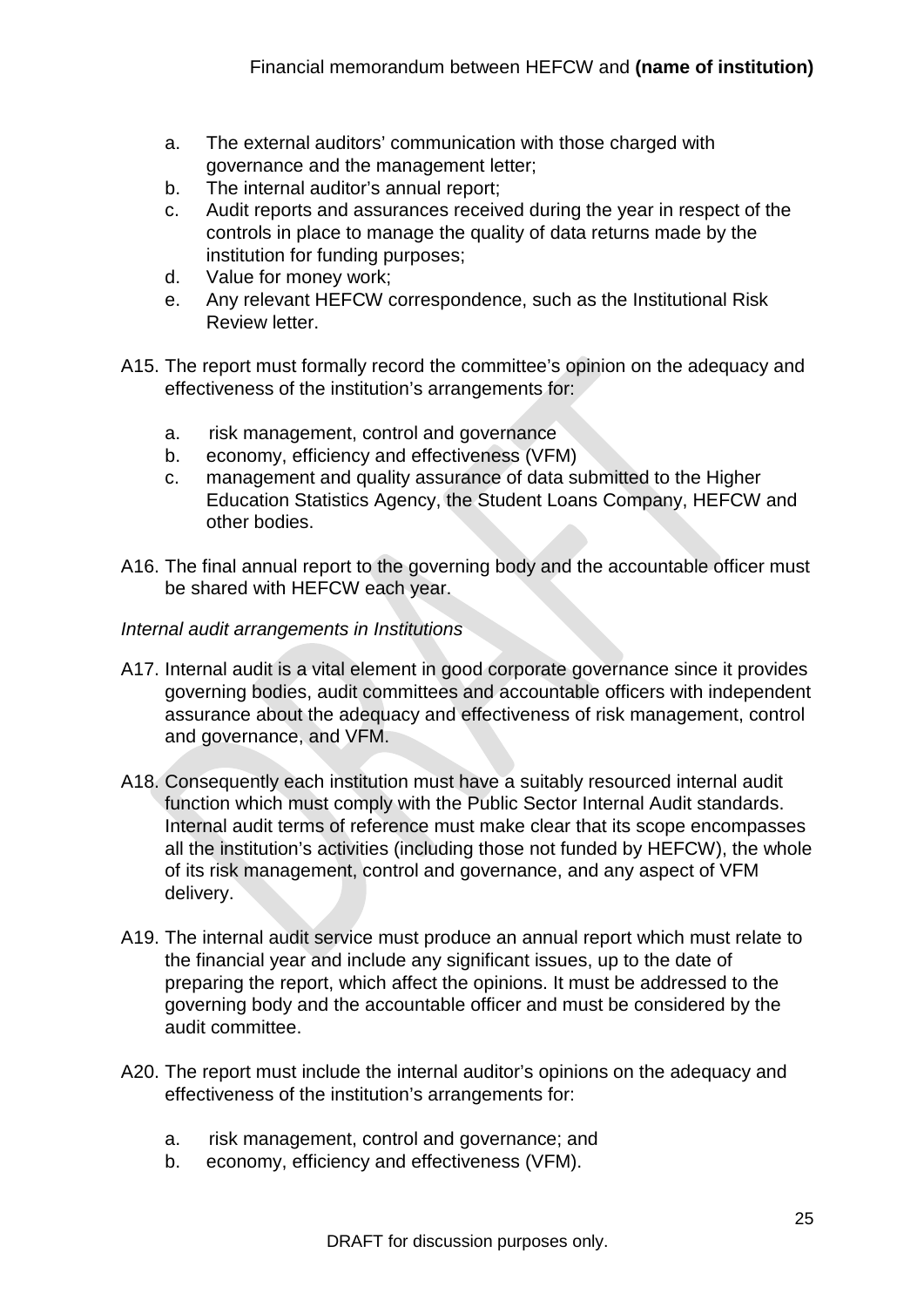- A21. The final annual report to the governing body must be shared with HEFCW each year.
- A22. The head of internal audit must have direct access to the institution's accountable officer, the chair of the audit committee and, if necessary, the chair of the governing body.
- A23. Whether provided internally or externally, day to day line management and overall reporting arrangements for the internal audit service must be such as to preserve its objectivity by avoiding concentration of responsibility and reporting with any one senior person within the institution. Particular attention must be paid to a reporting line where the head of internal audit reports to those charged with principal responsibility for risk management, financial management or governance processes. In such cases, the institution must design appropriate safeguards to protect the independence and objectivity of the head of internal audit. The institution must formally document that the head of internal audit is free to act in an independent manner and must not be fettered in their scope or reporting.
- A24. Where internal audit is provided as an in-house service, there should be periodic consideration of whether this continues to be the appropriate type of provision for the institution.
- A25. Where internal audit is provided from an outside source, market testing should be undertaken at least every five years.
- A26. Where an institution is assessed by HEFCW as 'high risk', the management action plan for recommendations arising from those internal audits covering core financial work, governance and risk management must be shared with HEFCW as soon as they are agreed, or an explanation forwarded in the event of delay in agreeing the recommendations. The responsibility for sharing this information rests with the institution and not the internal auditor; however, internal auditors should remind the institution of their responsibilities should they become aware that information is not being shared. Under the terms of this memorandum, institutions must not penalise auditors who notify HEFCW of their suspicion of a deliberate delay in the reporting of this information to us, whether or not it be proven to be true.
- A27. The governing body must inform HEFCW without delay of the removal or resignation of the internal auditors and of the reasons.

#### <span id="page-41-0"></span>*External audit arrangements in Institutions*

A28. External audit must provide an opinion to the governing body on whether funds (including public funds) have been applied for the intended purposes and on whether the financial statements provide a true and fair view of the financial results for the year. External audit must also form a view about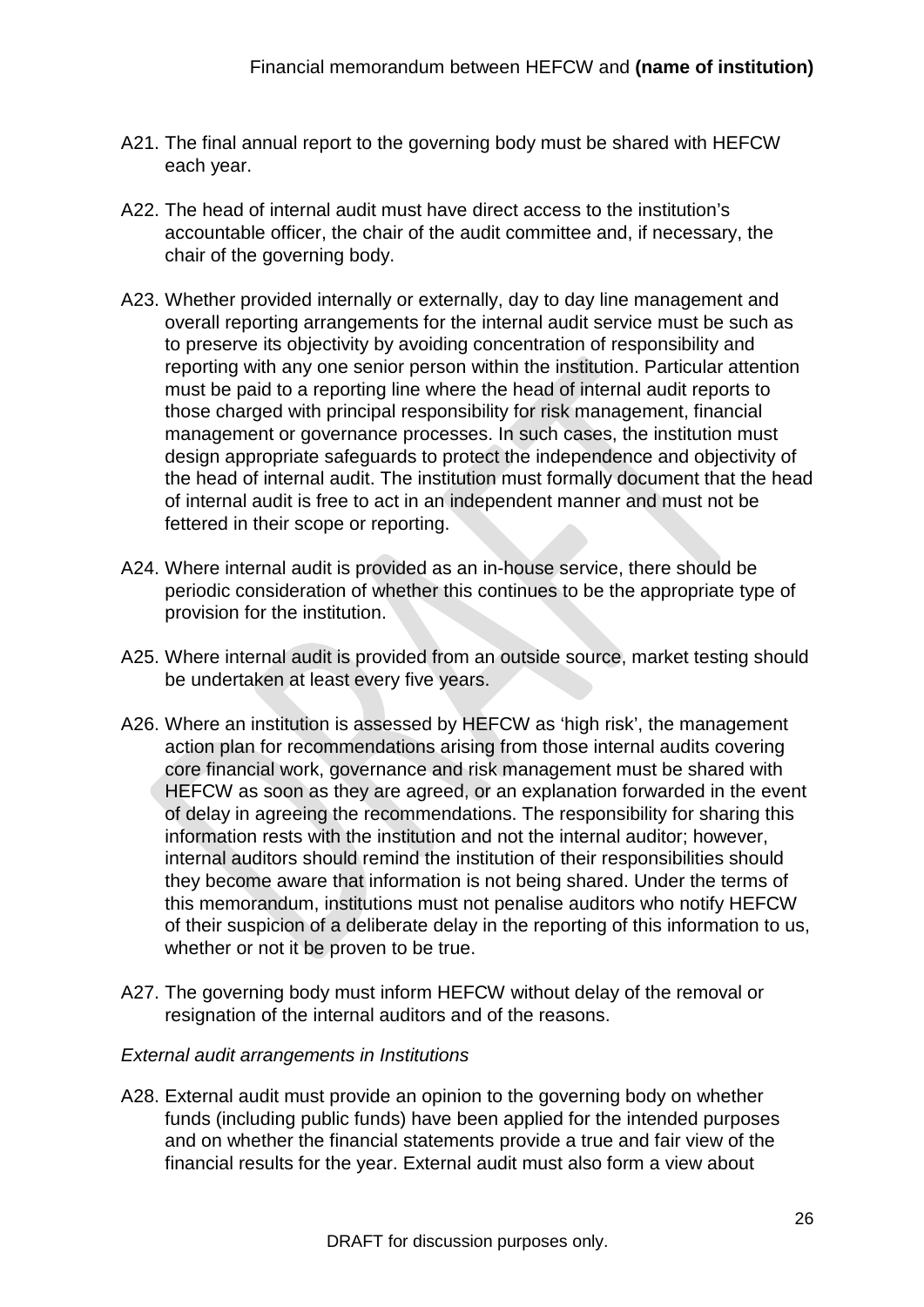whether an institution is a going concern. External auditors of Institutions do not have a duty of care to HEFCW.

- A29. Institutions may ask external auditors to provide additional services. The audit committee must agree all significant matters with a bearing on the auditor's objectivity and independence. Additional work must not impair the independence of the external audit opinion.
- A30. Institutions must disclose separately, by way of a note to the financial statements, the fees paid to their external auditors for other services.
- A31. Market testing should be undertaken at least every seven years. One named individual partner in the firm is normally responsible for the institution's audit; (s)he should not hold this position for more than ten consecutive years.

#### <span id="page-42-0"></span>*External auditor selection procedures*

- A32. The criteria required for eligibility as external auditors of higher education institutions are set out in Schedule 8 of the Further and Higher Education Act 1992. Institutions must ensure that their auditors are eligible for appointment as external auditors under the provisions of the Companies Act 1985. Auditors must be registered with one of the appropriate professional bodies.
- A33. Selection criteria and procedures for the appointment of external auditors should be determined by the institution in advance of receiving proposals and should be endorsed by the audit committee.

#### <span id="page-42-1"></span>*External auditor's report*

- <span id="page-42-2"></span>A34. External auditors must issue a report (or reports, if more than one, covering different stages of the annual audit) to those charged with governance which records accounting issues and control deficiencies arising from the audit. HEFCW would expect any issues around the use of charitable assets for noncharitable purposes to be highlighted in such reports. The institution's management must provide written responses to any recommendations made or issues raised. The report(s), including management response, is one of the annual assurance returns which must be submitted to HEFCW.
- A35. The report(s), with management responses, must be made available to the institution's audit committee in time to inform the committee's annual report.
- A36. The external auditors must report whether in all material respects:
- A37. The financial statements give a true and fair view of the state of the institution's affairs, and of its income and expenditure, recognised gains and losses, and statement of cash flow for the year. They should take into account relevant statutory and other mandatory disclosure and accounting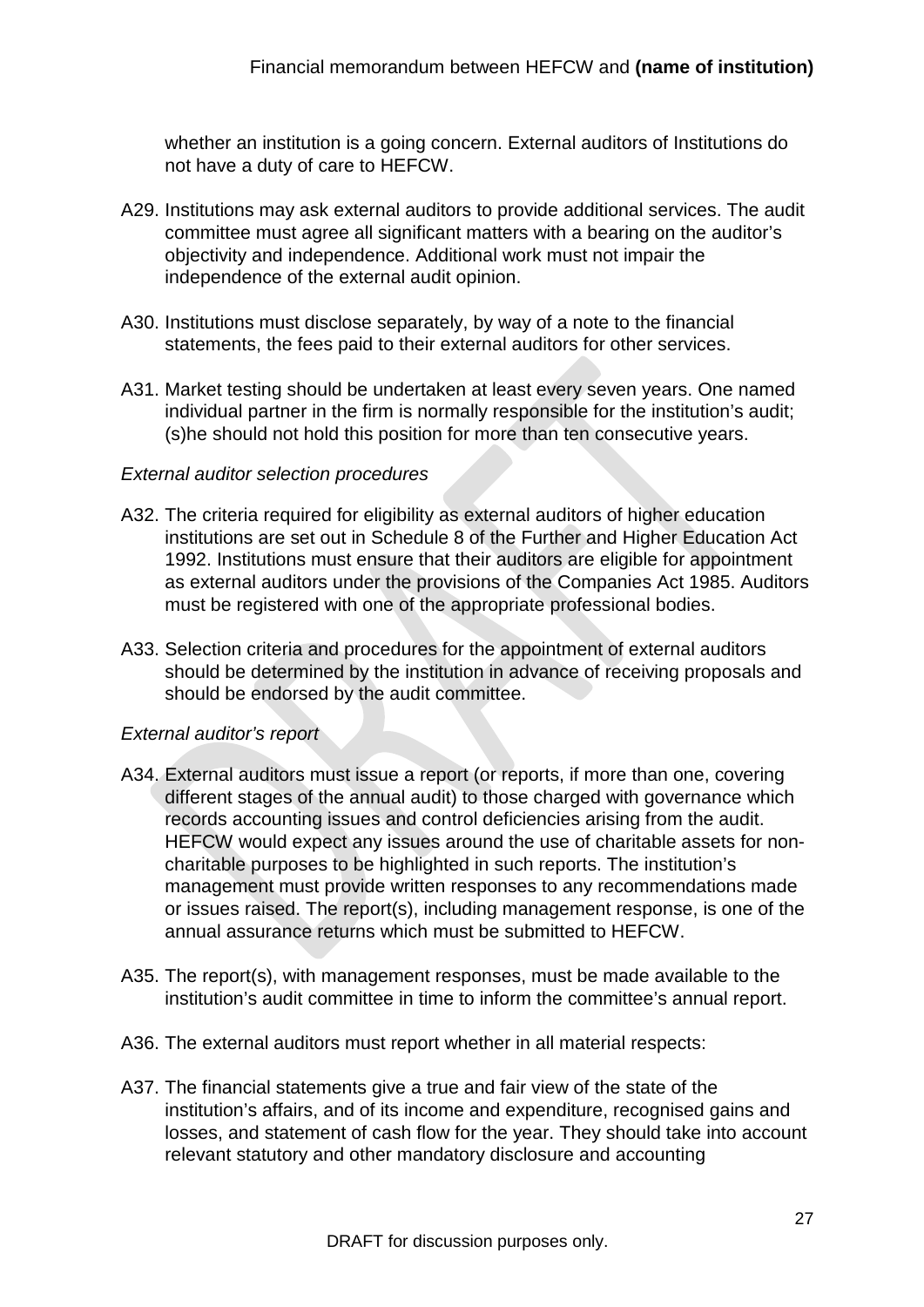requirements, and HEFCW requirements.

- A38. The financial statements have been properly prepared in accordance with UK general accepted accounting principles and the 'Statement of recommended practice: Accounting for further and higher education', and relevant legislation.
- A39. Funds from whatever source administered by the institution for specific purposes have been properly applied to those purposes and managed in accordance with relevant legislation.
- A40. Funds provided by HEFCW have been applied in accordance with the Financial Memorandum and any other terms and conditions attached to them.
- A41. The requirements of HEFCW's accounts direction have been met.
- A42. Auditors should have regard to the specific requirements of the financial memorandum such as compliance with those provisions relating to increases in financial commitments thresholds, or other issues of non-compliance, in their management letters or reports, as set out in paragraph [A34](#page-42-2) above.
- A43. External audit should indicate within the management letter whether, or to what extent, it is content to rely on the work of the internal auditors in support of external audit work.

#### <span id="page-43-0"></span>*HEFCW access to auditors*

A44. HEFCW may wish to communicate with an institution's external or internal auditors, particularly in connection with a HEFCW Assurance Review and should have unrestricted access to do so. This will normally be arranged through the institution's accountable officer or representative. HEFCW will exchange letters where necessary with both parties to deal with confidentiality and the terms under which access is given.

#### <span id="page-43-1"></span>*Provision of audit services*

A45. Internal and external audit services must not be provided by the same firm or provider.

#### <span id="page-43-2"></span>*Auditors' access to information*

- A46. Internal and external auditors must have unrestricted access to information including all records, assets, personnel and premises – and be authorised to obtain whatever information and explanations the head of internal audit service or the external auditor considers necessary.
- A47. The Auditor General for Wales, head of the Wales Audit Office (WAO), is the external auditor of both the Welsh Assembly Government and HEFCW. S/he has the right to inspect the accounts of any institution that receives HEFCW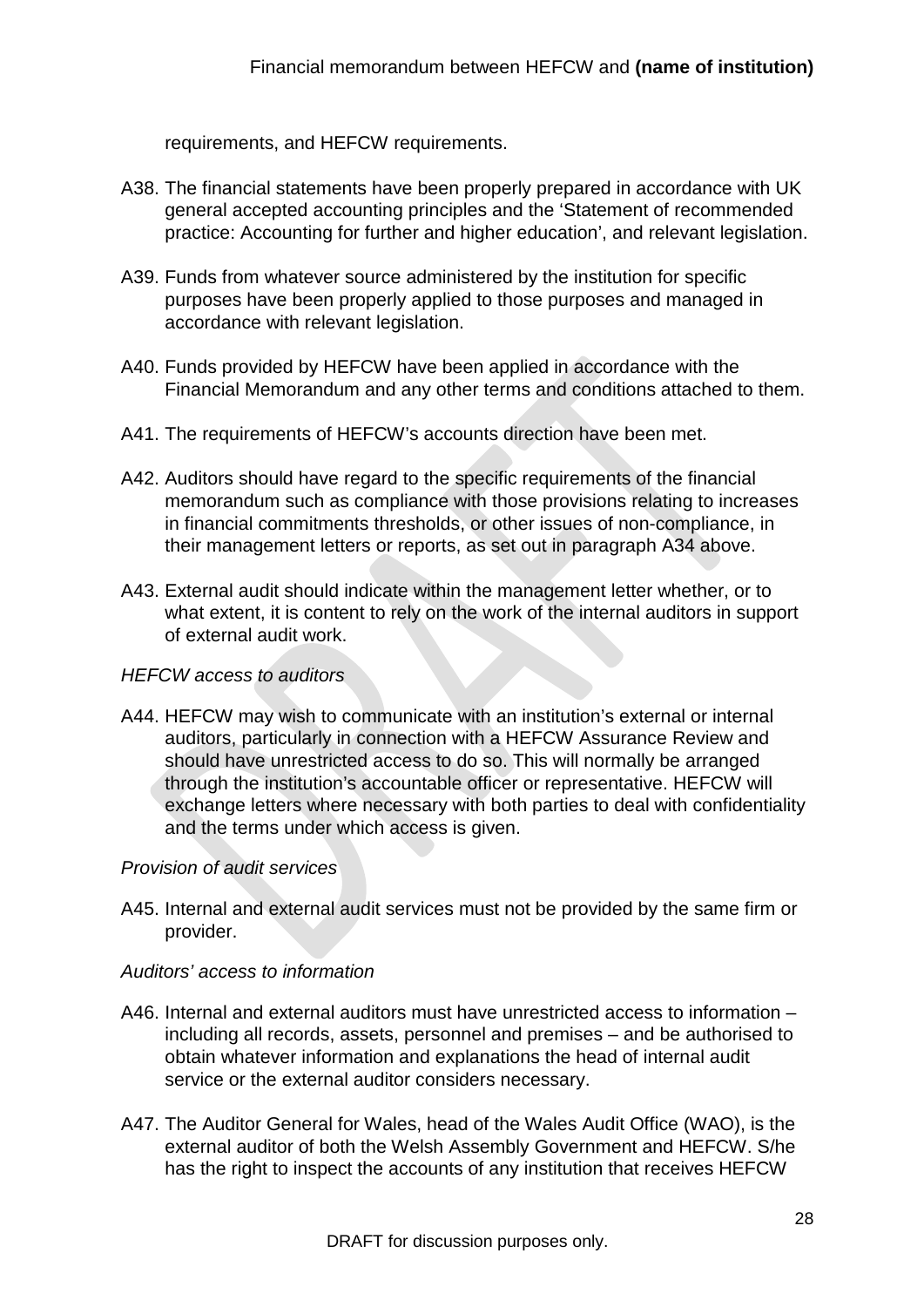grant or Welsh Government funding and to carry out value for money investigations.

#### <span id="page-44-0"></span>*Restriction on auditors' liability*

- A48. Where the internal audit service is provided through a contractual arrangement with an external provider, the provider may ask the institution to agree to a restriction in the internal auditors' liability arising from any default by the auditors. Normally such liability should be without limit. However, Institutions may negotiate a restriction in liability so long as the decision is made on an informed basis and the liability remains at such a level as to provide reasonable recourse for the institution. The governing body, through the audit committee, must be specifically notified of any request for a liability restriction.
- A49. Institutions must not agree to any restriction in external auditors' liability in respect of the external audit of their annual financial statements.
- A50. For other types of work performed by the external auditors, the provider may ask the institution to agree to a restriction in the auditors' liability arising from any default by the auditors. However, as with internal audit services, Institutions may negotiate a restriction in liability if the decision is made on an informed basis and the liability remains at such a level as to provide reasonable recourse to the institution. The governing body, through the audit committee, should be notified of any liability restriction agreed.

#### <span id="page-44-1"></span>*Reporting serious weaknesses*

- <span id="page-44-2"></span>A51. A serious weakness is one which has resulted in, or could result in, a significant loss of funds or a significant risk to an institution's property, work, beneficiaries or reputation.
- <span id="page-44-3"></span>A52. Significant fraud and financial irregularities encompassed by this definition includes those where one or more of the following apply:
	- a. The sums of money are, or potentially are, in excess of £25,000;
	- b. The particulars of the fraud or irregularity are novel, unusual or complex; or
	- c. There is likely to be public interest because of the nature of the fraud or irregularity, or the people involved.

There may be cases of serious weakness that fall outside this definition. In these cases, Institutions can seek advice or clarification from HEFCW. In view of the public interest, Institutions should normally notify the police of suspected or actual fraud. Where the police are not notified, management should advise the institution's audit committee of the reason for not doing so.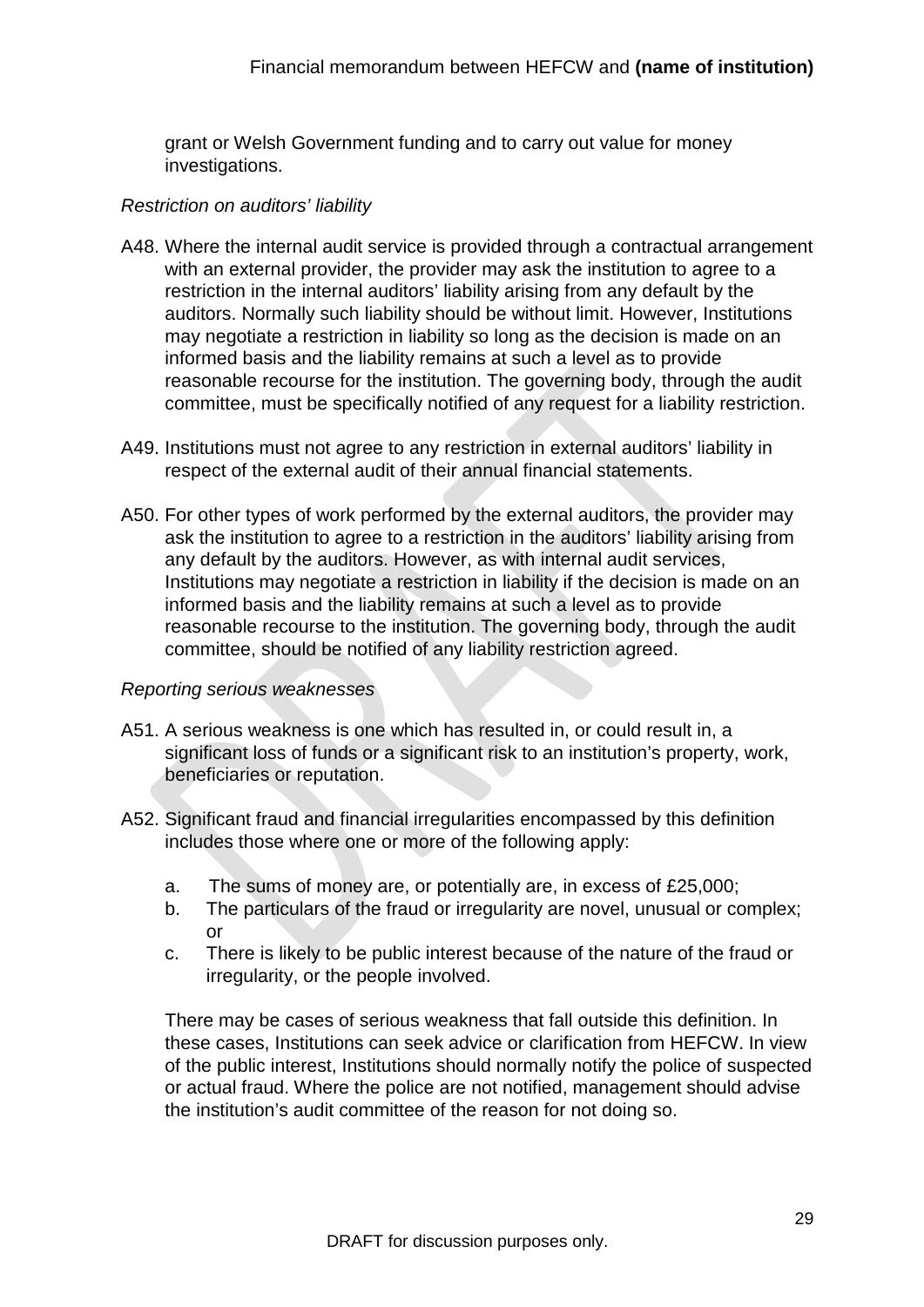- A53. Institutions must report serious weaknesses to HEFCW at the time when they are identified. We have also included in HEFCW's annual assurance return a specific declaration that serious weaknesses have been reported appropriately to us.
- A54. Serious weaknesses, including those that are suspected but not confirmed, must be reported to the institutions' internal auditors immediately, in order that they can assess the adequacy of the relevant controls and any impact on their opinion of risk management, control and governance processes.
- A55. We would welcome a provisional report if it is likely that internal investigations may be time-consuming.
- <span id="page-45-1"></span>A56. A report of a serious weakness should be sent to the HEFCW chief executive. Institutions should provide as much information as possible to help us to understand the appropriateness of the response and what, if any, further action is planned. In particular we would expect the report to indicate:
	- a. whether the incident has happened or is suspected;
	- b. when it occurred and who was involved;
	- c. the impact of the incident on the institution and any stakeholders;
	- d. what inquiries have been made and actions taken, including any reports to other regulators or the police ;
	- e. what controls were in place that apply to the incident, whether they were followed and, if not, why; and
	- f. whether the members have determined that controls need to be introduced or revised – and if so, how and by when.
- A57. In extreme cases, a serious incident report may lead us to invite the Charity Commission to consider opening a formal Inquiry under s46 of the Charities Act 2011.
- A58. We appreciate that information provided under the terms of paragraphs [A51](#page-44-2) to [A56](#page-45-1) may be of a sensitive nature, and we undertake to treat it with care. As a public authority, HEFCW is subject to the Freedom of Information Act. We will only disclose information to someone outside HEFCW in circumstances where we are legally obliged to do so.

#### <span id="page-45-0"></span>*Professional standards*

- A59. Internal auditors must adhere at all times to the Public Sector Internal Audit standards, or any successor standard. External auditors must adhere at all times to the professional standards of a recognised accrediting accounting body.
- A60. Internal and external auditors must not take on any executive management responsibilities, or hold any interest, financial or non-financial, direct or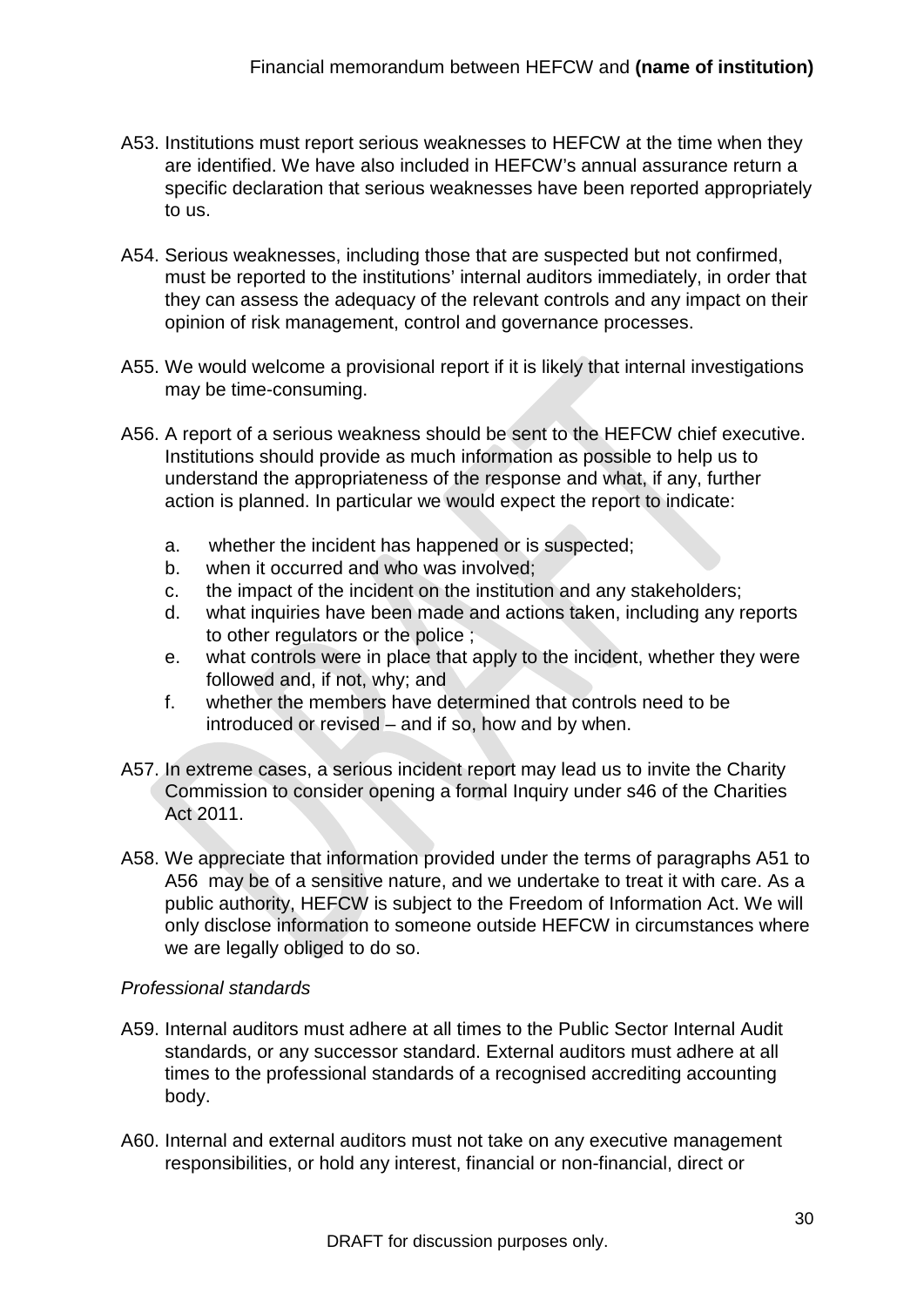indirect, in the institution (other than the normal employee or contractor relationship, or the funding of any prize, scholarship or academic appointment).

A61. It is generally not acceptable for a firm to provide an opinion as external auditor about the same firm's work as internal auditor, unless the audit partner has changed and the institution has requested and obtained sufficient assurances over the objectivity and independence of the external audit team.

#### <span id="page-46-0"></span>*Appointment, removal or resignation of internal and external auditors*

- <span id="page-46-1"></span>A62. Governing bodies are responsible for the appointment and removal of external and internal auditors. Where auditors cease to hold office for any reason, they should provide the governing body with either a statement of any circumstances connected with their removal which they consider should be brought to the governing body's attention, or a statement that there are no such circumstances.
- A63. Any such statements as outlined in paragraph [A62](#page-46-1) must also be sent to HEFCW by the accountable officer.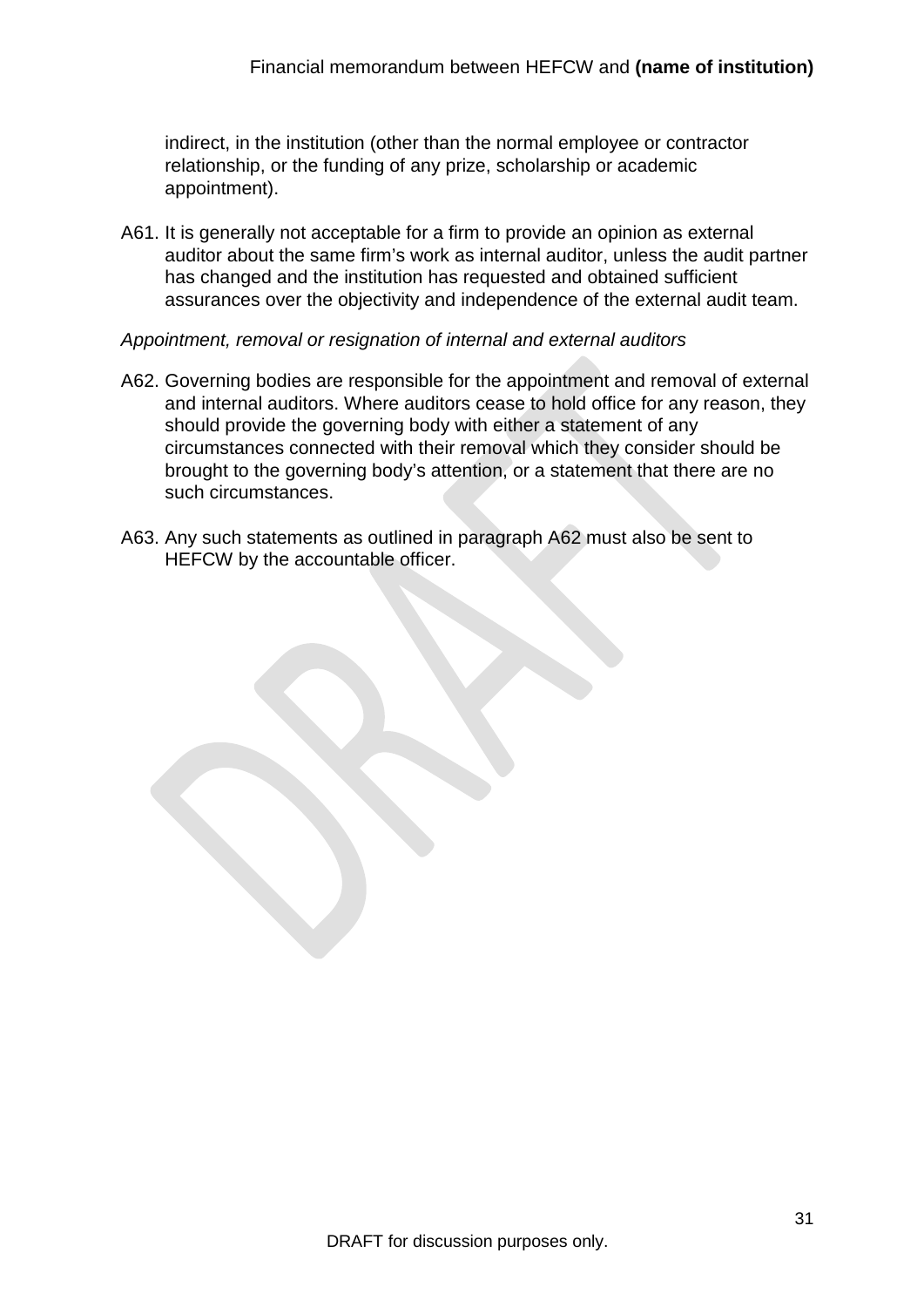#### <span id="page-47-0"></span>**Annex B: Institutional engagement, support and safeguarding actions**

#### <span id="page-47-1"></span>*Introduction*

- B1. This annex sets out how we will engage with and support institutions on matters relating to assurance and risk assessment. It also describes what will happen when, as a result of our assessment, we find there to be significant risks either to the organisation itself or to the collective student or public interest that HEFCW is charged to protect. Our risk assessment methodology is summarised in Table 2.
- B2. The principles underlying our institutional engagement and support strategy are that we will:
	- a. respect the independence of institutions;
	- b. protect the collective interests of students, the public and the taxpayer;
	- c. maintain an open dialogue on matters of mutual interest;
	- d. seek to intervene only when necessary but we will do so vigorously, using the full extent of our powers, when we judge that an institution's management and governors are not effectively addressing risks to public funds and the collective interests of students;
	- e. be open with the institution in our risk assessment and requirements and, if warranted, on student or public interest grounds, disclose our risk assessments publicly;
	- f. ensure our involvement is proportionate to the risks;
	- g. end our enhanced involvement as soon as possible.
- B3. In broad terms there are three levels at which HEFCW may engage with institutions:
	- a. normal contact;
	- b. focused dialogue (in cases where we are supporting an institution's change or development or where we perceive there to be medium-term risks which, if not addressed, will put the institution at high risk); and/or
	- c. support strategy (for institutions at high risk or institutions which in HEFCW's view will be at high risk if decisive action is not taken).

Each of these is dealt with in detail below.

#### <span id="page-47-2"></span>*Normal contact*

B4. As part of our routine engagement with institutions we will want to understand their mission, strategy and operational plans. This will help us to make appropriate responses to the needs of the institution and the higher education sector, and to gain assurance about matters that affect the delivery of our own objectives. There will often be a formal visit by a representative of HEFCW to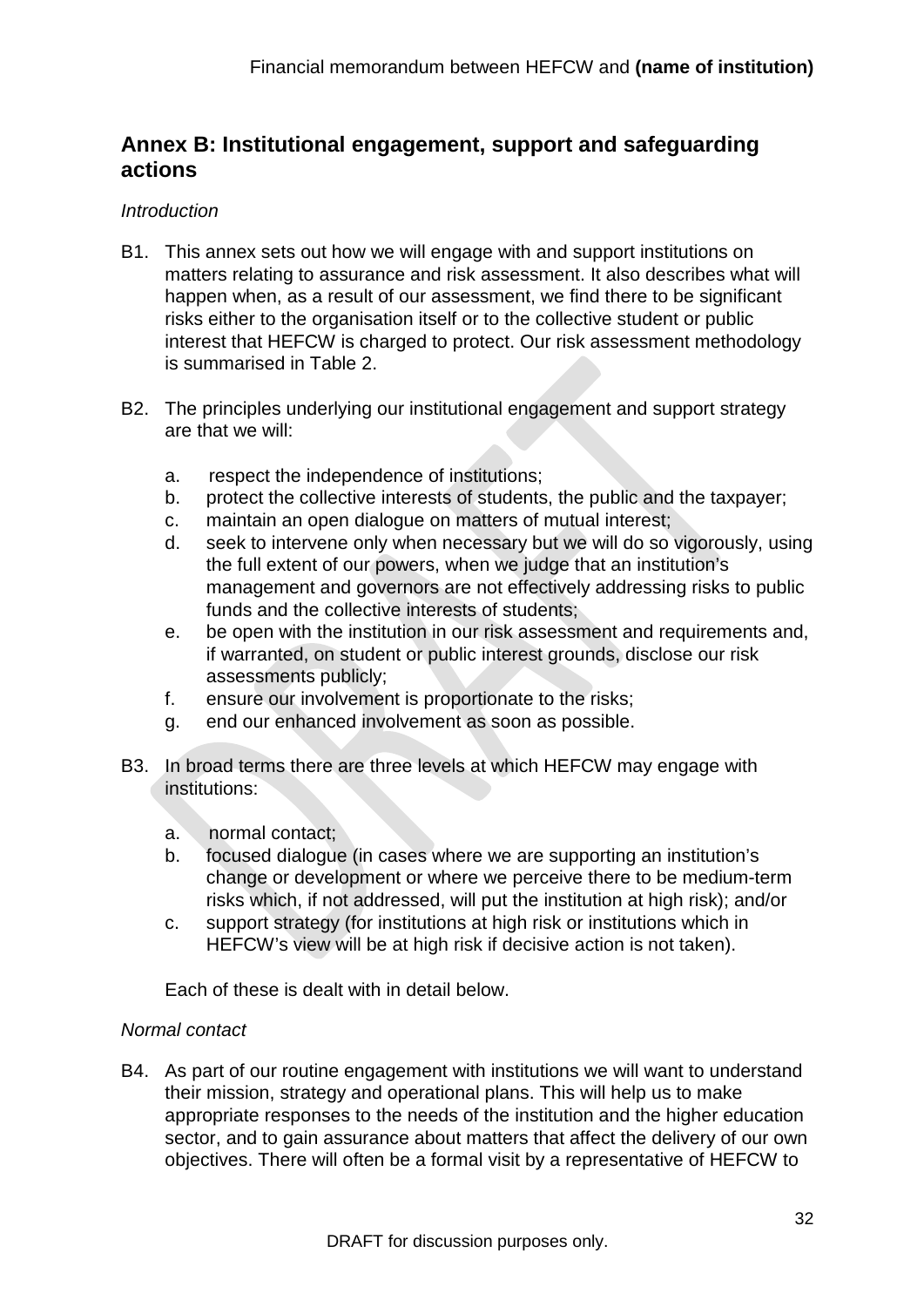the institution in each year, sometimes in addition to more frequent and less formal exchange of information and views. It is also part of our normal contact to discuss an institution's assurance returns and give feedback, as part of the annual assurance returns exercise.

#### <span id="page-48-0"></span>*Focused dialogue*

B5. There are occasions when it is to the advantage of both HEFCW and institutions to explore issues in more detail. For example, an institution may wish to secure our support for particular plans, and we will want to understand how best to provide help to meet its development needs and fit with our wider objectives for the sector. Likewise, we may wish to discuss with an institution whether there are opportunities to improve its performance or work collaboratively with others. There will also be cases where an institution's risks are increasing because of strategic reasons, for instance, changes in student demand or increased competition, its performance or its internal control arrangements. At such times HEFCW will seek to engage to try and ensure that the risks are appropriately addressed.

#### <span id="page-48-1"></span>*Support strategy*

<span id="page-48-2"></span>B6. We have a risk assessment system covering all institutions. This draws on the information we routinely collect through the annual assurance returns exercise and on other information such as research and teaching quality assessments. Sometimes we will ask for more information to clarify our understanding. We classify according to three risk categories:

| Low risk             | We have no major concerns.                                                                                                                                                                                                                                                                                                                                                               |
|----------------------|------------------------------------------------------------------------------------------------------------------------------------------------------------------------------------------------------------------------------------------------------------------------------------------------------------------------------------------------------------------------------------------|
| <b>Moderate risk</b> | Some risk and/or accountability issues identified which<br>may raise concerns about long-term sustainability and<br>which HEFCW needs to understand better through<br>further engagement with the institution.                                                                                                                                                                           |
| <b>High risk</b>     | We have concerns that the institution:<br>faces threats to the sustainability of its operations,<br>$\bullet$<br>either now or in the medium term; or<br>has serious problems relating to value for money,<br>$\bullet$<br>propriety or the use of funds for the purpose<br>intended; or<br>has materially ineffective risk management, control<br>$\bullet$<br>or corporate governance. |

B7. Through these annual returns or other contacts with an institution there may be issues that require further discussion. All institutions face business and operating risks. The issue is therefore about managing risk, putting in place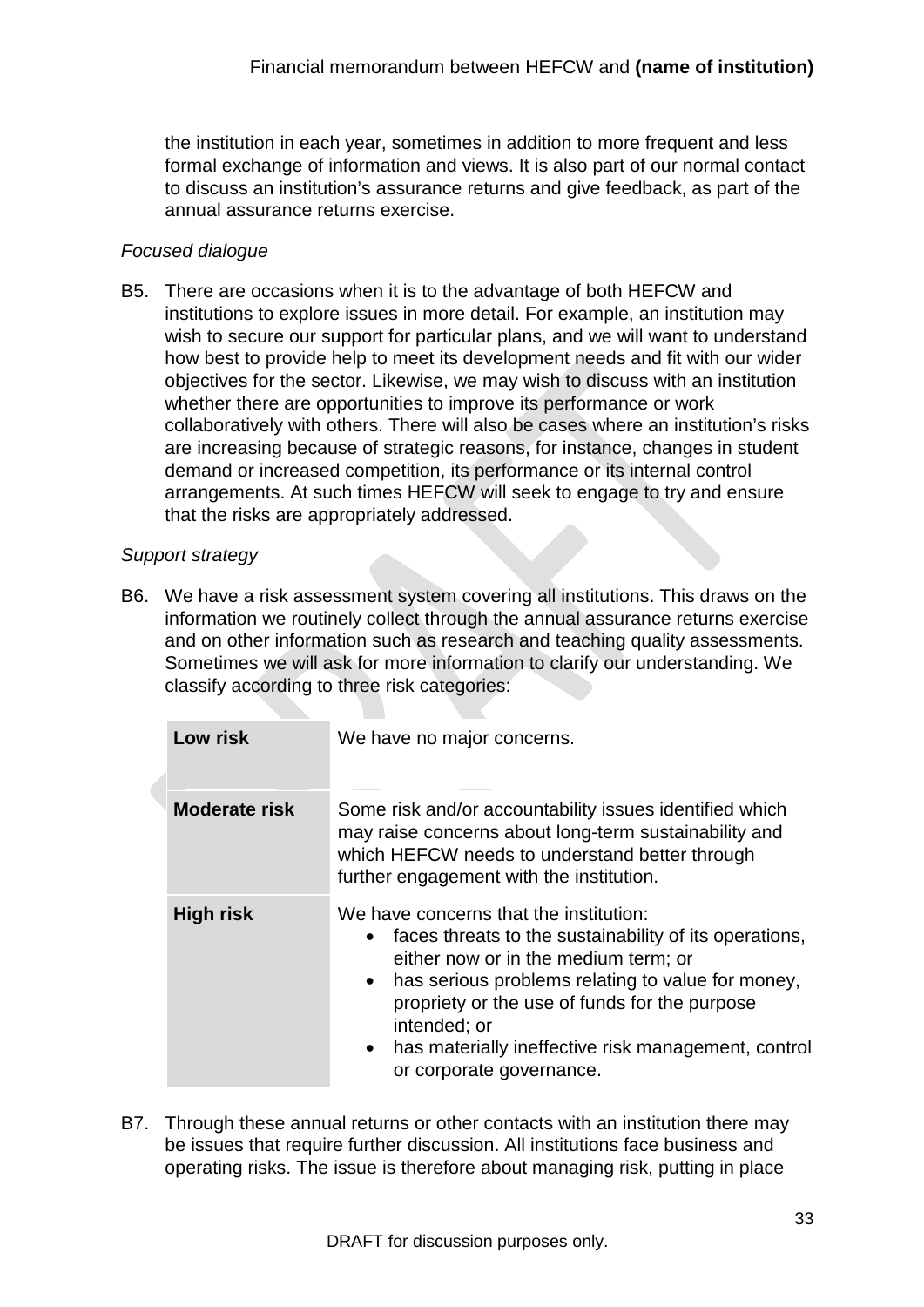systems to identify, mitigate and report on risk. In many cases, as a result of further discussions, we will conclude quickly that there is no need for any further action.

- B8. When we have major concerns we need to intervene to protect the collective student interest and the wider public interest. We will firstly discuss these issues with senior management, specifically the accountable officer of an institution. We will seek a common understanding of the issues, clarify what actions have already been taken or are planned, and if necessary then agree an appropriate support strategy. Table 1 sets out the range of possible actions, though sometimes we will agree a different approach with an institution.
- B9. A HEFCW director will lead our support activity, but a relevant senior manager will manage the day-to-day engagement. In exceptional cases, our Chief Executive will become involved. The process will be overseen by our Audit and Risk Assurance Committee and individual cases reported to the HEFCW Council. The role of the HEFCW Audit and Risk Assurance Committee is to advise on process, whereas the role of the HEFCW Council is to form a judgement.
- B10. When an institution receives an opinion of 'does not meet UK expectations' or 'requires improvement to meet UK expectations' (or equivalent) in one or more areas within the quality inspectorate's review, the first stage in addressing the identified issues is led by the quality inspectorate.
- B11. When the issues remain unresolved HEFCW will take the lead in a second stage: improvements will be expected and, in exceptional circumstances, sanctions applied.
- <span id="page-49-0"></span>B12. If an institution does not address its problems to our satisfaction, it might be in the interest of current and prospective students and the public for us to disclose our risk assessment (see paragraph [19](#page-19-2) of the main text). In the case of unsatisfactory quality the quality inspectorate may make its concerns public. We expect this to be a rare occurrence, because in our experience institutions generally do take appropriate action.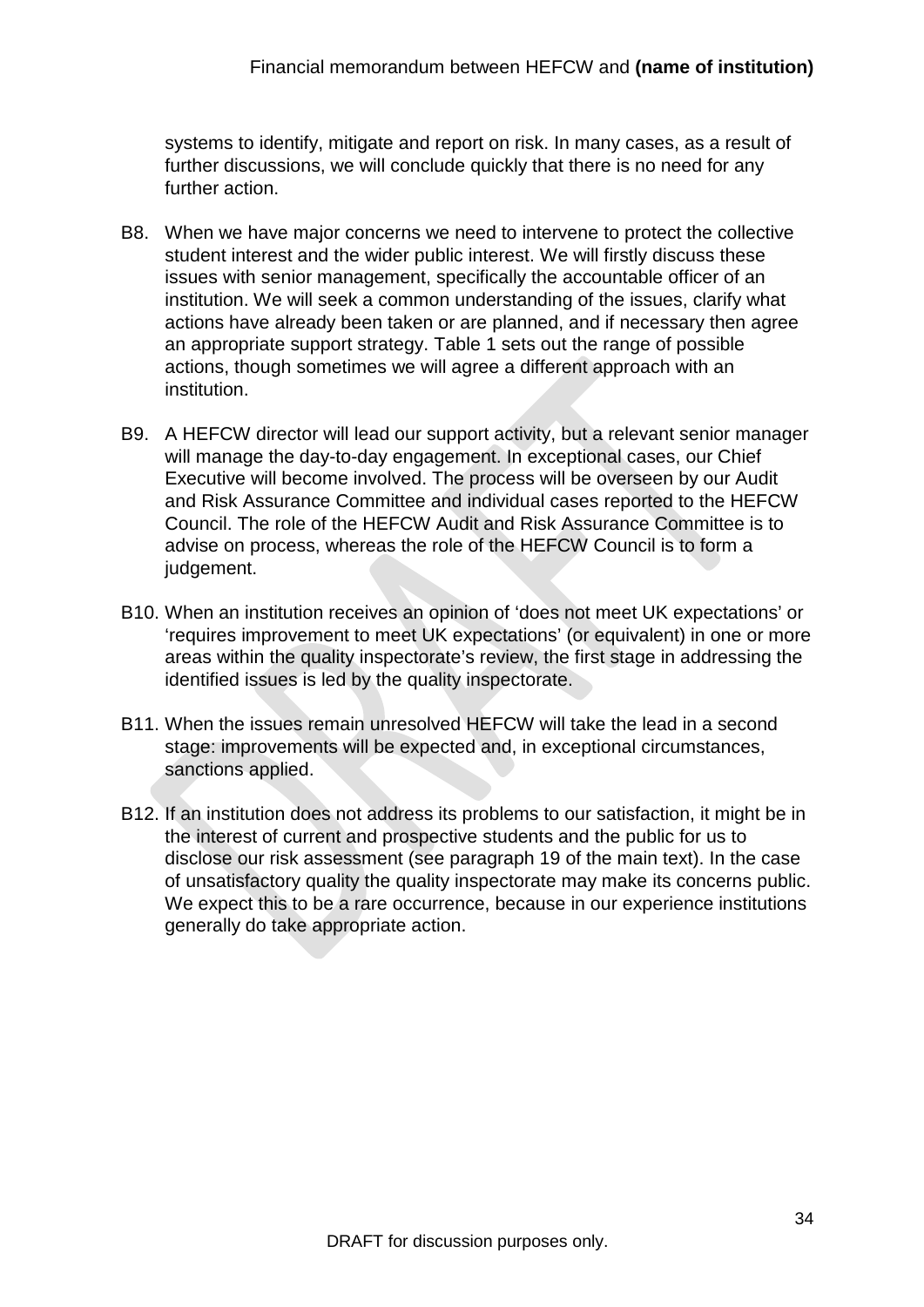#### <span id="page-50-0"></span>**Table 1: HEFCW support strategy for institutions at 'high risk'**

#### **Overall**

We may require institutions to make changes as conditions of grant if we feel that risks to our funding and the interests of students and the public are not being addressed. We will only do so after due consideration and consultation, and only on the basis of appropriate advice. Thus it will always be our intention to make only reasonable demands of institutions. The actions that we might take are escalatory, and we will not escalate our actions until we have exhausted prior stages in the engagement and support strategy. However, there may be circumstances where it is necessary to take action more urgently. If institutions do not comply with conditions of grant, then after we have exhausted the elements of the support arrangements, we will consider withdrawing grant in part or in full and making public our risk assessment. We see this as a last resort. In addition to the actions below we will consider any other action that we believe is necessary to support institutions at risk and protect the interests of the public, the taxpayer and the collective interest of students.

#### **At governor and senior manager level we:**

- a. Will engage with senior management, including the accountable officer.
- b. Will assess the institution's compliance with the Financial Memorandum and Audit Code of Practice, including the requirement to have effective management and quality assurance arrangements over data supplied to the Higher Education Statistics Agency, the Student Loans Company, HEFCW and other funding bodies.
- c. Will inform the governing body of any change in risk assessment and seek commitments to improvement. We will notify other public funders, as appropriate, of any at 'high risk' assessment, and exceptionally we will make such an assessment public at any time where we consider it to be in the collective interest of students or the public to do so.
- d. Will engage directly with the chair of the governing body, the chair of the audit committee or both.
- e. Will engage with the whole governing body and, if necessary, take steps to ensure improvements are made to governance arrangements.
- f. May require observer status at governing body or audit committee meetings to enable us to assess whether our specific concerns are properly understood and are being addressed. This could be for individual meetings or over a period of time. Our observer will always be a senior HEFCW officer.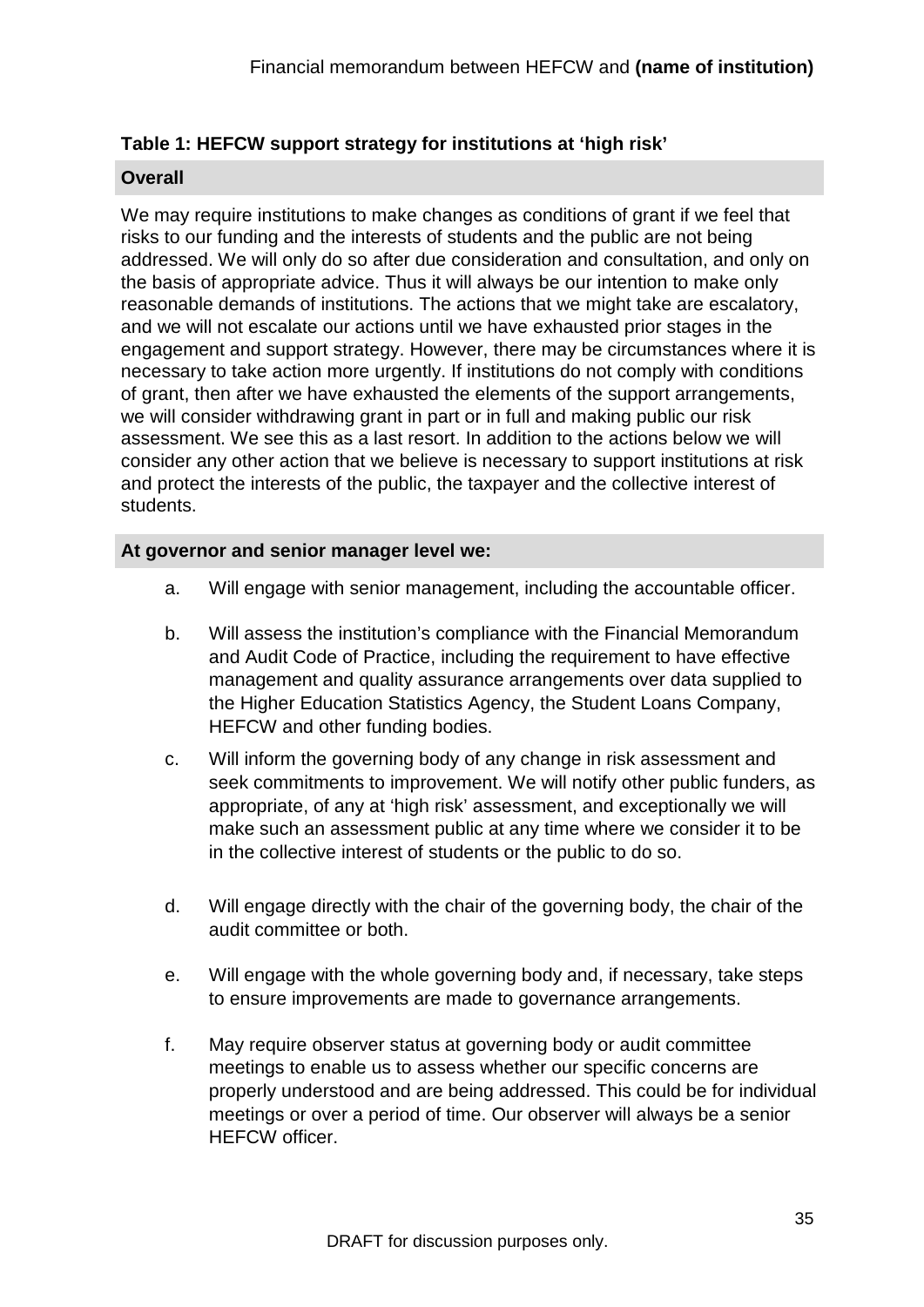g. May request the appointment of interim managers, where we consider the institution has insufficient capacity to address its risks properly.

#### **Regarding information and audit we may:**

- a. Require or commission additional information, reports and data relating to the risks.
- b. Require that information and reports be audited.
- c. Request changes to internal or external audit arrangements.
- d. Undertake or commission audit investigations.

#### **Regarding planning and strategy we may:**

- a. Require or commission a recovery or action plan.
- b. Discuss possible changes to strategic plans and market positioning.
- c. Explore collaborative opportunities with other institutions.

#### **Regarding funding we may:**

- a. Re-profile grant to assist an institution that has a cash flow difficulty.
- b. Consider the use or withdrawal of special funding.
- c. Attach special conditions to grant.
- d. Reduce or withdraw funding.
- e. Use our own estimates of data where we are not satisfied that information from the institution can be relied on.

#### **As the risk significance decreases we will:**

- a. Inform the institution (and others who may have been notified of our risk assessment) about changes in our risk assessment.
- <span id="page-51-0"></span>b. Remove special conditions of grant and other requirements.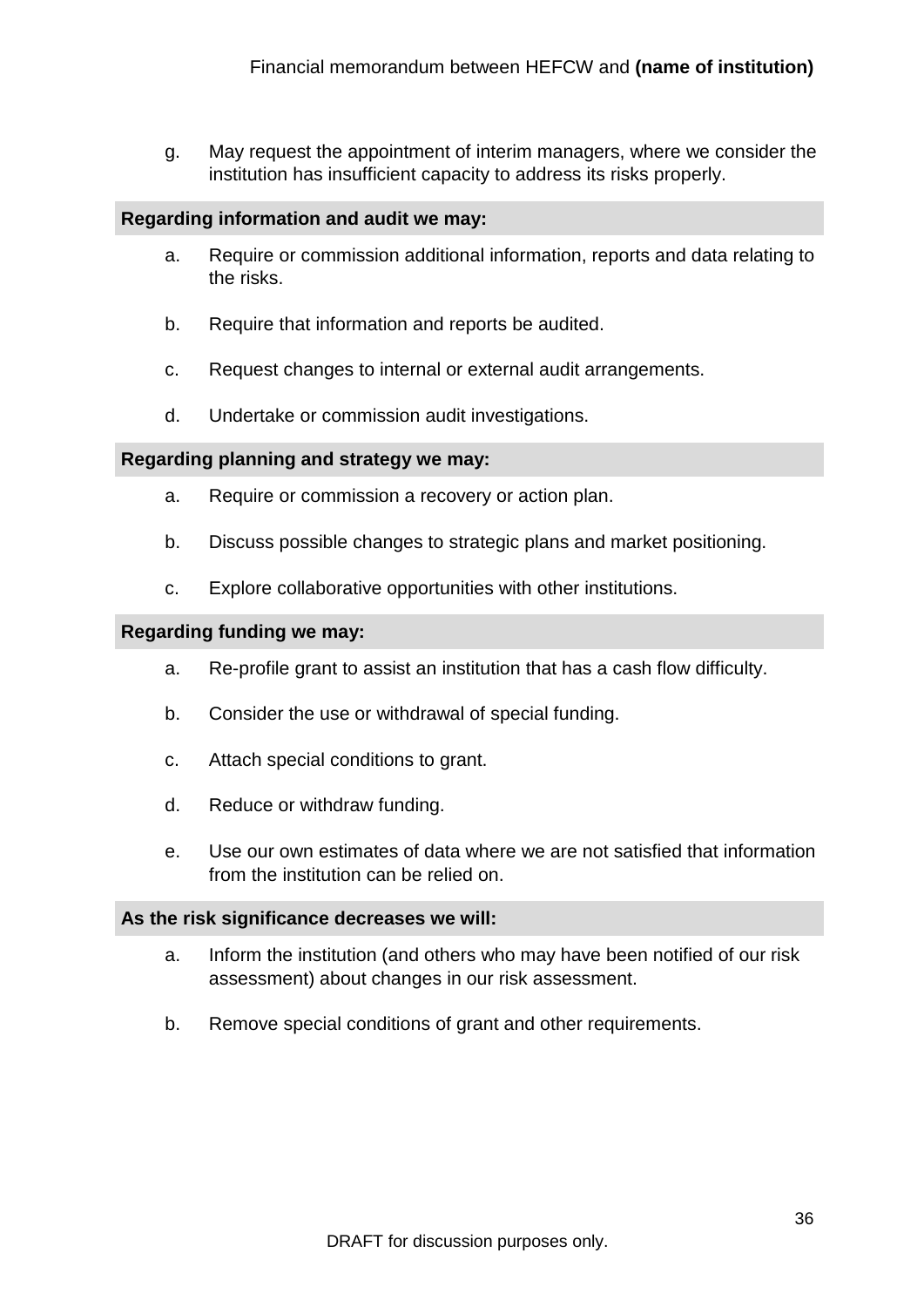#### <span id="page-52-0"></span>**Table 2: HEFCW institutional risk system**

#### **Introduction**

HEFCW's management of risk obliges it to assess the risk to the collective interests of students and to public funds or the activities provided from those funds posed by institutions. We maintain an assessment of each institution, which focuses on the broad range of operations undertaken by an institution, including financial sustainability, governance, internal control, risk management, management of the student interest, strategic planning, research undertakings and estates procedures.

#### **Sources of information**

We have a number of mechanisms and sources for enabling us to assess risk, including:

- **a. The annual assurance returns process** in which institutions submit a range of information and returns relating to financial performance and forecasts, student numbers, the use of funds and risk management, control and governance and sustainability assessments.
- **b. Our own institutional audit processes**, including data audits and cyclical assurance visits.
- **c. The continuing dialogue that we have with each institution** about their changing priorities and strategies, and their reporting of material events.
- **d. Information from other sources** including public bodies that might potentially impact on our concerns with sustainability or the delivery of provision, among other issues. For example, quality assurance judgements, any implications under our policy for addressing unsatisfactory quality (HEFCW Circular W12/16HE) or National Student Survey outcomes.
- **e. Information given to us through public interest disclosures** but only when substantiated in dialogue between us and the institutions concerned.
- **f. Other sources** of publicly available data.

#### **Our risk assessment**

#### *Financial sustainability*

Our assessment of the risk to **financial sustainability** is based on historical (two years) and forecast (four years) financial information supported by a narrative commentary. We perform assessments throughout the year on an ongoing basis and as necessary. We try to look beyond the snapshot position which the indicators represent to an institution's trends and how its performance compares with the sector and its peers. We feedback key parts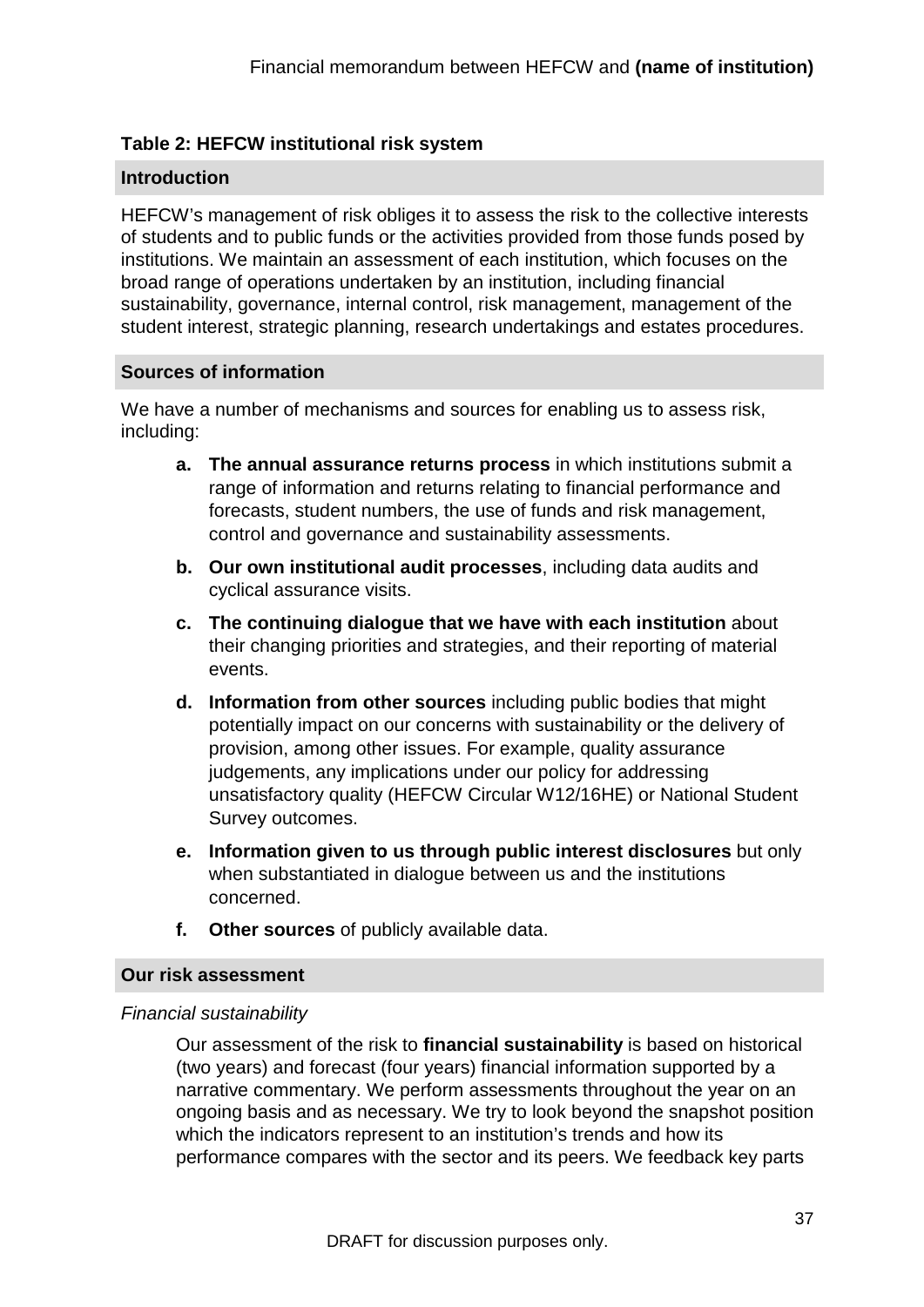of our financial assessment to each institution in our annual risk letter.

#### *Risk management, control and governance*

Our assessment of institutional **risk management, control and governance** is concerned with ensuring that public funds are being administered by wellrun institutions and that the collective interests of students are not at risk. In addition to information on finances and the use of funds, our own data and assurance reviews enable us to corroborate institutional assurances. Overall, the regular sources of information for this risk assessment include:

- a. the annual assurance returns and the annual report of the institutions' Audit Committee;
- b. the outputs of the institution's internal and external auditors;
- c. information from other public bodies;
- d. Meetings with key staff members;
- e. HEFCW's own audit and assurance work.

#### *Protection of the exchequer interest*

Our assessment of risk relating to the **exchequer interest** is concerned with all exchequer funds being used for the purposes intended by Welsh Government, fraud and impropriety being prevented or dealt with effectively, and value for money (economy, efficiency and effectiveness) being pursued in the application of those funds. We do not normally audit these matters directly ourselves but derive information for our risk assessment from these sources:

- a. The annual submission by institutions of the reports of the governing body, audit committee, accountable officer and internal and external auditor.
- b. Information and evidence from institutions themselves and other organisations and sources that indicate any material misuse of funds. From time to time we may receive information through these routes relating to any aspects of an institution's operations or provision that could cause us to reconsider our risk assessment. We would make such a judgement on a case-by-case basis having consulted with the institution concerned.
- c. The analysis of financial sustainability outlined above.
- d. The annual return from each institution outlining the exchequer interest held in the institution's assets.

#### **Risk notification**

The work undertaken by HEFCW, augmented by information from other sources, enables us to make an annual risk assessment within our **Institutional Risk Review**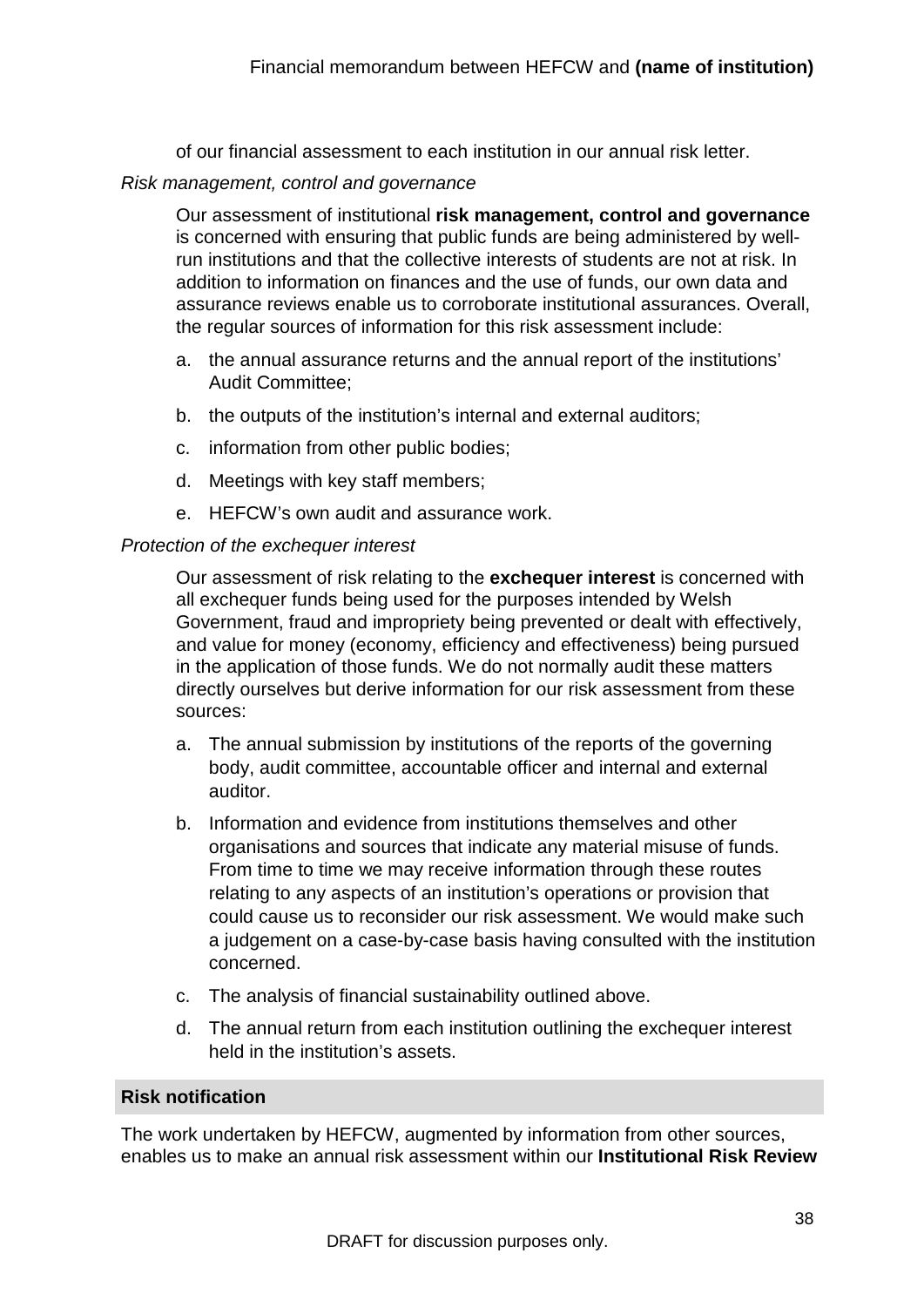process. For the majority of institutions this results in a letter from the HEFCW Chief Executive to the accountable officer, normally by the end of July advising of HEFCW's Council's judgement of risk. We ask that all our risk letters be communicated to the governing body. For some institutions a second risk letter may be issued in the autumn following assessment of their financial forecast submissions.

The HEFCW assessment letter will be qualified by comments alerting the institution to concerns we have that need to be addressed and which, in some cases, if not addressed, may lead to a worsening of the institution's risk status. The comments can include a range of issues, including financial performance, future sustainability, strategic challenges and issues of non-compliance with assurance requirements. Some of these matters are more serious than others. We will endeavour in such cases to explain the issues fully, and we expect that our concerns will be considered and dealt with by the institution.

In exceptional cases, HEFCW's Council's judgment will be that an institution is at 'high risk'. This assessment is most likely to be made for financial reasons. Whatever the reason for the judgment, the process of making and communicating the judgment is very thorough and will be communicated to the institution concerned and the support strategy, as outlined at paragraphs [B6](#page-48-2) to [B12](#page-49-0) and [Table 1: HEFCW](#page-50-0) [support strategy for institutions](#page-50-0) at 'high risk' will come into play.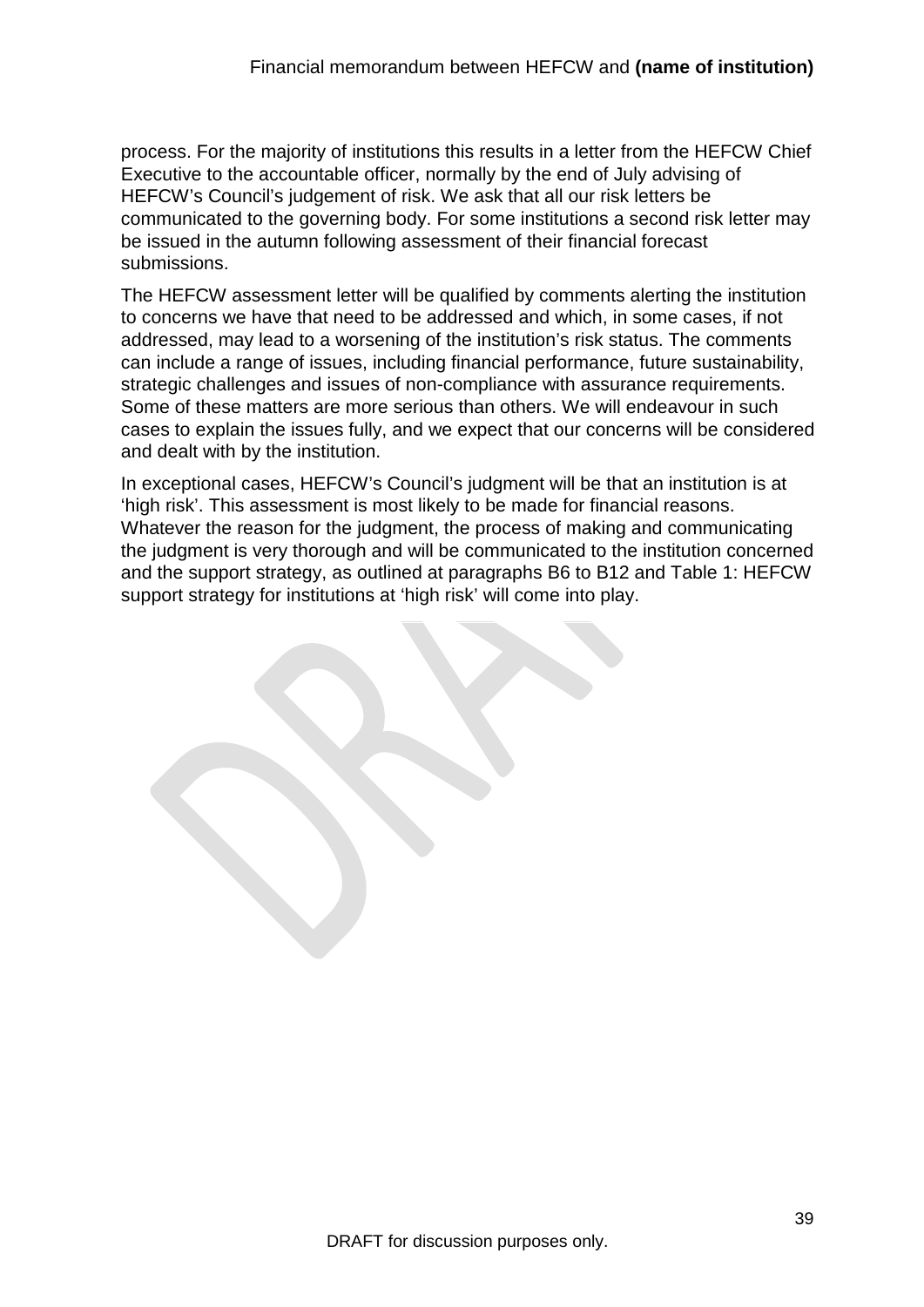#### <span id="page-55-0"></span>**Annex C: Approval of increases in a financial commitment threshold**

#### <span id="page-55-1"></span>*Introduction*

- C1. An institution must get prior written approval from us to increase its financial commitments threshold, before it agrees to any new financial commitment meeting either of the following criteria:
	- a. Where total financial commitments (long-term and short-term) exceed five times its average earnings before interest tax depreciation and amortisation (EBITDA); or
	- b. Where it is assessed by us as being at high risk.

DRAFT for discussion purposes only.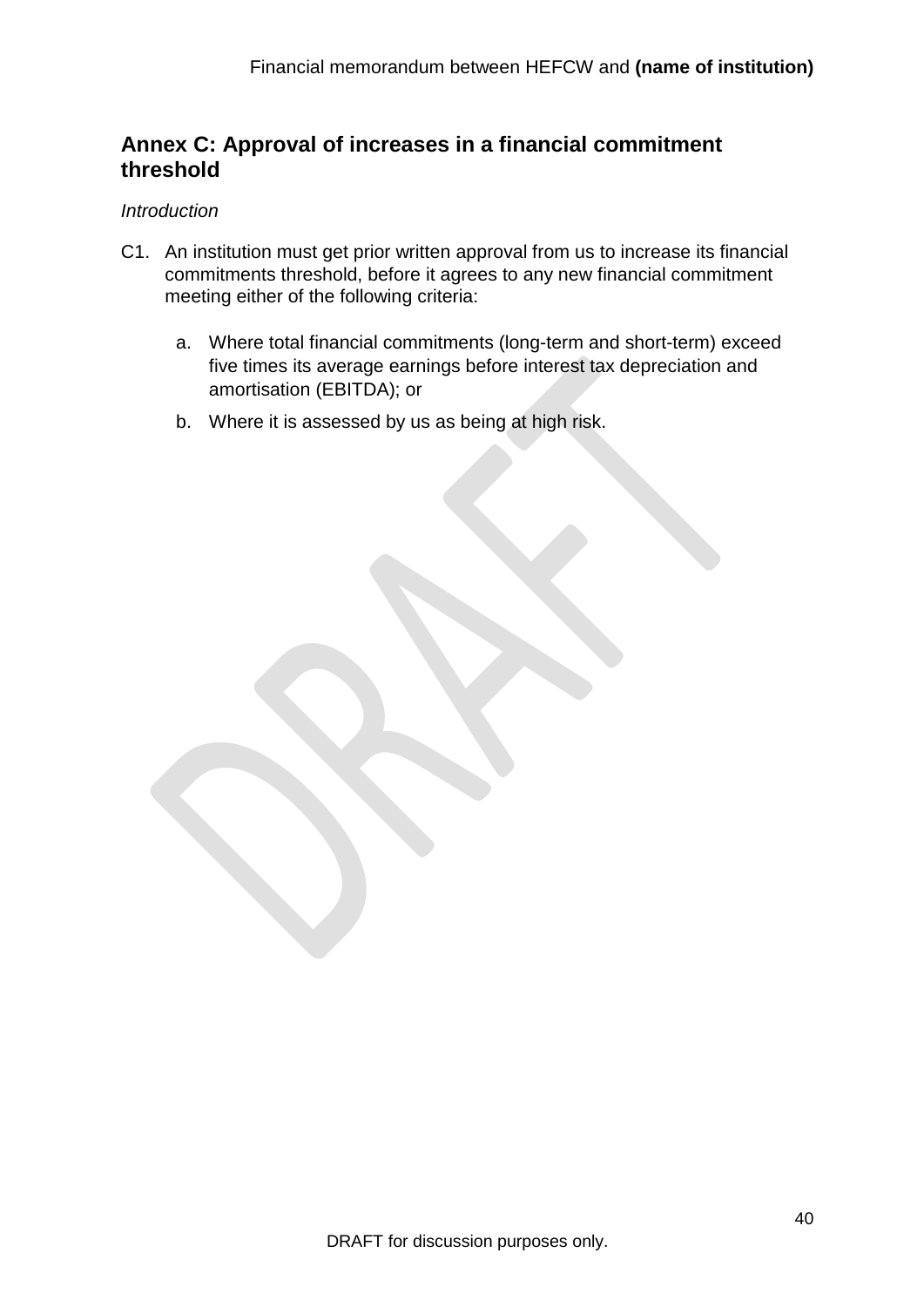#### <span id="page-56-0"></span>*Definitions*

<span id="page-56-2"></span><span id="page-56-1"></span>

| Average<br><b>EBITDA</b> | The average is based on six years' EBITDA (as defined by the<br>British Universities Finance Directors Group - see Earnings<br><b>Before Interest, Taxation, Depreciation and Amortisation</b><br>(EBITDA): Clarifying the definition for the HE sector), as provided<br>in the July financial forecasts.<br>Note that this method of calculation may be subject to review<br>given the introduction of the new SORP.                              |
|--------------------------|----------------------------------------------------------------------------------------------------------------------------------------------------------------------------------------------------------------------------------------------------------------------------------------------------------------------------------------------------------------------------------------------------------------------------------------------------|
| Financial<br>commitment  | Financial commitments should be defined as those that are on<br>balance sheet, in accordance with FRS 102.                                                                                                                                                                                                                                                                                                                                         |
|                          | Financial commitments include:                                                                                                                                                                                                                                                                                                                                                                                                                     |
|                          | a. all financial commitments, whether self-financing or not,<br>drawn or undrawn                                                                                                                                                                                                                                                                                                                                                                   |
|                          | finance leases<br>b.                                                                                                                                                                                                                                                                                                                                                                                                                               |
|                          | Private Finance Initiative arrangements which are<br>C.<br>accounted for as loans or finance leases in accordance<br>with the requirements of Statement of Standard<br>Accounting Practice 21 or Financial Reporting Standard<br>5                                                                                                                                                                                                                 |
|                          | repayable grants.<br>d.                                                                                                                                                                                                                                                                                                                                                                                                                            |
|                          | In calculating the threshold financial commitments pension fund<br>liabilities and all provisions should be excluded.                                                                                                                                                                                                                                                                                                                              |
|                          | Where existing financial commitments exceed institutions'<br>EBITDA-based threshold at 31 July 2014, HEFCW will<br>automatically provide approval for the higher financial commitment<br>threshold, though any changes to financial commitments after this<br>date will require approval. As part of this transition, we may need<br>to engage with some institutions about their ability to service their<br>financial commitments.               |
|                          | Where a university or college exceeds its financial commitments<br>threshold in the future because of a decline in its EBITDA, it need<br>not apply for a higher threshold, but the institution must inform us<br>of this fact. Whilst an application for a higher threshold will not be<br>required, the decline in EBITDA it is likely to lead to engagement<br>with that institution about its ability to service its financial<br>commitments. |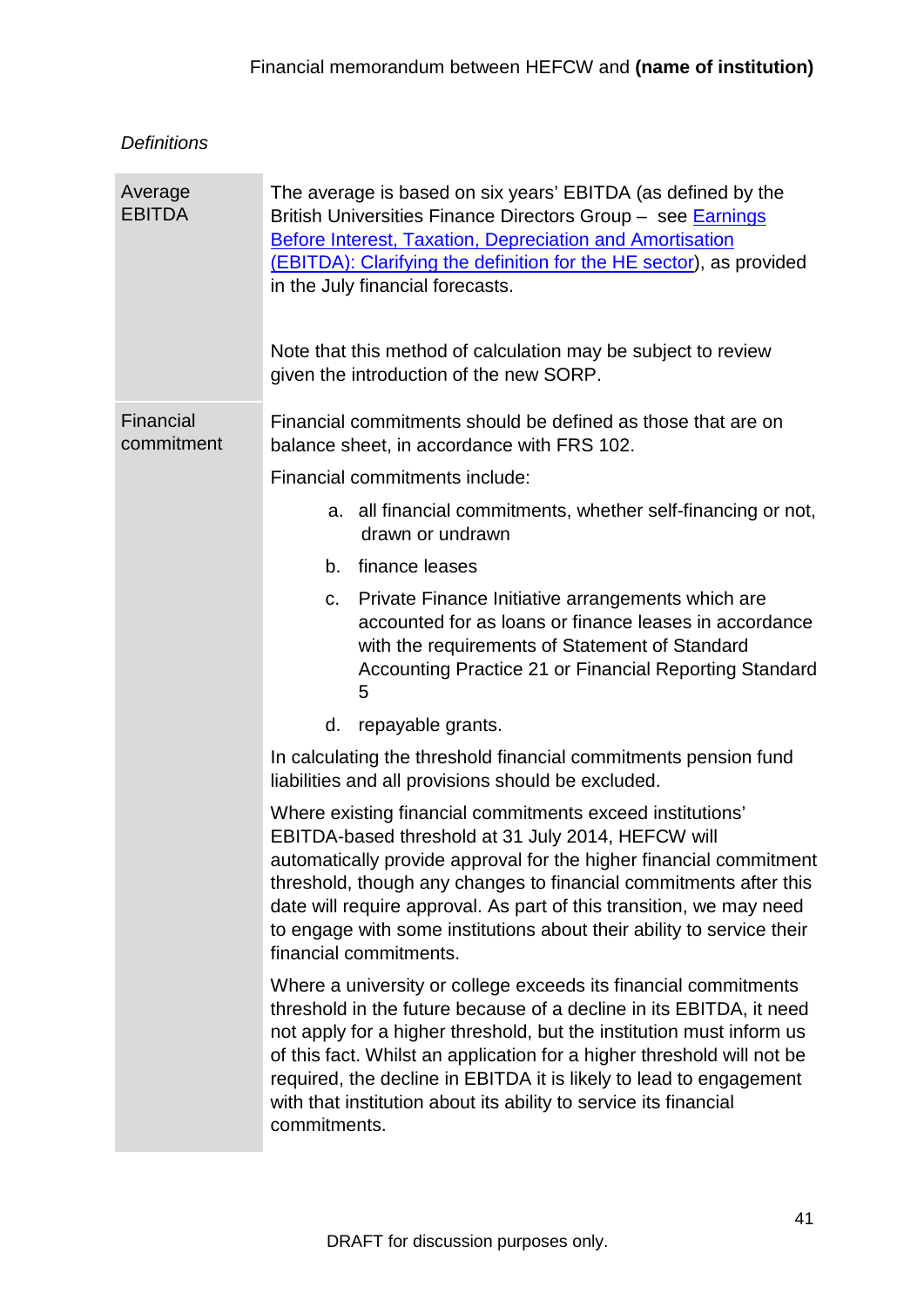#### <span id="page-57-0"></span>*Our response*

C2. We take a risk-based approach to each institution's application for a higher financial commitments threshold. This approach will determine whether the application is considered by the HEFCW Chief Executive or by the HEFCW Council. We therefore expect institutions to include their financial commitments plans as far as possible in their annual financial forecasts submissions, to enable HEFCW to review them at an early stage. Institutions are also advised to discuss their plans informally with HEFCW at an early stage. Where HEFCW approves the application for a higher financial commitments threshold, we will write to the institution setting out the revised threshold. As part of this approval we may set out additional conditions which will need to be adhered to.

#### <span id="page-57-1"></span>*Information required*

- C3. All applications for a higher financial commitments threshold must be signed by the accountable officer. In signing the application, the accountable officer is confirming that the institution's governing body has reviewed the terms and conditions of the financial commitment providing assurance over value for money, and has reviewed affordability and compliance with banking covenants under different scenarios (meaning that the proposed financial commitments have been stress tested). In addition we ask for confirmation that the student interest has been considered in any application.
- C4. We set out in ['Table 3: Information required by HEFCW](#page-58-0) to consider a request [to increase a financial commitments threshold'](#page-58-0) the information we require to consider a request for an increase in the financial commitments threshold. This addresses the issues on which we would expect the institution's own governing body to seek assurance before approving additional financial commitments. The main focus is on affordability and risk, not necessarily on the individual project.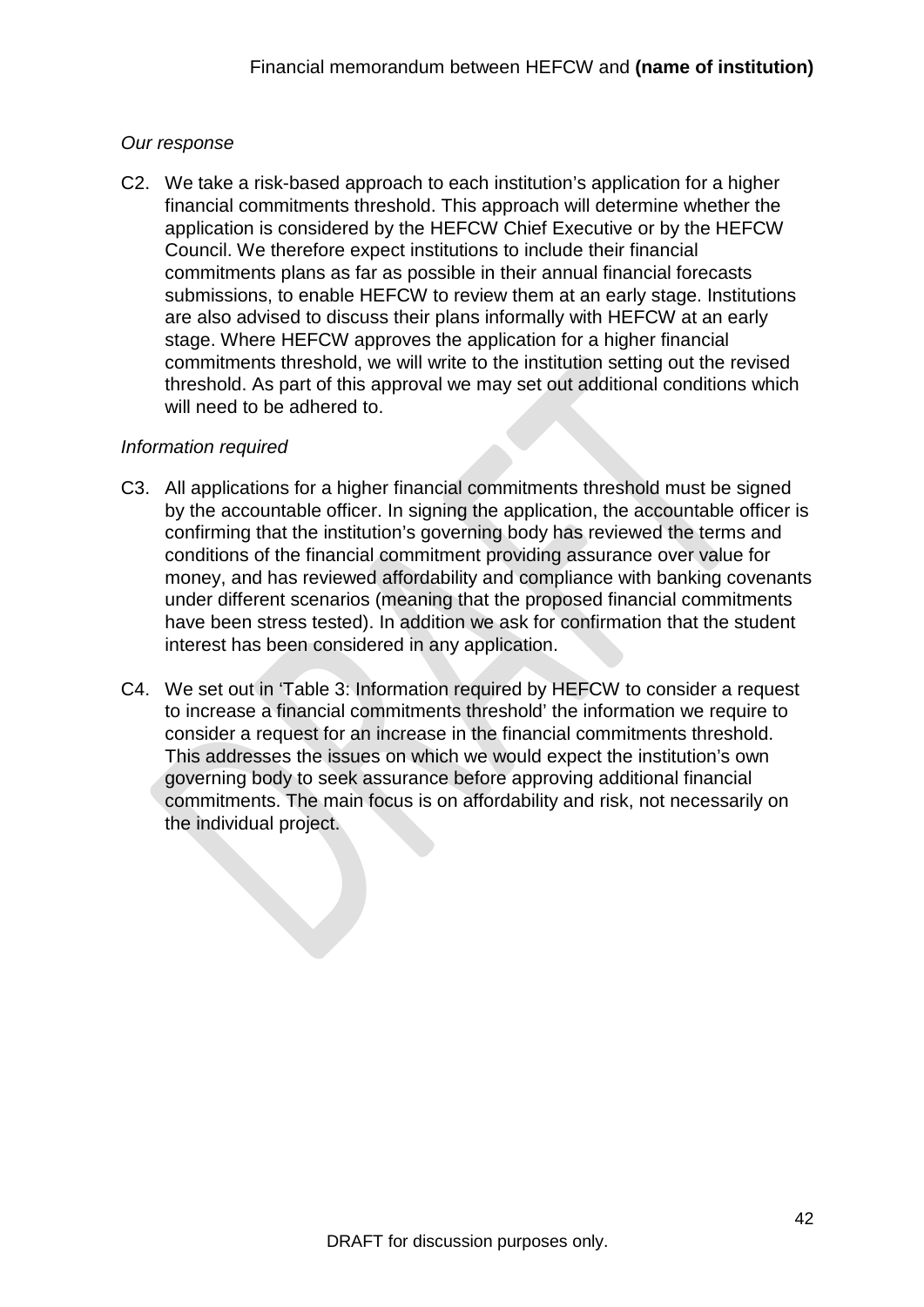#### <span id="page-58-0"></span>**Table 3: Information required by HEFCW to consider a request to increase a financial commitments threshold**

#### **Financial commitments**

#### **1. There should be a reasonable case for the new investment.**

Information required:

- a. A brief description of the new investment.
- b. An explanation of how it broadly fits with the institution's mission and strategic priorities.
- c. Confirmation that the institution has considered appropriate guidance on appraising investment decisions.
- d. A description of how the student interest will be taken into account.

#### **2. The new financial commitments or refinancing arrangement (where these will result in an increase to financial commitments threshold) should be consistent with the institution's financial strategy and represent good value for money.**

Information required:

- a. An explanation of why additional finance or refinancing is necessary and how this fits with the financial strategy.
	- b. The forms of finance considered and the selection process and criteria.
	- c. The net present value for each financing option, and a brief explanation of why the chosen method was selected.

#### **3. Details of the new financial commitments.**

Information required:

a. Details of the chosen option, including name of lender, value of new financial commitment, repayment period, basis of repayment and financial covenants.

b. Terms and conditions of the financing (such as a copy of the offer letter) and an evaluation of the risks and uncertainties.

#### **4. The new investment and financial commitments must be affordable.**

Information required:

An update of the latest financial forecasts, to include the impact of the new investment and financial commitments, and demonstration that they are affordable. This update must include any other material changes in the institution's financial prospects, including guarantees to third parties.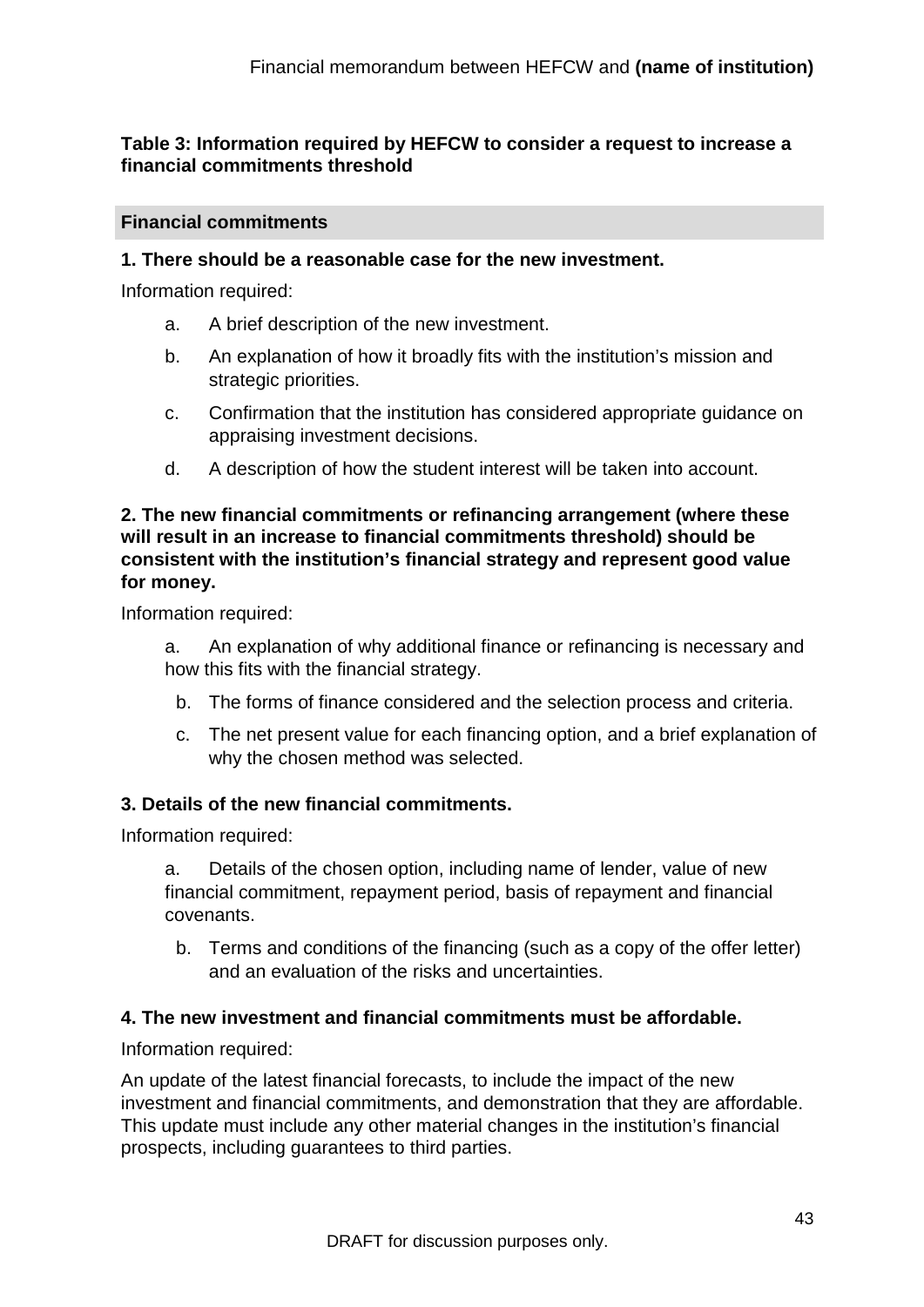#### **5. The institution's governing body must have made an informed decision about the new investment and financial commitments.**

Information required:

- a. Details of when the governing body approved the new investment and financial commitments, and a minute of the decision reached.
- b. A summary of the information the governing body received in reaching its decision.
- c. Confirmation that:
	- i. No key information or opinions relating to the proposed commitment or financial circumstances have been withheld from the governing body and the governing body has been supplied with all necessary information required to allow reasonable individuals to come to a reasonable, balanced conclusion;
	- ii. The governing body confirms that paragraph [103](#page-30-1) of the financial memorandum has been complied with;
	- iii. That, following receipt of this information, the governing body has approved the borrowing as presented to us.

#### **6. Details of the new threshold.**

Information required:

- a. Details of existing financial commitments (including the lender, terms, interest rate and financial covenants) and of the new financial commitments.
- b. A calculation of the new threshold required.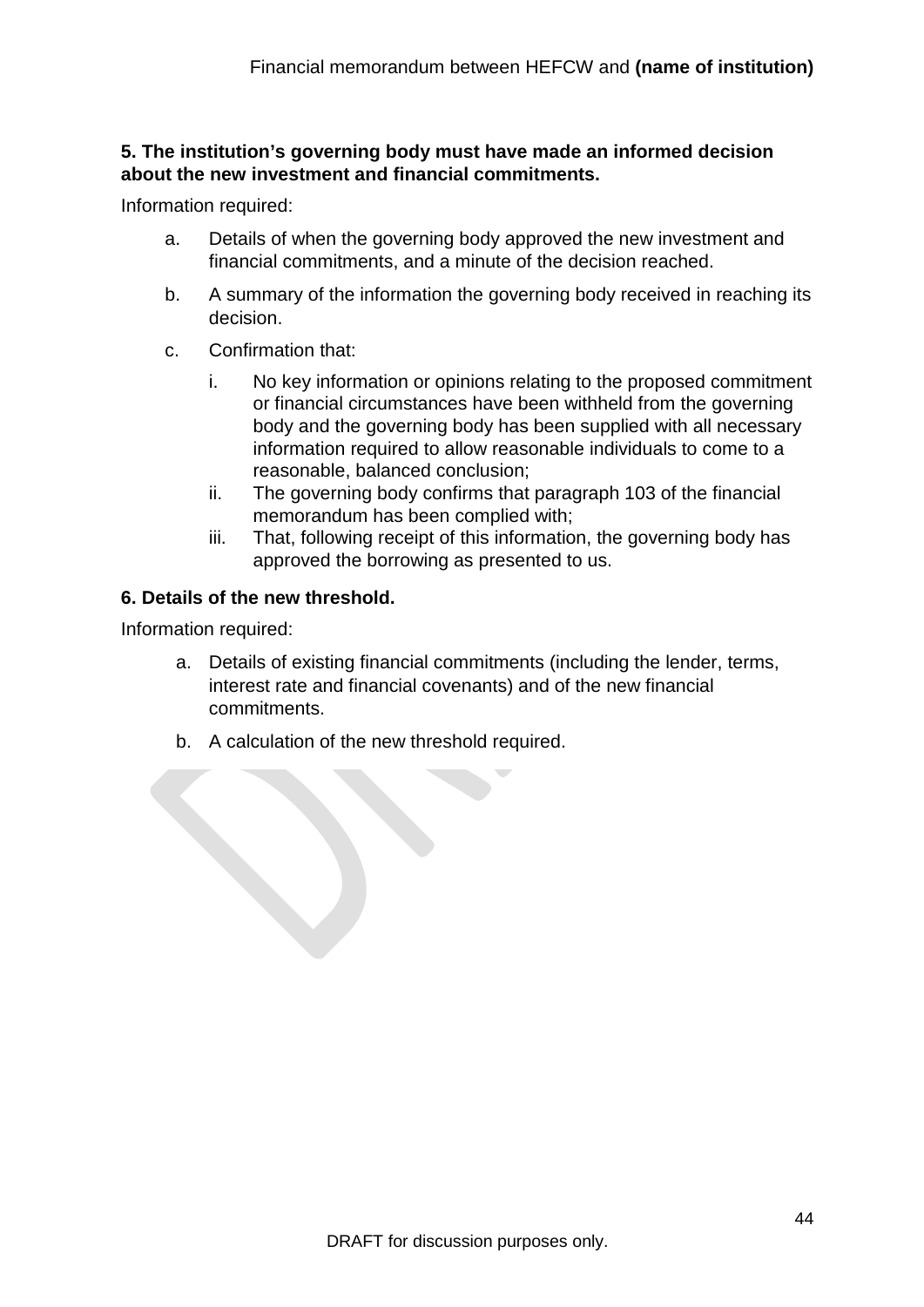#### <span id="page-60-0"></span>**Annex D: Glossary**

In this financial memorandum and code of practice, the following definitions apply:

| Academic year                 | The 12 months from 1 August to 31 July.                                                                                                                                                                                                                                                                                                                                                                                                     |
|-------------------------------|---------------------------------------------------------------------------------------------------------------------------------------------------------------------------------------------------------------------------------------------------------------------------------------------------------------------------------------------------------------------------------------------------------------------------------------------|
| <b>Accounting</b><br>period   | The period covered by the institution's audited financial<br>statements, usually the 12 months from 1 August to 31 July.                                                                                                                                                                                                                                                                                                                    |
| <b>ASSUR</b>                  | Annual Sustainability Assurance Report, developed by the FSSG.                                                                                                                                                                                                                                                                                                                                                                              |
| the Code                      | <b>HEFCW's Audit Code of Practice.</b>                                                                                                                                                                                                                                                                                                                                                                                                      |
| <b>Council</b>                | The Higher Education Funding Council for Wales (HEFCW). See<br>also 'predecessor Council'.                                                                                                                                                                                                                                                                                                                                                  |
| <b>CUC</b>                    | <b>Committee of University Chairs.</b>                                                                                                                                                                                                                                                                                                                                                                                                      |
| <b>Accountable</b><br>officer | Head of an institution responsible and accountable to HEFCW<br>(and ultimately to the National Assembly for Wales) for ensuring<br>that the institution uses HEFCW funds in ways that are consistent<br>with the purposes for which those funds were given, and<br>complies with the conditions attached to them. These include the<br>conditions set out in the Further and Higher Education Act 1992<br>and in this financial memorandum. |
|                               |                                                                                                                                                                                                                                                                                                                                                                                                                                             |
| <b>EBITDA</b>                 | Earnings before interest, tax depreciation and amortisation.                                                                                                                                                                                                                                                                                                                                                                                |
| <b>Exchequer</b><br>funds     | Government grant or grant-in-aid. In the context of this<br>Memorandum, the definition of such funds encompasses grant or<br>grant-in-aid paid by HEFCW and its predecessor funding bodies,<br>Welsh Government, Local Authorities, the Research Councils,<br>and the Welsh Office to former voluntary and direct grant<br>colleges.                                                                                                        |
| <b>Exchequer</b><br>interest  | The contingent interest in the institution held by HEFCW, arising<br>in accordance with HEFCW guidance from the use of exchequer<br>funds in the form of specific capital funds. Such interest may<br>create an obligation upon the institution to repay grant, or<br>recognise a liability, on the occurrence of certain exceptional<br>circumstances.                                                                                     |
| FEI                           | Further education institution.                                                                                                                                                                                                                                                                                                                                                                                                              |
| <b>FRS</b>                    | <b>Financial Reporting Standard.</b>                                                                                                                                                                                                                                                                                                                                                                                                        |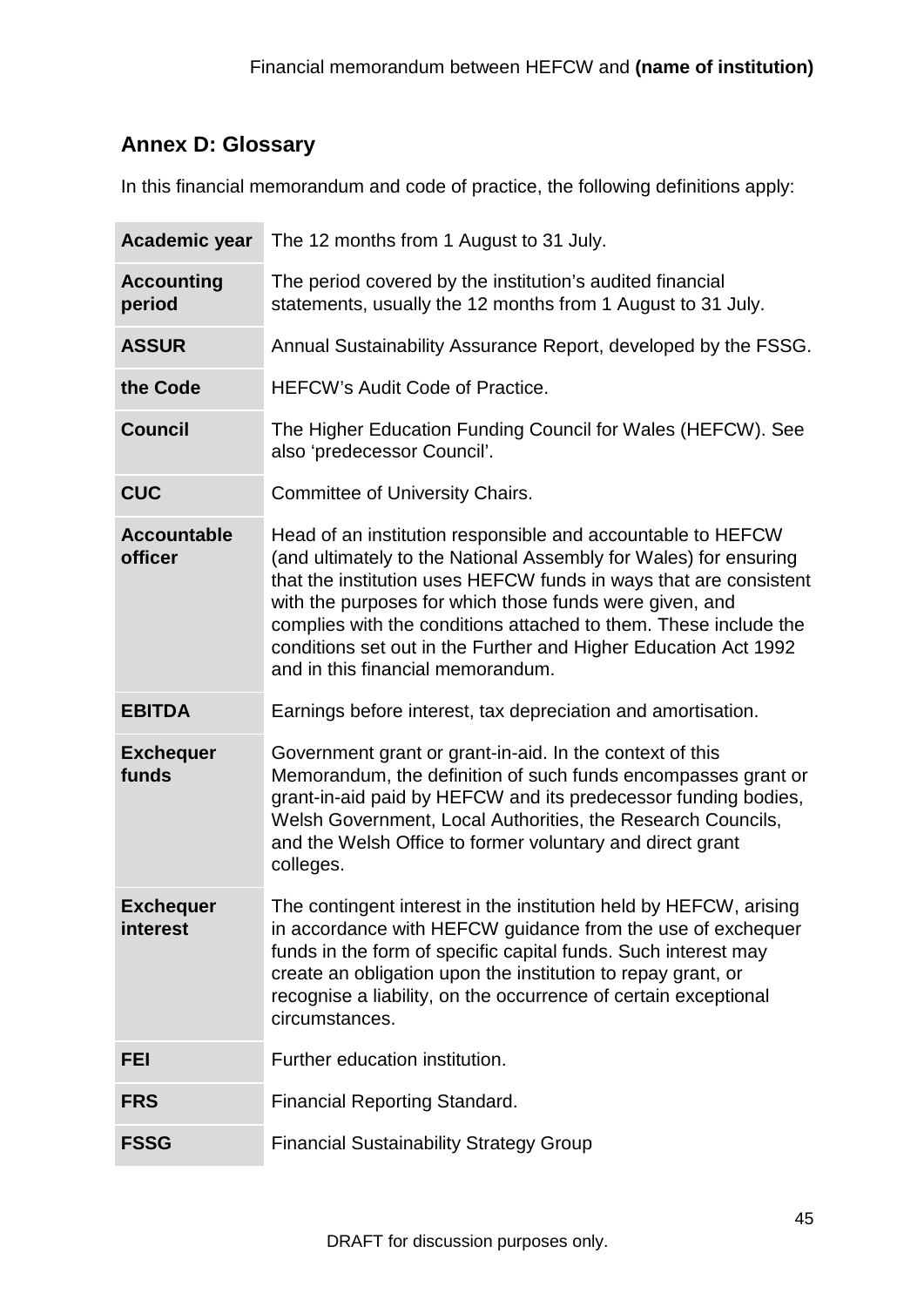|                                                                   | (http://www.hefce.ac.uk/whatwedo/lgm/finsustain/fssg/).                                                                                                                                                   |
|-------------------------------------------------------------------|-----------------------------------------------------------------------------------------------------------------------------------------------------------------------------------------------------------|
| <b>GAAP</b>                                                       | Generally accepted accounting principles.                                                                                                                                                                 |
| Governing<br>body                                                 | The university council, board of governors or other body<br>ultimately responsible for the management and administration of<br>the institution's revenue and property, and the conduct of its<br>affairs. |
| Group                                                             | As defined under s. 1159(1) of the Companies Act 2006. It is<br>therefore not a reference to a public benefit entity group.                                                                               |
| <b>HEFCW</b>                                                      | <b>Higher Education Funding Council for Wales.</b>                                                                                                                                                        |
| <b>HEI</b>                                                        | Higher education institution.                                                                                                                                                                             |
| <b>HESA</b>                                                       | <b>Higher Education Statistics Agency.</b>                                                                                                                                                                |
| <b>Higher</b><br><b>Education</b><br>Code of<br><b>Governance</b> | The Code of Governance published by the Committee of<br>University Chairs (www.universitychairs.ac.uk)                                                                                                    |
| institution                                                       | An HEI or FEI                                                                                                                                                                                             |
| the institution                                                   | (name of institution).                                                                                                                                                                                    |
| <b>JANET</b>                                                      | High-speed computer network supported by all the four higher<br>and further education funding bodies, which links universities and<br>colleges in the UK. SuperJANET is the enhanced network.             |
| <b>Minister</b>                                                   | The Minister for Education and Skills.                                                                                                                                                                    |
| <b>Month</b>                                                      | Calendar month.                                                                                                                                                                                           |
| <b>SORP</b>                                                       | Statement of Recommended Practice: Accounting for Further and<br>Higher Education (www.fehesorp.ac.uk)                                                                                                    |
| <b>WAO</b>                                                        | <b>Wales Audit Office.</b>                                                                                                                                                                                |
| <b>Predecessor</b><br><b>Council</b>                              | the Universities Funding Council, including responsibilities<br>inherited from the University Grants Committee under the                                                                                  |
|                                                                   | Education Reform Act 1988;                                                                                                                                                                                |
| providing body                                                    | the providing body of a former voluntary college directly funded<br>by the Welsh Office;                                                                                                                  |